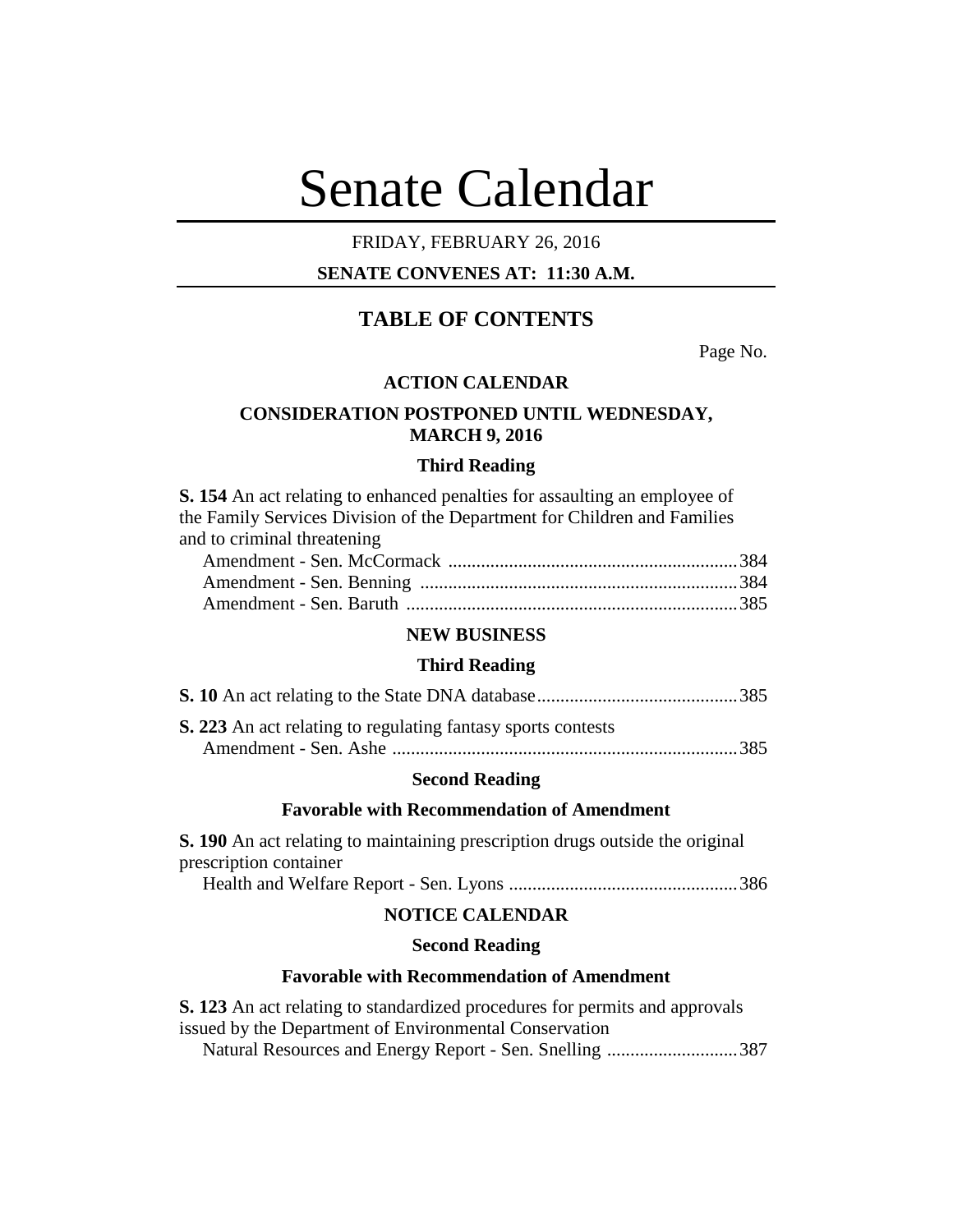# **CONCURRENT RESOLUTIONS FOR ACTION**

| S.C.R. 37-38 (For text of Resolutions, see Addendum to Senate Calendar        |
|-------------------------------------------------------------------------------|
|                                                                               |
| <b>H.C.R. 237 and 248-261</b> (For text of Resolutions, see Addendum to House |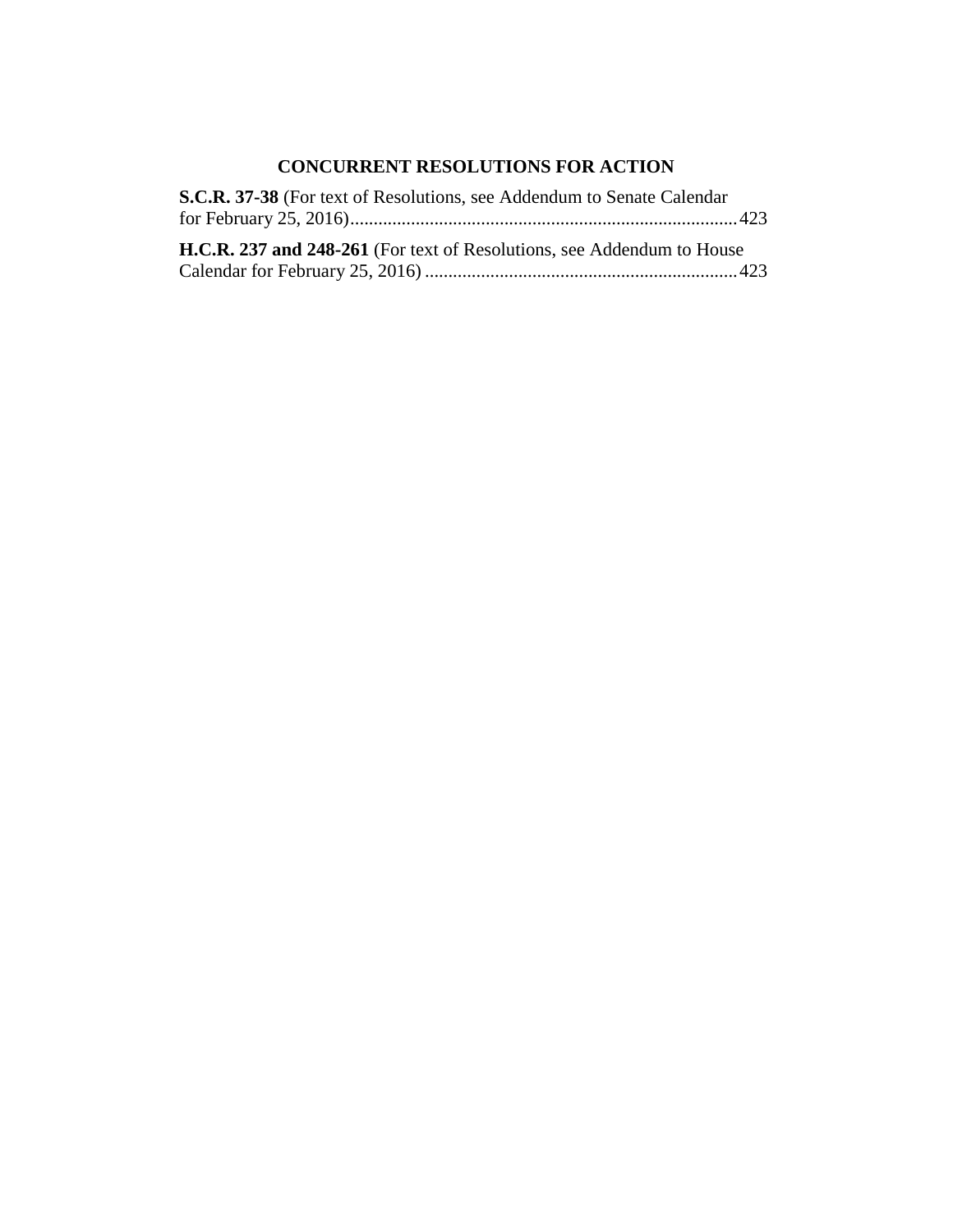# **ORDERS OF THE DAY**

#### **ACTION CALENDAR**

# **CONSIDERATION POSTPONED UNTIL WEDNESDAY, MARCH 9, 2016**

#### **Third Reading**

# **S. 154.**

An act relating to enhanced penalties for assaulting an employee of the Family Services Division of the Department for Children and Families and to criminal threatening.

# **Amendment to S. 154 to be offered by Senator McCormack before Third Reading**

Senator McCormack moves to amend the bill as follows:

First: In Sec. 2, 13 V.S.A. § 1702, by striking out subsection (c) in its entirety and inserting a new subsection (c) as follows:

 $(c)(1)$  A person who violates subsection (a) of this section with the intent to prevent another person from reporting to the Department for Children and Families the suspected abuse or neglect of a child shall be imprisoned not more than two years or fined not more than \$1,000.00, or both.

(2) A person who violates subsection (a) of this section with the intent to influence the decision, opinion, recommendation, vote, or other exercise of discretion of a public servant shall be imprisoned not more than two years or fined not more than \$1,000.00, or both.

Second: In Sec. 2, 13 V.S.A. § 1702, in subsection (d), by inserting a subdivision (3) as follows:

(3) "Public servant" shall mean the holder of any public office and any employee of the State.

# **Amendment to S. 154 to be offered by Senator Benning before Third Reading**

Senator Benning moves that the bill be amended in Sec. 2, 13 V.S.A. § 1702, by inserting a subsection (f) as follows:

(f) It shall be an affirmative defense to a charge under this section that the person did not have the ability to carry out the threat. The burden shall be on the defendant to prove the affirmative defense by a preponderance of the evidence.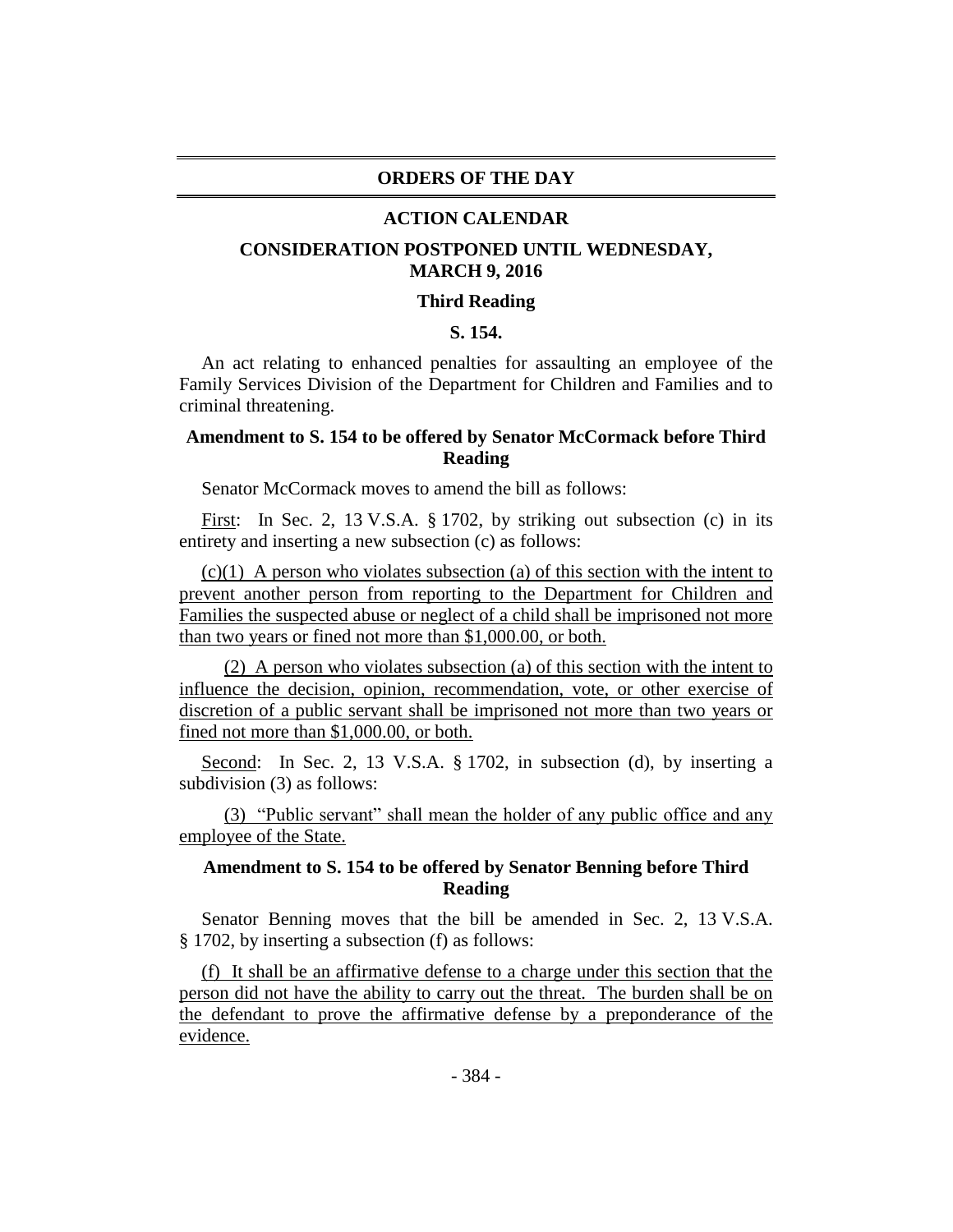# **Amendment to S. 154 to be offered by Senator Baruth before Third Reading**

Senator Baruth moves to amend the bill in Sec. 2, 13 V.S.A. § 1702, by striking out subsection (a) in its entirety and inserting a new subsection (a) as follows:

(a) A person shall not:

(1) intentionally threaten another person by words or conduct that are repeated or serious in nature; and

(2) as a result of the threat or threats, intentionally place the other person in reasonable apprehension of death or serious bodily injury.

# **NEW BUSINESS**

#### **Third Reading**

# **S. 10.**

An act relating to the State DNA database.

#### **S. 223.**

An act relating to regulating fantasy sports contests.

# **Amendment to S. 223 to be offered by Senator Ashe before Third Reading**

Senator Ashe moves to amend the bill by adding a Sec. 1A to read:

Sec. 1A. 32 V.S.A. § 5862d is amended to read:

#### § 5862d. FILING OF FEDERAL FORM 1099

(a) Any individual or business required to file a federal form 1099 with respect to a nonresident who performed services within the State during the taxable year shall file a copy of the form with the Department. The Commissioner may authorize electronic filing of the form.

(b) Any individual or business required to file information returns pursuant to 26 U.S.C. § 6050W shall within 30 days of the date the filing is due to the Internal Revenue Service file with the Commissioner a duplicate of such information returns on which the recipient has a Vermont address. The Commissioner may authorize electronic filing of the form.

(c) A fantasy sports operator, as defined in  $9 \text{ V.S.A.}$  § 4185(3), required to provide a federal form 1099 to a Vermont resident for income earned from one or more fantasy sports contests shall file a duplicate of that federal form 1099 with the Department of Taxes at the same time the federal form is due.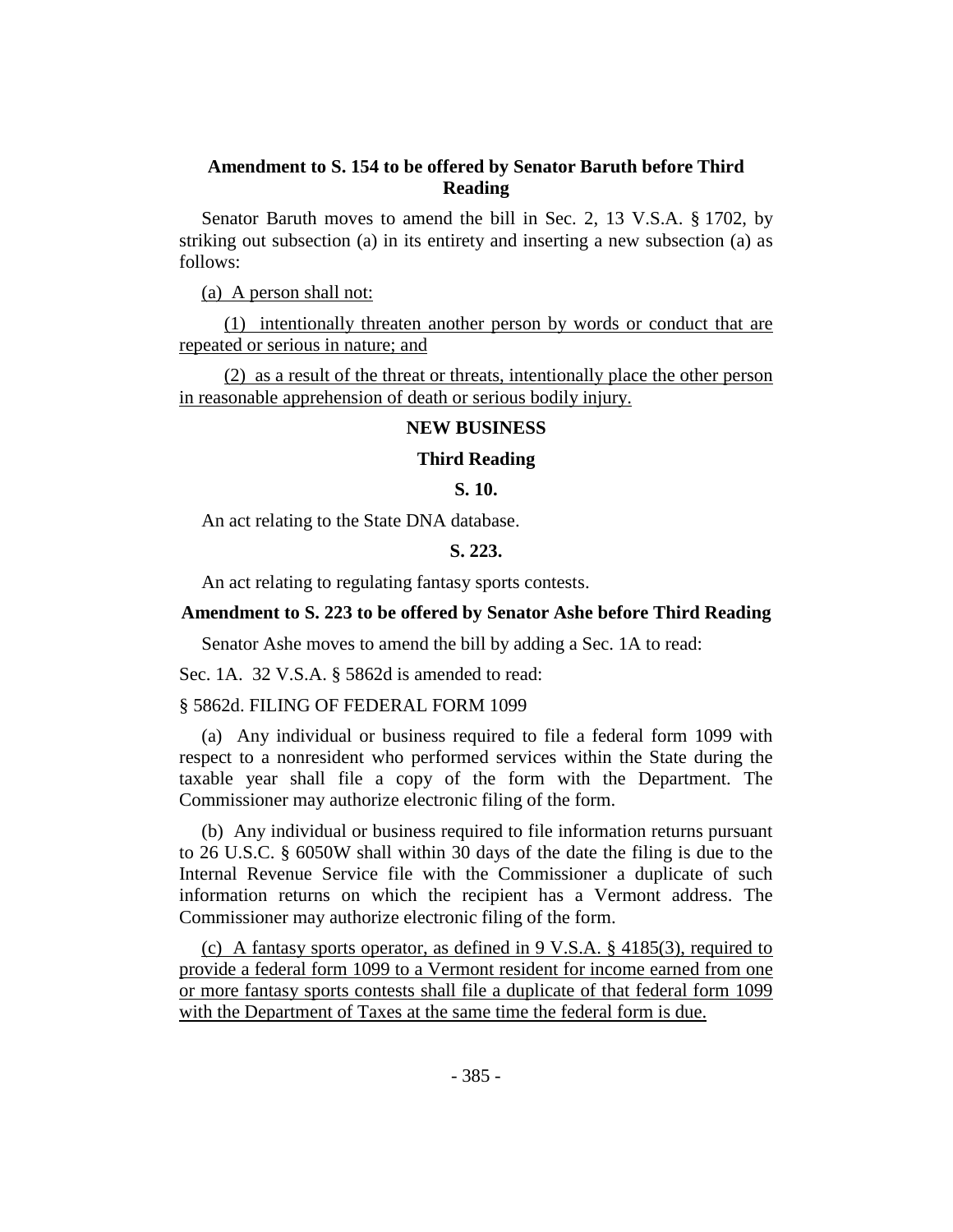# **Second Reading**

#### **Favorable with Recommendation of Amendment**

# **S. 190.**

An act relating to maintaining prescription drugs outside the original prescription container.

# **Reported favorably with recommendation of amendment by Senator Lyons for the Committee on Health & Welfare.**

The Committee recommends that the bill be amended by striking out all after the enacting clause and inserting in lieu thereof the following:

Sec. 1. 18 V.S.A. § 4216 is amended to read:

#### § 4216. AUTHORIZED POSSESSION BY INDIVIDUALS

(a) A person to whom or for whose use any regulated drug has been prescribed, sold, or dispensed, and the owner of any animal for which any such drug has been prescribed, sold, or dispensed, may lawfully possess the same on the condition that such drug was prescribed, sold, or dispensed by a physician, dentist, pharmacist, or veterinarian licensed under this chapter to practice in this State or under the laws of another state or country wherein such person has his or her practice, and further that all amounts of the drug are retained in the lawful container in which it was delivered to him or her by the person selling or dispensing the same, provided however, that for the purposes of this section an amount of regulated drugs of not more than two days' individual prescribed dosage may be possessed by a patient for his or her personal use.

(b) Notwithstanding the requirement in subsection (a) of this section that a regulated drug be retained in its original container, the individual to whom a regulated drug was prescribed, dispensed, or sold by a physician, dentist, or pharmacist licensed in Vermont or in another state or country may maintain up to a 14-day supply of the regulated drug outside the original container for his or her own personal use if the following conditions are met:

(A) the drug was prescribed for the individual;

(B) the individual is in possession of the original or a copy of the prescription label;

(C) at all times, the individual intends and has intended to use the drug only for legitimate medical use in conformity with instructions from the prescriber and dispenser; and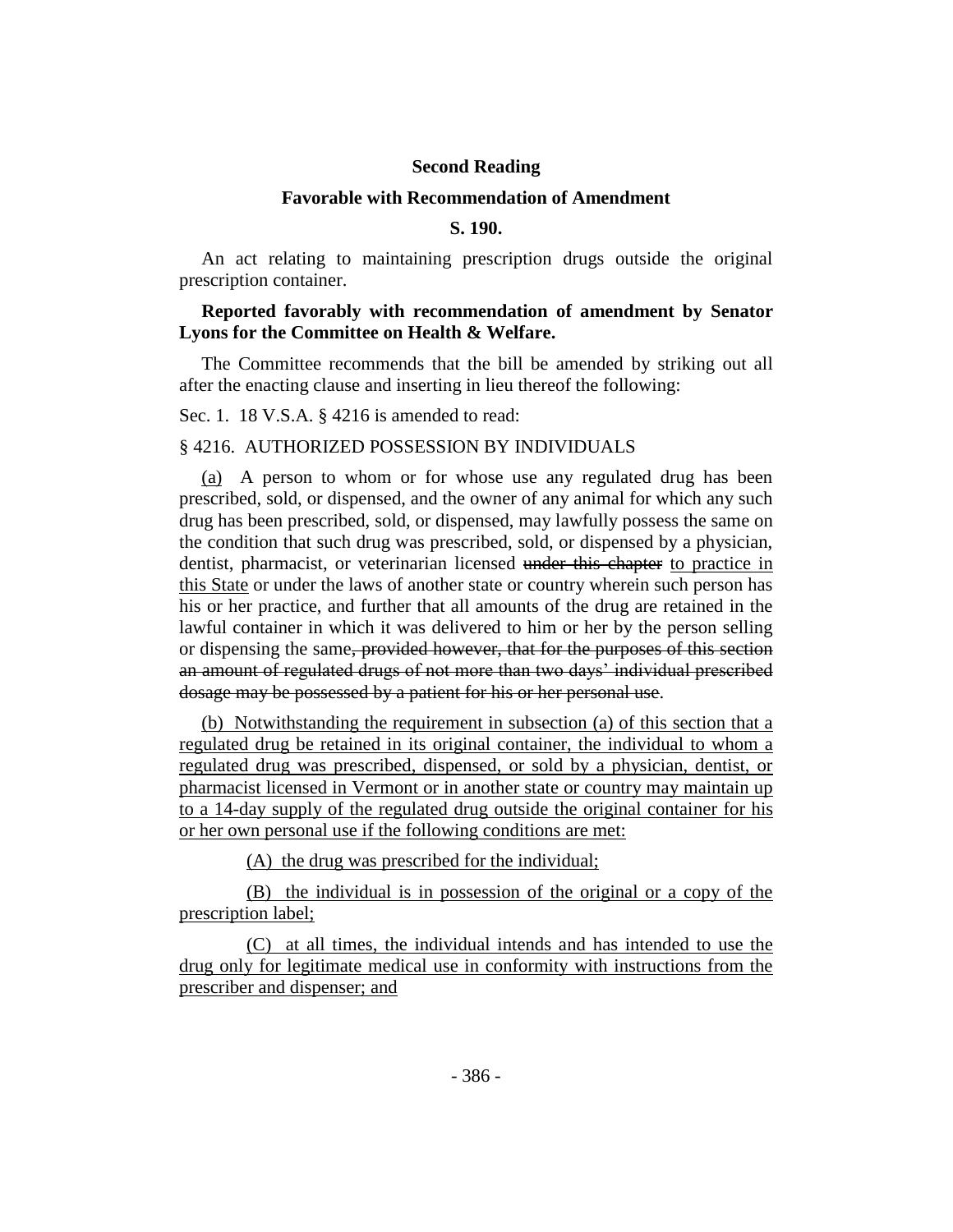(D) the individual maintains the limited supply of the drug in a receptacle that reasonably constitutes a more convenient or portable format to enable the individual's legitimate medical use.

Sec. 2. EFFECTIVE DATE

This act shall take effect on July 1, 2016.

(Committee vote: 5-0-0)

# **NOTICE CALENDAR**

# **Second Reading**

#### **Favorable with Recommendation of Amendment**

# **S. 123.**

An act relating to standardized procedures for permits and approvals issued by the Department of Environmental Conservation.

# **Reported favorably with recommendation of amendment by Senator Snelling for the Committee on Natural Resources & Energy.**

The Committee recommends that the bill be amended by striking out all after the enacting clause and inserting in lieu thereof the following:

\* \* \* Environmental Conservation; Standard Procedures \* \* \*

Sec. 1. 10 V.S.A. chapter 170 is added to read:

# CHAPTER 170. DEPARTMENT OF ENVIRONMENTAL CONSERVATION; STANDARD PROCEDURES;

Subchapter 1. General Provisions

# § 7701. PURPOSE

The purpose of this chapter is to establish standard procedures for public notice, public meetings, and decisions relating to applications for permits issued by the Department of Environmental Conservation.

#### § 7702. DEFINITIONS

As used in this chapter:

(1) "Adjoining property owner" means a person who owns land in fee simple, if that land:

(A) shares a property boundary with a tract of land where proposed or actual activity regulated by the Department is located; or

(B) is adjacent to a tract of land where such activity is located and the two properties are separated only by a river, stream, or public highway.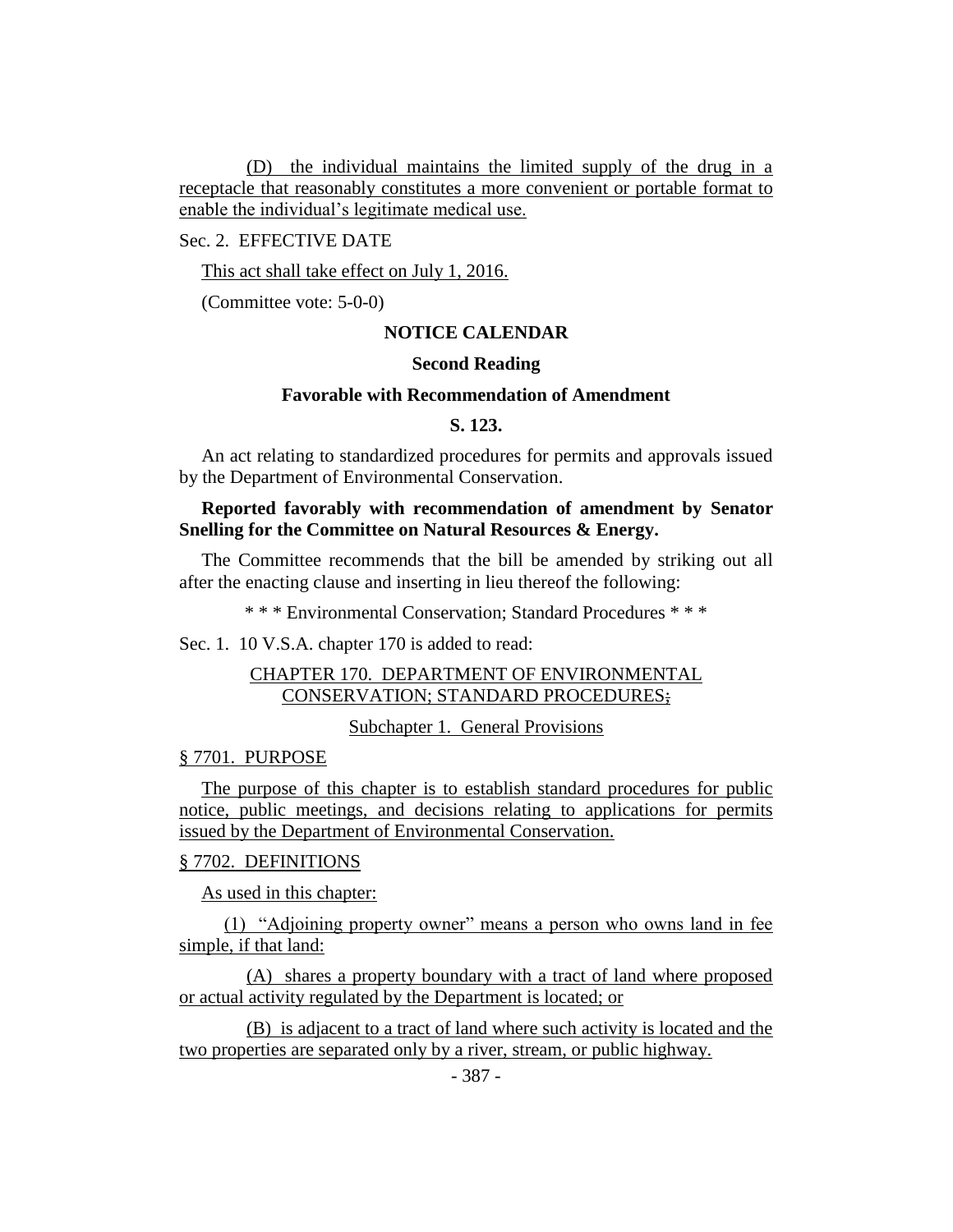(2) "Administrative amendment" means an amendment to an individual permit, general permit, or notice of intent under a general permit that corrects typographical errors, changes the name or mailing address of a permittee, or makes other similar changes to a permit that do not require technical review of the permitted activity or the imposition of new conditions or requirements.

(3) "Administrative record" means the application and any supporting data furnished by the applicant; all information submitted by the applicant during the course of reviewing the application; the draft permit or notice of intent to deny the application; the fact sheet and all documents cited in the fact sheet, if applicable; all comments received during the public comment period; the recording or transcript of any public meeting or meetings held; any written material submitted at a public meeting; the response to comments; the final permit; any document used as a basis for the final decision; and any other documents contained in the permit file.

(4) "Administratively complete application" means an application for a permit for which all initially required documentation has been submitted, and any required permit fee, and the information submitted initially addresses all application requirements but has not yet been subjected to a complete technical review.

(5) "Agency" means the Agency of Natural Resources.

(6) "Clean Air Act" means the federal statutes on air pollution prevention and control, 42 U.S.C. § 7401 et seq.

(7) "Clean Water Act" means the Federal Water Pollution Control Act, 33 U.S.C. § 1251 et seq.

(8) "Commissioner" means the Commissioner of Environmental Conservation or the Commissioner's designee.

(9) "Department" means the Department of Environmental Conservation.

(10) "Document" means any written or recorded information, regardless of physical form or characteristics, which the Department produces or acquires in the course of reviewing an application for a permit.

(11) "Environmental notice bulletin" or "bulletin" means the website and e-mail notification system required by 3 V.S.A. § 2826.

(12) "Fact sheet" means a document that briefly sets forth the principal facts and the significant factual, legal, methodological, and policy questions considered in preparing a draft decision.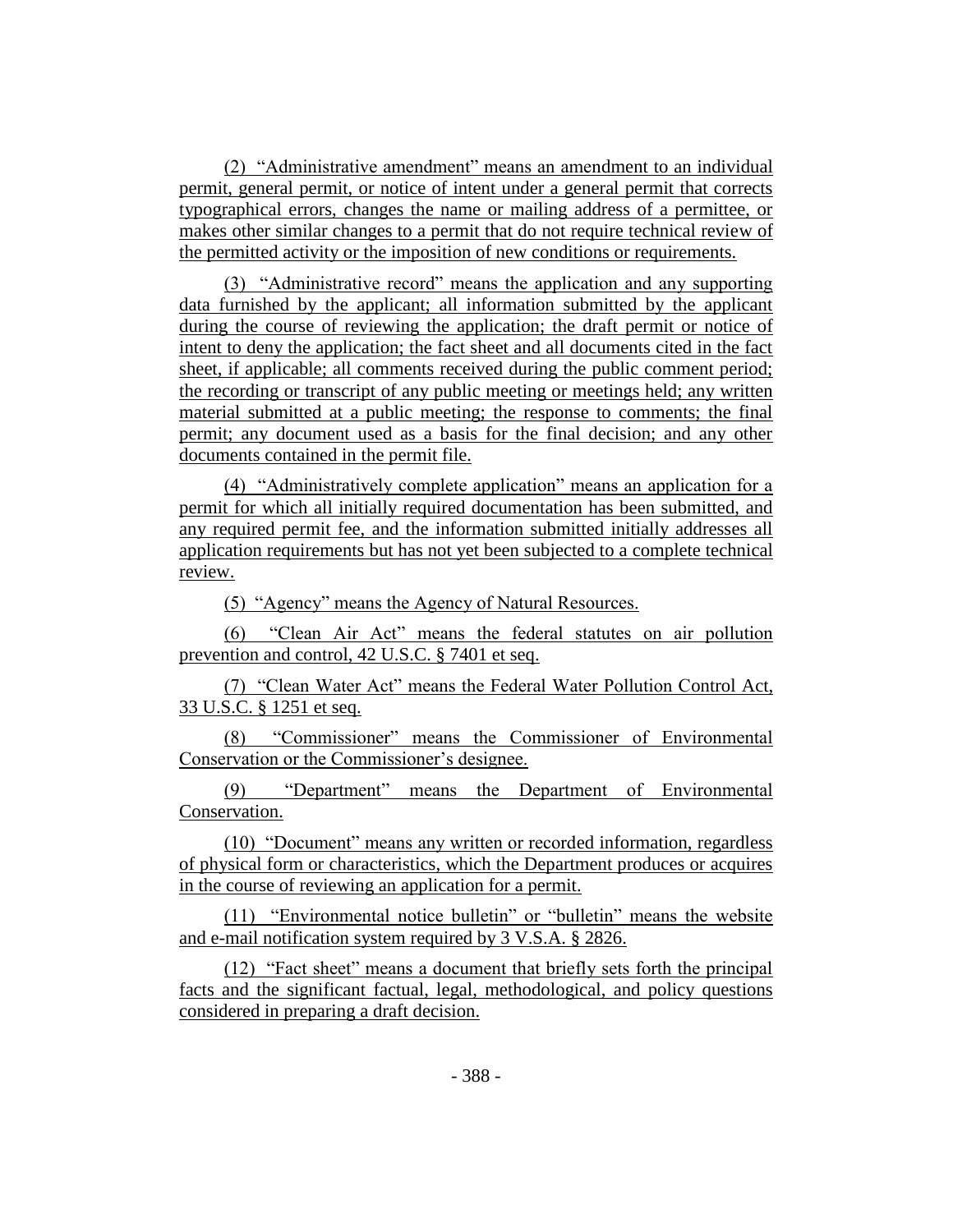(13) "General permit" means a permit that applies to a class or category of discharges, emissions, disposal, facilities, or activities within a common geographic area, including the entire State or a region of the State.

(14) "Individual permit" means a permit that authorizes a specific discharge, emission, disposal, facility, or activity that contains terms and conditions that are specific to the discharge, emission, disposal, facility, or activity.

(15) "Major amendment" means an amendment to an individual permit or notice of intent under a general permit that necessitates technical review.

(16) "Minor amendment" means an amendment to an individual permit or notice of intent under a general permit that requires a change in a condition or requirement, does not necessitate technical review, and is not an administrative amendment.

(17) "Notice of intent under a general permit" means an authorization issued by the Secretary to undertake an action authorized by a general permit.

(18) "Permit" includes any permit, certification, license, registration, determination, or similar form of permission required from the Department by law.

(19) "Person" shall have the same meaning as under section 8502 of this title.

(20) "Person to whom notice is federally required" means a person to whom notice of an application or draft decision must be given under federal regulations adopted pursuant to the Clean Air Act or Clean Water Act.

(21) "Public meeting" means a meeting that is open to the public and recorded or transcribed, at which the Department shall provide basic information about the draft permit decision, an opportunity for questions to the applicant and the Department, and an opportunity for members of the public to submit oral and written comments.

(22) "Secretary" means the Secretary of Natural Resources or designee.

(23) "Technical review" means the application of scientific, engineering, or other professional expertise to the facts to determine whether activity for which a permit is requested meets the standards for issuing the permit under statute and rule.

§ 7703. RULES; ADDITIONAL NOTICE OR PROCEDURES

(a) Rules.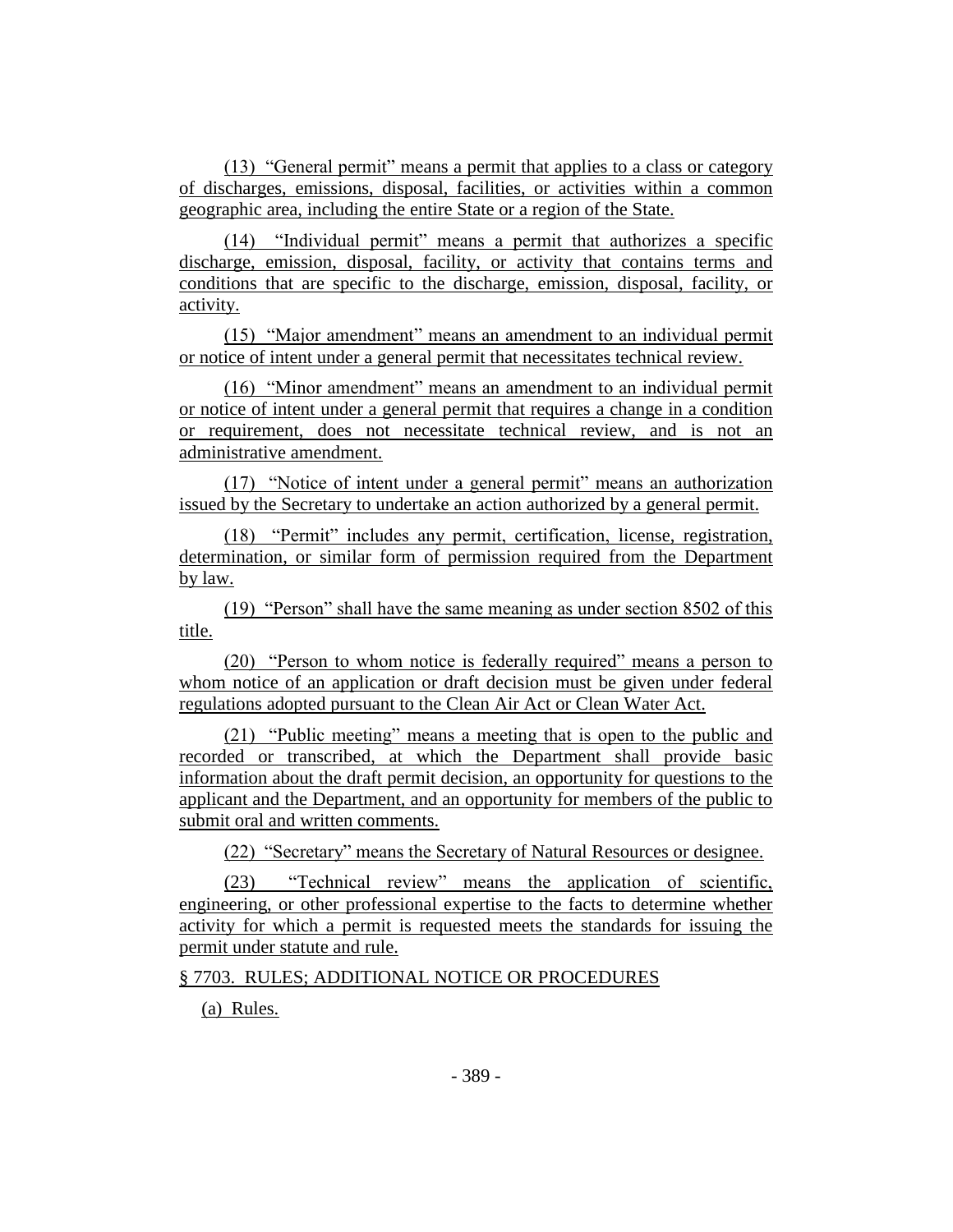(1) Implementing rules. The Secretary may adopt rules to implement this chapter.

(2) Complex projects; preapplication process. The Secretary shall adopt rules to determine when a project requiring a permit is large and complex. These rules shall provide that an applicant proposing such a project, prior to filing an application for a permit, shall initiate a project scoping process pursuant to 3 V.S.A. § 2828 or shall hold an informational meeting that is open to the public. The rules shall ensure that:

(A) Written notice of an informational meeting under this section is sent to the owner of the land where the project is located if the applicant is not the owner; the municipality in which the project is located; the municipal and regional planning commissions for any municipality in which the project is located; if the project site is located on a boundary, any Vermont municipality adjacent to that boundary and the municipal and regional planning commissions for that municipality; and each adjoining property owner.

(B) The notice to adjoining property owners informs them of how they can continue to receive notices and information concerning the project as it is reviewed by the Secretary.

(C) The applicant furnishes by affidavit to the Secretary the names of those furnished notice and certifies compliance with the notice requirements of this subsection.

(D) The applicant and the Secretary or designee shall attend the meeting. The applicant shall respond to questions from other attendees.

(b) Additional notice.

(1) The Secretary may require, by rule or in an individual case, measures in addition to those directed by this chapter using any method reasonably calculated to give direct notice to persons potentially affected by a decision on the application.

(2) In an individual case, the Secretary may determine to apply the procedures of section 7713 (Type 2) of this chapter to the issuance of a permit otherwise subject to the procedures of section 7715 (Type 4) or section 7716 (Type 5) of this chapter.

# § 7704. ADMINISTRATIVE RECORD

(a) The Secretary shall create an administrative record for each application for a permit and shall make the administrative record available to the public.

(b) The Secretary shall base a draft or final decision on each application for a permit on the administrative record.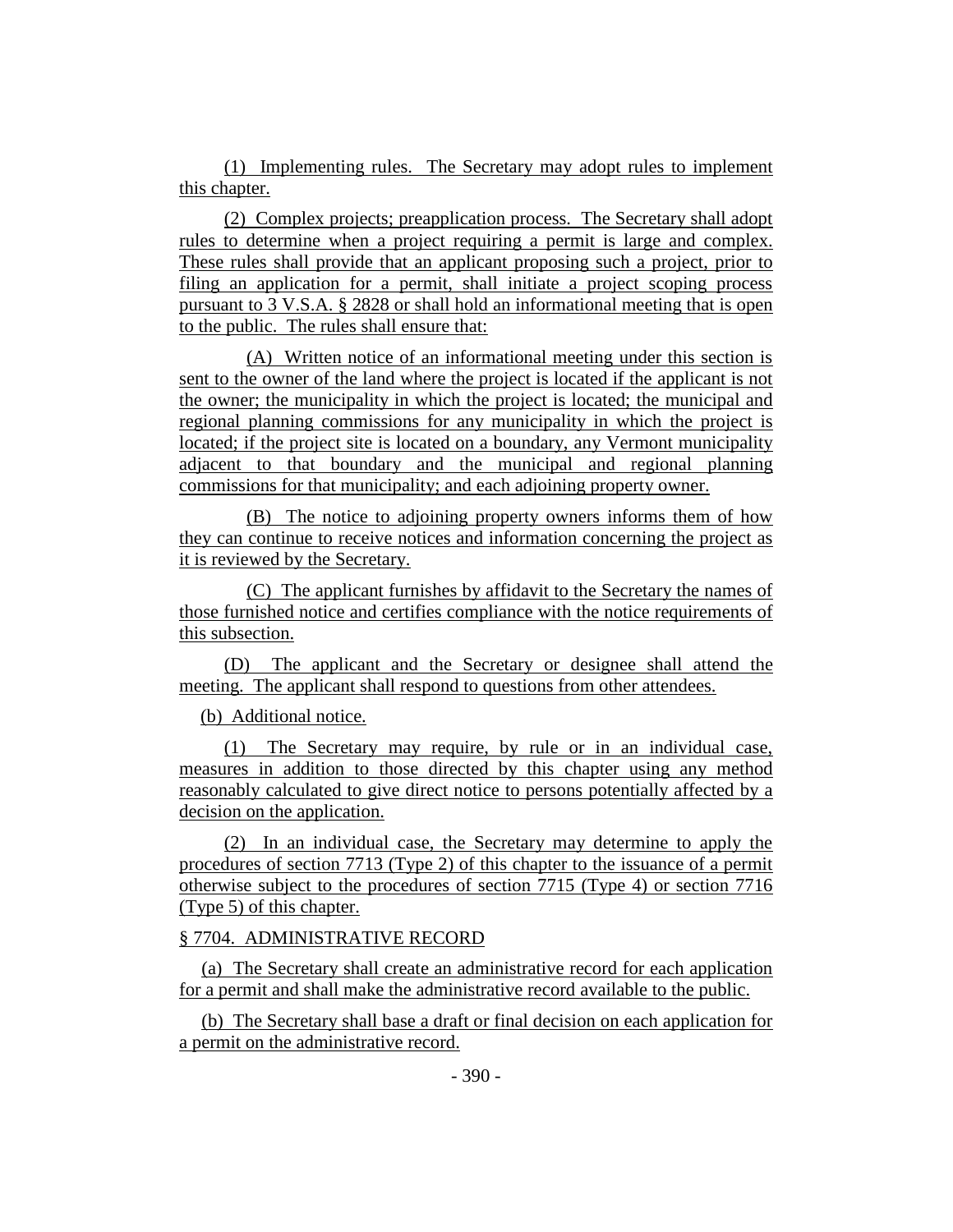(c) With respect to permits issued under the Clean Air Act and Clean Water Act, the Secretary shall comply with any requirements under those acts concerning the maintenance and availability of the administrative record.

Subchapter 2. Standard Procedures

# § 7711. PERMIT PROCEDURES; STANDARD PROVISIONS

(a) Notice through the environmental notice bulletin. When this chapter requires notice through the environmental notice bulletin:

(1) The bulletin shall generate and send an e-mail to notify:

(A) each person requiring notice under section 7712 of this chapter;

(B) the applicant;

(C) each person on an interested persons list;

(D) each municipality in which the activity to be permitted is located, except for notice of a draft or final general permit; and

(E) each other person to whom this chapter directs that a particular notice be provided through the bulletin.

(2) At a minimum, each notice generated by the bulletin shall contain:

(A) the name and contact information for the person at the Agency processing the permit;

(B) the name and address of the permit applicant, if applicable;

(C) the name and address of the facility or activity to be permitted, if applicable;

(D) a brief description of the activity for which the permit would be issued;

(E) the length of the period for submitting written comments and the process for submitting those comments, if applicable, and notice of the requirement to submit comments during that period in order to seek administrative appeal under this chapter;

(F) the process for requesting a public meeting, if applicable;

(G) when a public meeting has been scheduled, the time, date, and location of the hearing and a brief description of the nature and purpose of the hearing;

(H) when issued, the draft permit or notice of intent to deny a permit, and the period and process for submitting written comments on that draft permit or notice;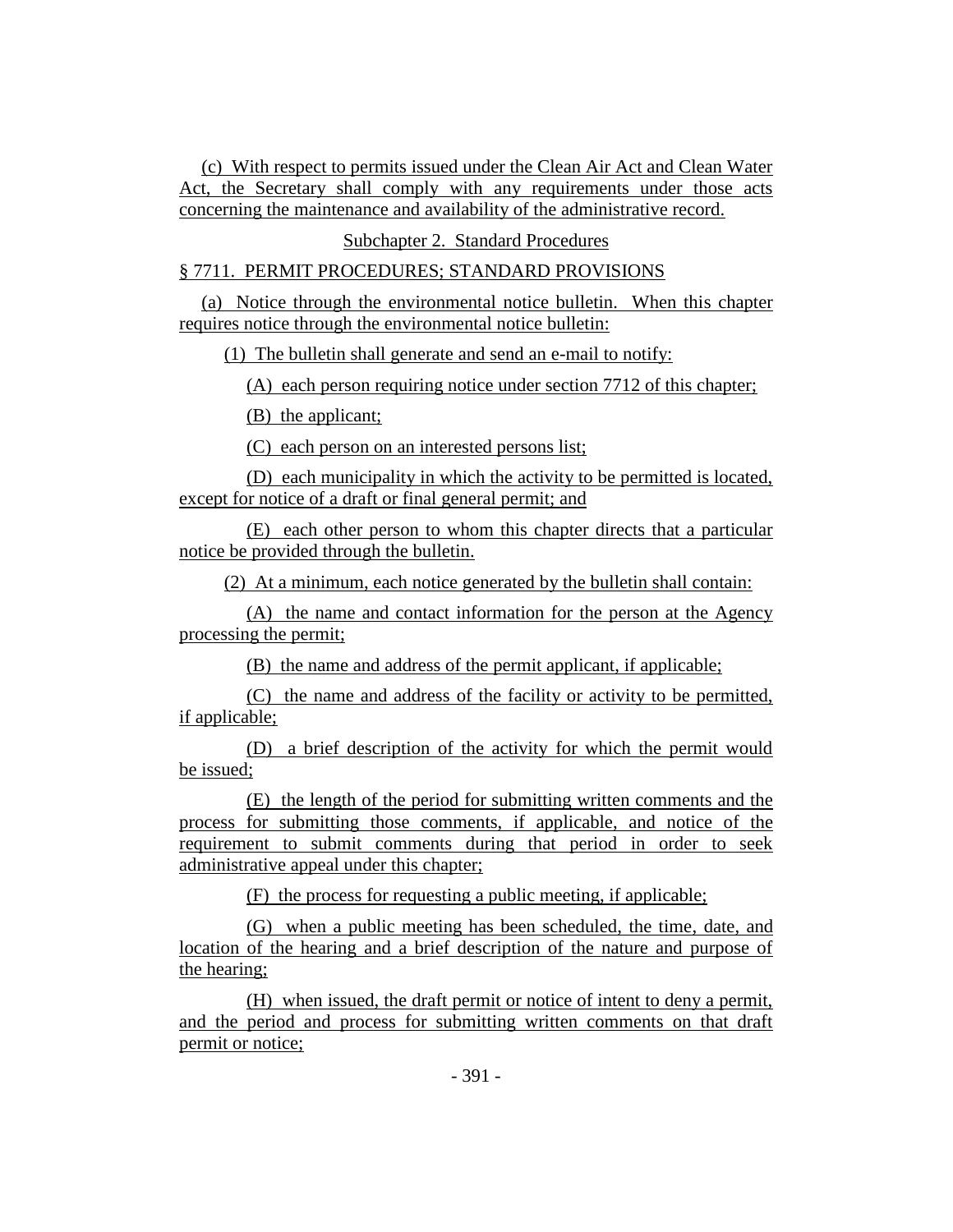(I) when issued, the final decision issuing or denying a permit, and the process for appealing the decision; and

(J) any other information that this chapter directs be included in a particular notice to be generated by the bulletin.

(3) The environmental notice bulletin shall provide notice by mail as required by 3 V.S.A. § 2826.

(b) Notice to adjoining property owners. When this chapter requires notice of an application to adjoining property owners, the applicant shall provide notice of the application by U.S. mail to all adjoining property owners, on a form developed by the Secretary, at the time the application is submitted to the Secretary. The form shall state how the property owners can continue to receive notices and information concerning the project as it is reviewed by the Secretary. The applicant shall provide a signed certification to the Secretary that all adjoining property owners have been notified of the application. However, if the applicant has provided written notice to adjoining property owners as part of the preapplication engagement process for complex projects under rules adopted in accordance with subsection  $7703(a)$  of this title, then instead of the written notice required of the applicant by this subsection, the Department shall provide notice of the application through the environmental notice bulletin to those adjoining property owners who have requested notice.

(c) Comment period length. When this chapter requires the Secretary to provide a public comment period, the length of the period shall be at least 30 days, unless this chapter applies a different period for submitting comments on the particular type of permit.

(d) Period to request a public meeting. When this chapter allows a person to request a public meeting on a draft decision, the person shall submit the request within 14 days of the date on which notice of the draft decision is posted to the environmental notice bulletin, unless this chapter specifies a different period for requesting a hearing on the particular type of permit.

(e) Public meeting; notice; additional comment period. When the Secretary holds a public meeting under this chapter:

(1) The Secretary shall:

(A) provide at least 14 days' prior notice of the public meeting through the environmental notice bulletin, unless this chapter specifies a different notice period for a public meeting on the particular type of permit;

(B) include in the notice, in addition to the information required by subsection (a) of this section, the date the Secretary gave notice of an administrative complete application, if applicable; and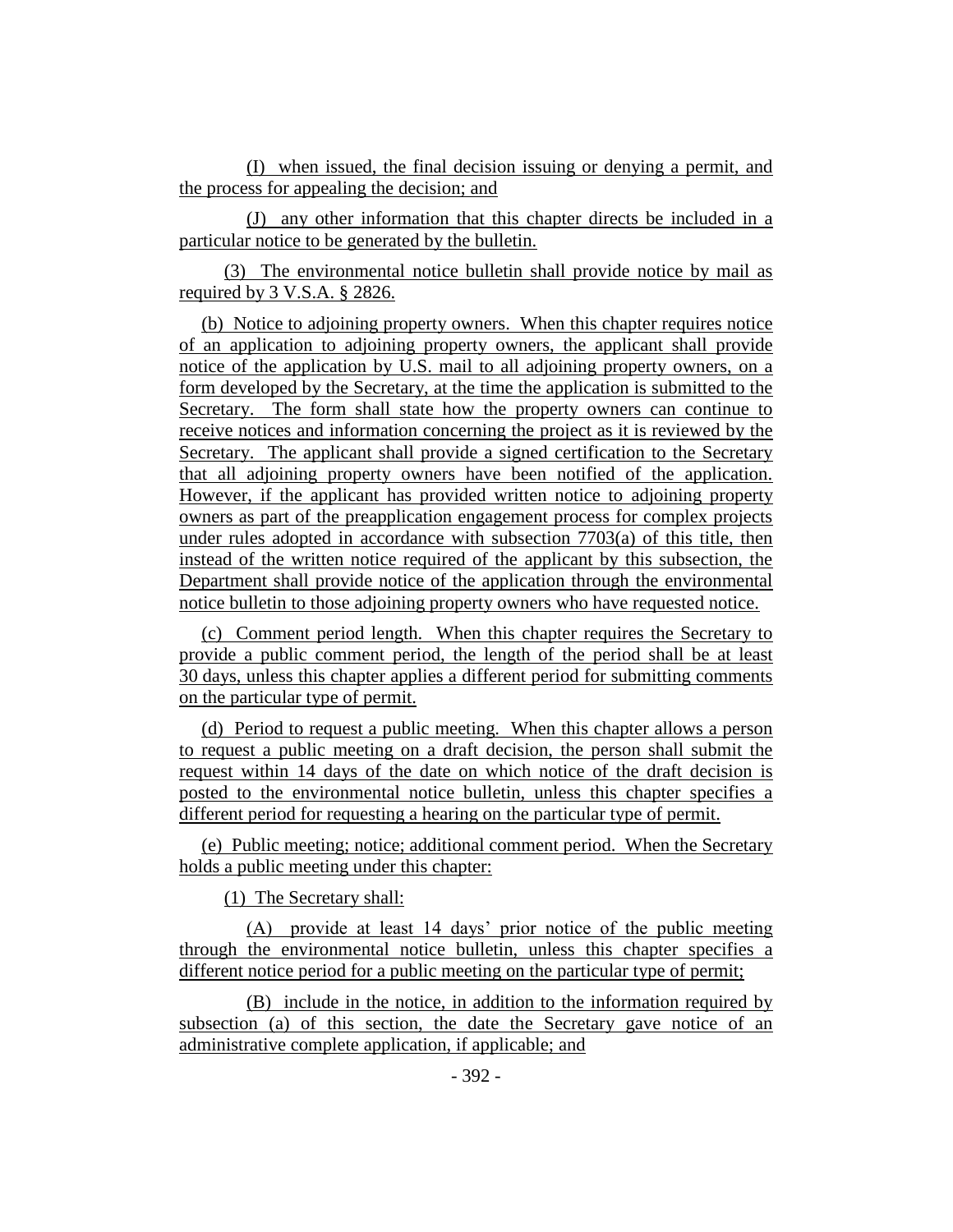(C) hold the period for written comments open for at least five days after the meeting.

(2) The applicant or applicant's representative and the Secretary or designee shall attend the meeting. The applicant shall cause to be present those professionals retained in the preparation of the application. The applicant and the Secretary each shall have a duty, at the public meeting, to answer questions to the best of his or her ability.

(f) Draft decisions. When this chapter requires the Secretary to post a draft decision or draft general permit to the environmental notice bulletin, the Secretary shall post to the bulletin the draft decision or draft general permit and all documents on which the Secretary relied in issuing the draft.

(g) Response to comments. When this chapter requires the Secretary to provide a response to comments, the Secretary shall provide a response to each comment received during the comment period and the basis for the response. The Secretary also shall specify each provision of the draft decision that has been changed in the final decision and the reasons for each change. The Secretary shall post the response to comments to the environmental notice bulletin and send it to all commenters.

(h) Final decisions; content; notice.

(1) The Secretary's final decision on an application for a permit or on the issuance of a general permit shall include a concise statement of the facts and analysis supporting the decision that is sufficient to apprise the reader of the decision's factual and legal basis. The final decision also shall provide notice that it may be appealed and state the period for filing an appeal and how and where to file an appeal.

(2) When this chapter requires that the Secretary to post a final decision to the environmental notice bulletin, the Secretary also shall send a copy of the final decision to all commenters.

#### § 7712. TYPE 1 PROCEDURES

(a) Purpose; scope.

(1) The purpose of this section is to establish the public notice and comment requirements that the Department must follow when adopting general permits and considering applications for individual permits under the Clean Air Act and Clean Water Act.

(2) This section governs each application for a permit to be issued by the Secretary pursuant to the requirements of the Clean Air Act and Clean Water Act and to each general permit to be issued under one of those acts. However,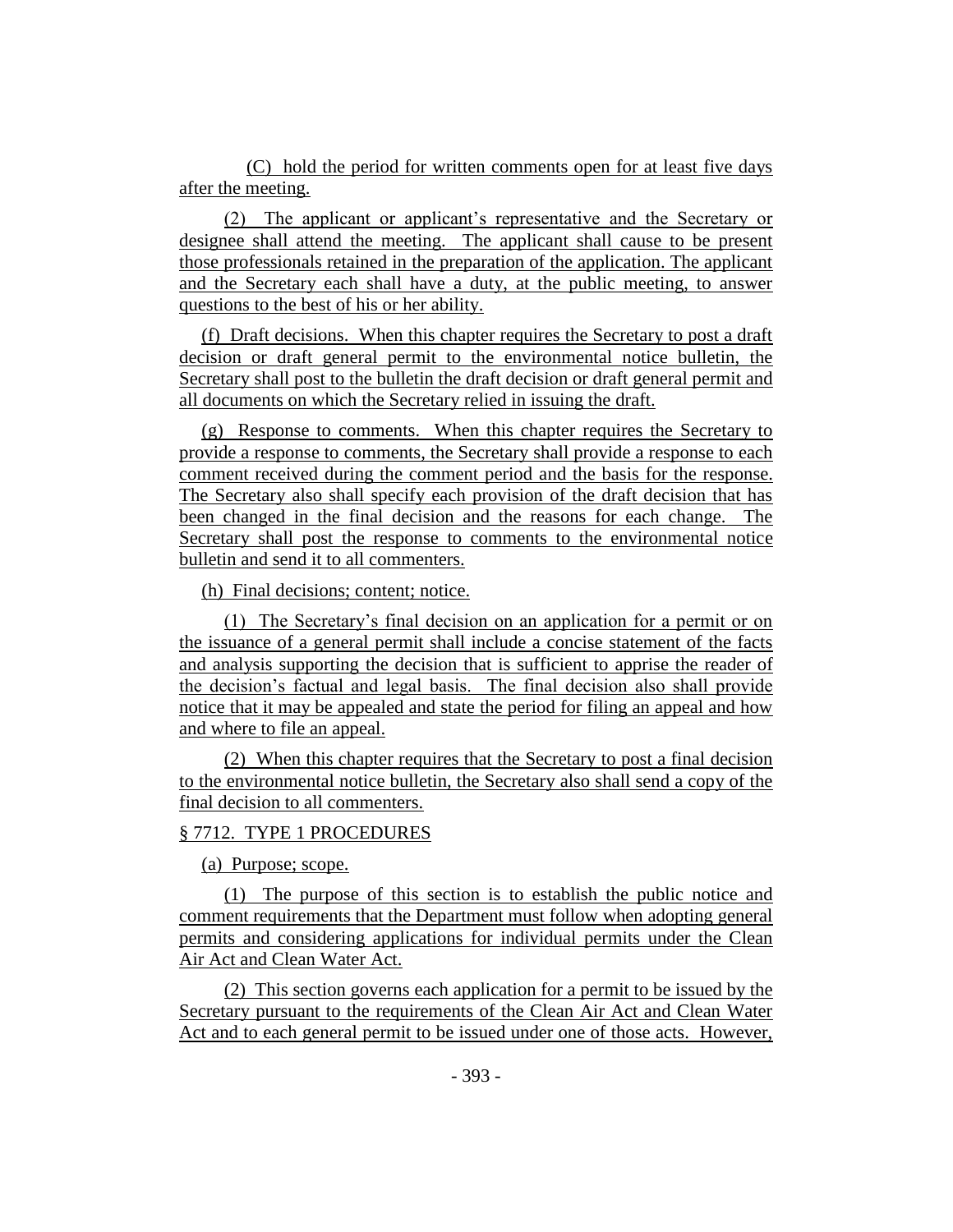the subsection does not apply to a notice of intent under a general permit. The procedures under this section shall be known as Type 1 Procedures.

(b) Notice of application.

(1) The applicant shall provide notice to adjoining property owners.

(2) At least 15 days prior to posting a draft decision, the Secretary shall provide notice of an administratively complete application through the environmental notice bulletin. The environmental notice bulletin shall send notice of such an application to each person to whom notice is federally required.

(3) This subsection (b) shall not apply to a general permit issued under this section.

(c) Notice of draft decision or draft general permit. The Secretary shall provide notice of a draft decision or draft general permit through the environmental notice bulletin and shall post the draft decision or permit to the bulletin. In addition to the requirements of section 7711 of this chapter:

(1) The Secretary shall post a fact sheet to the bulletin.

(2) The environmental notice bulletin shall send notice of the draft to each person to whom notice is federally required.

(3) The Secretary shall provide newspaper notice of the draft decision as required by this subdivision (3).

(A) If the draft decision pertains to an application for an individual permit, the Secretary shall provide notice in a daily or weekly newspaper in the area of the proposed project if the project is classified as major pursuant to the Clean Water Act or chapter 47 of this title or if required by federal statute or regulation.

(B) If the draft decision is a draft general permit, the Secretary shall provide notice in daily or weekly newspapers in each region of the State to which the draft general permit will apply.

(C) In addition to the requirements of this chapter and 3 V.S.A. § 2826, the notice from the environmental notice bulletin and the newspaper notice shall include all information required pursuant to applicable federal statute and regulation.

(d) Comment period. The Secretary shall provide a public comment period.

(e) Public meeting. On or before the end of the comment period, any person may request a public meeting on the draft decision or draft general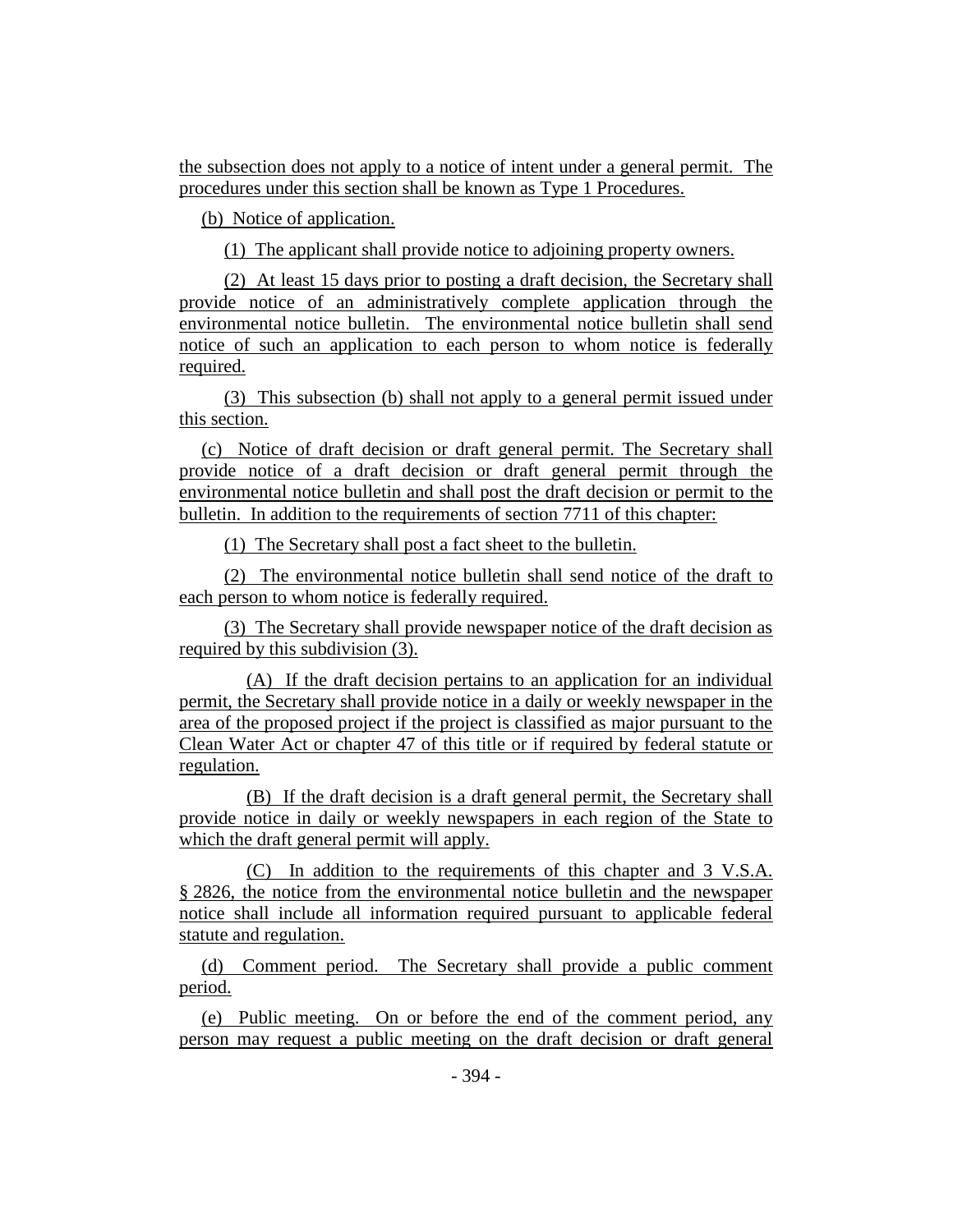permit issued under this section. The Secretary shall hold a public meeting at his or her discretion or whenever any person files a written request for a meeting. The Secretary shall provide at least 30 days' notice of the public meeting through the environmental notice bulletin. If the notice of the public meeting is not issued at the same time as the draft decision or draft general permit, the Secretary also shall provide notice of the public meeting in the same manner as required for the draft decision or permit under subdivision (c) of this section.

(f) Notice of final decision or final general permit. The Secretary shall provide notice of the final decision or final general permit through the environmental notice bulletin and shall post the final decision or permit to the bulletin. When the Secretary issues the final decision or final general permit, the Secretary shall provide a response to comments.

(g) Compliance with Clean Air and Water Acts. With respect to a issuance of a permit under the Clean Air Act or Clean Water Act, if a requirement under those acts directs the Secretary to provide the public with greater notice, opportunity to participate, or access to information than the corresponding requirement of this chapter, the Secretary shall comply with the federal requirement.

# § 7713. TYPE 2 PROCEDURES

(a) Purpose; scope.

(1) The purpose of this section is to establish the public notice and comment requirements that the Department must follow when considering applications for individual permits, except for individual permits specifically listed in other sections of this subchapter, and when considering other permits listed in this section.

(2) The procedures under this section shall be known as Type 2 Procedures. This section governs an application for each of the following:

(A) an individual permit issued pursuant to the Secretary's authority under this title and 29 V.S.A. chapter 11, except for permits governed by sections 7712 and 7714–7716 of this chapter;

(B) a wetland determination under section 914 of this title;

(C) a public water system source permit under section 1675 of this title;

(D) a provisional certification issued under section 6605d of this title; and

(E) a corrective action plan under section 6648 of this title.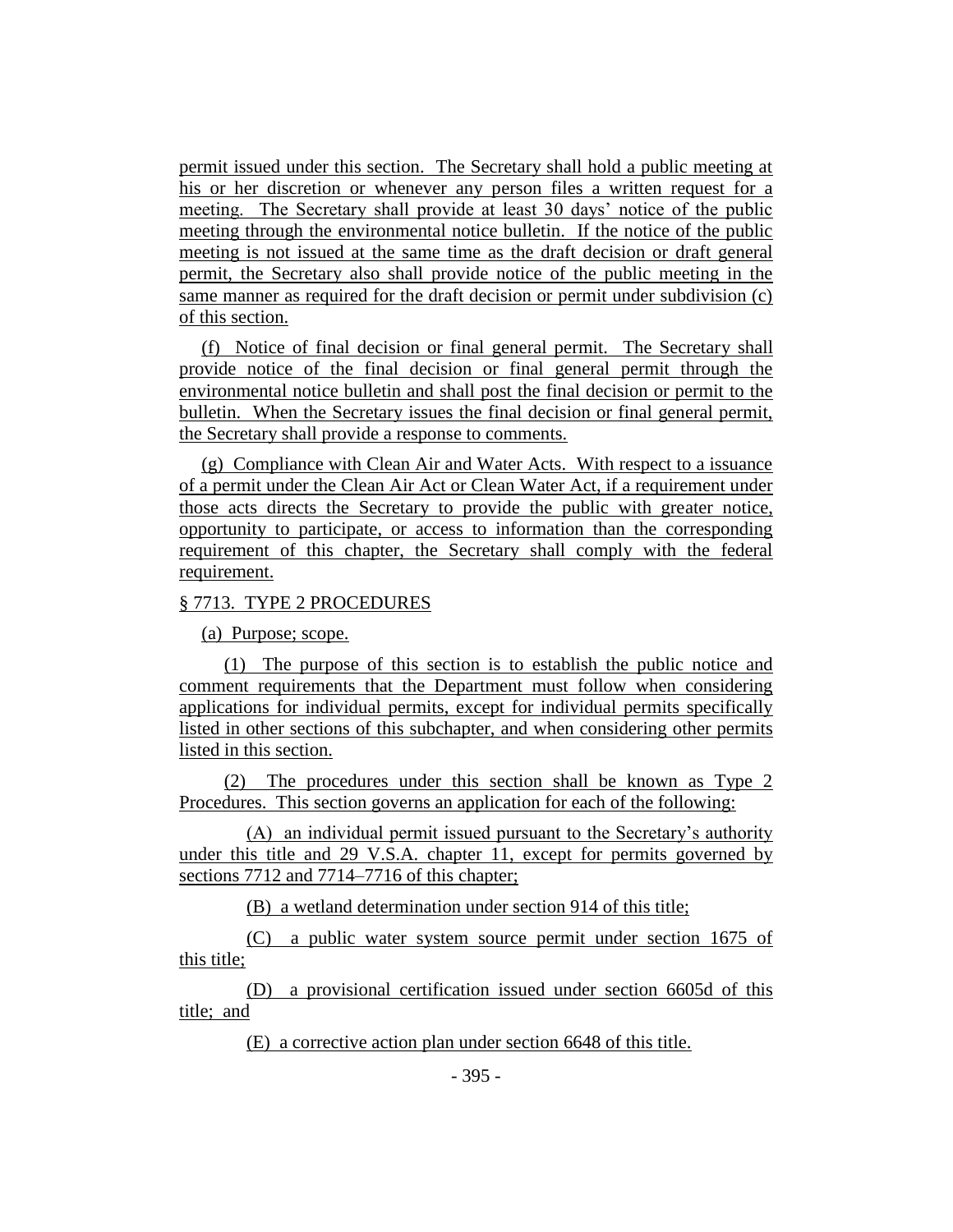(b) Notice of application.

(1) The applicant shall provide notice of the application to adjoining property owners. In addition, for public water system source protection areas, the applicant shall provide notice to all property owners located in:

(A) zones 1 and 2 of the source protection area for a public community water system source; and

(B) the source protection area for a public nontransient noncommunity water system source.

(2) The Secretary shall provide notice of an administratively complete application through the environmental notice bulletin.

(c) Notice of draft decision; comment period. The Secretary shall provide notice of a draft decision through the environmental notice bulletin and shall post the draft decision to the bulletin. The Secretary shall provide a public comment period.

(d) Public meeting. Any person may request a public meeting on a draft decision issued under this section or the Secretary may hold a meeting at his or her discretion.

(e) Notice of final decision. The Secretary shall provide notice of the final decision through the environmental notice bulletin and shall post the final decision to the bulletin. When the Secretary issues the final decision, the Secretary shall provide a response to comments.

# § 7714. TYPE 3 PROCEDURES

(a) Purpose; scope.

(1) The purpose of this section is to establish the public notice and comment requirements that the Department must follow when adopting general permits, except for general permits governed by section 7712 of this chapter, and when considering other permits listed in this section.

(2) The procedures under this section shall be known as Type 3 Procedures. This section governs each of the following:

(A) Each general permit issued pursuant to the Secretary's authority under this title other than a general permit subject to section 7712 of this chapter. However, this section does not apply to a notice of intent under a general permit.

(B) Issuance of a dam safety order under chapter 43 of this title, except for an unsafe dam order under section 1095 of this title.

(C) An application or request for approval of: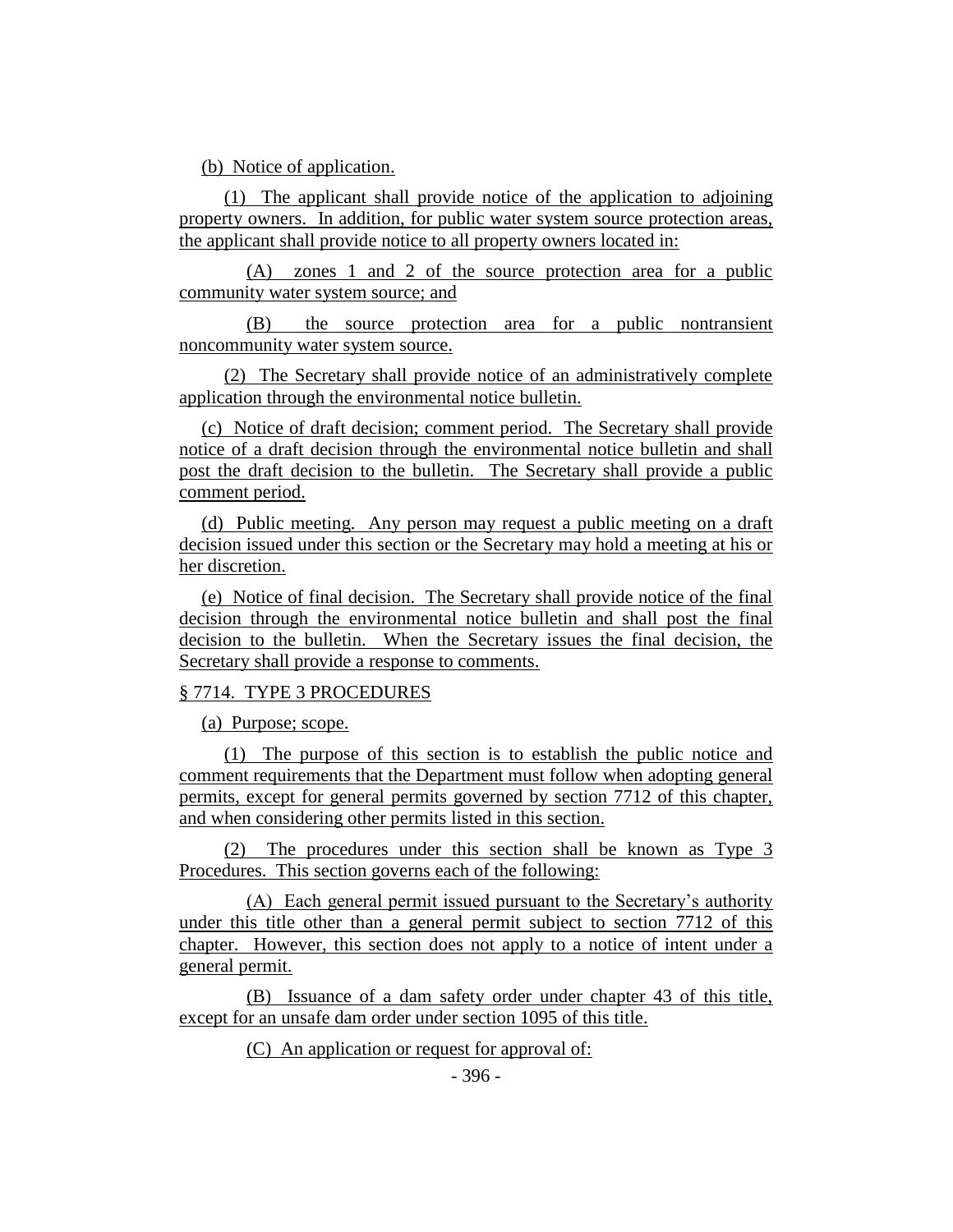(i) an individual shoreland permit under chapter 49A of this title;

(ii) an aquatic nuisance control permit under chapter 50 of this title;

(iii) a change in treatment for a public water supply under chapter 56 of this title;

(iv) a collection plan for mercury-containing lamps under section 7156 of this title;

(v) an individual plan for the collection and recycling of electronic waste under section 7554 of this title; and

(vi) a primary battery stewardship plan under section 7586 of this title.

(b) Notice of application. The Secretary shall provide notice of an administratively complete application through the environmental notice bulletin.

(c) Notice of draft decision; comment period. The Secretary shall provide notice of the draft decision through the environmental notice bulletin and shall post the draft decision to the bulletin. The Secretary shall provide a public comment period.

(d) Public meeting. Any person may request a public meeting on a draft decision issued under this section or the Secretary may hold a meeting at his or her discretion.

(e) Notice of final decision. The Secretary shall provide notice of the final decision through the environmental notice bulletin and shall post the final decision to the bulletin. The Secretary shall provide a response to comments.

# § 7715. TYPE 4 PROCEDURES

(a) Purpose; scope.

(1) The purpose of this section is to establish the public notice and comment requirements that the Department must follow when considering applications for notice of intent under a general permit and other permits listed in this section.

(2) The procedures under this section shall be known as Type 4 Procedures. This section applies to each of the following:

(A) a notice of intent under a general permit issued pursuant to the Secretary's authority under this title; and

(B) an application for each of following permits: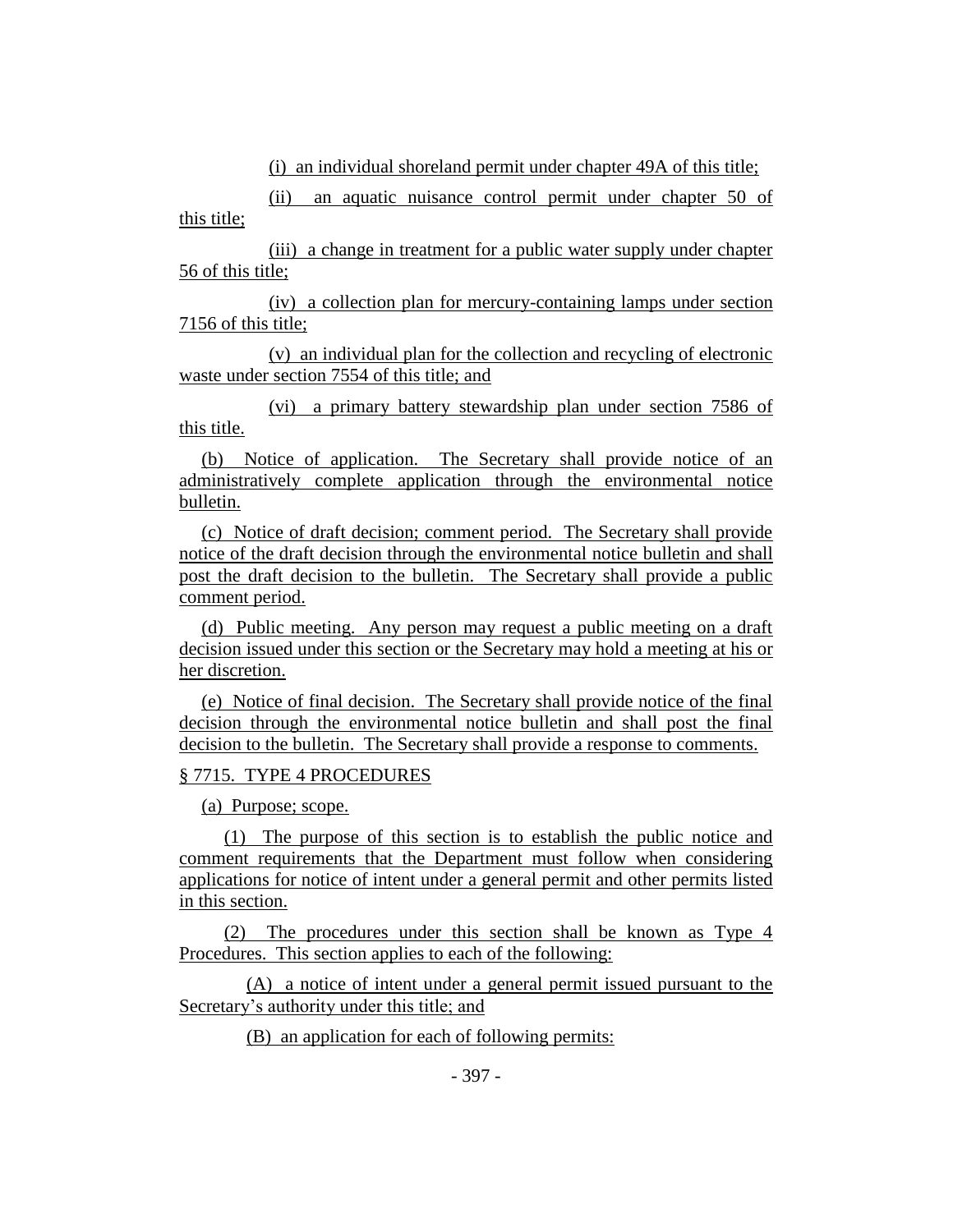(i) construction or operation of an air contaminant source less than 10 tons per year under chapter 23 of this title;

(ii) construction or expansion of a public water supply under chapter 56 of this title, except that a change in treatment for a public water supply shall proceed in accordance with section 7714 of this chapter;

(iii) a category 1 underground storage tank under chapter 59 of this title;

(iv) a categorical solid waste certification under chapter 159 of this title; and

(v) a medium scale composting certification under chapter 159 of this title.

(b) Notice of application. The Secretary shall provide notice of an administratively complete application through the environmental notice bulletin.

(c) Notice of draft decision; comment period. The Secretary shall provide notice of the draft decision through the environmental notice bulletin and shall post the draft decision to the bulletin. The Secretary shall provide a public comment period of at least 10 days on the draft decision.

(d) Notice of final decision. The Secretary shall provide notice of the final decision through the environmental notice bulletin and shall post the decision to the bulletin. The Secretary shall provide a response to comments.

# § 7716. TYPE 5 PROCEDURES

(a) Purpose; scope.

(1) The purpose of this section is to establish the public notice and comment requirements that the Department must follow when issuing emergency permits and other permits listed in this section.

(2) The procedures under this section shall be known as Type 5 Procedures. This section shall govern each of the following:

(A) issuance of temporary emergency permits under section 912 of this title;

(B) applications for public water system operational permits under chapter 56 of this title;

(C) issuance of authorizations, under a stream alteration general permit issued under chapter 41 of this title, for reporting without an application, for an emergency, and for activities to prevent risks to life or of severe damage to improved property posed by the next annual flood;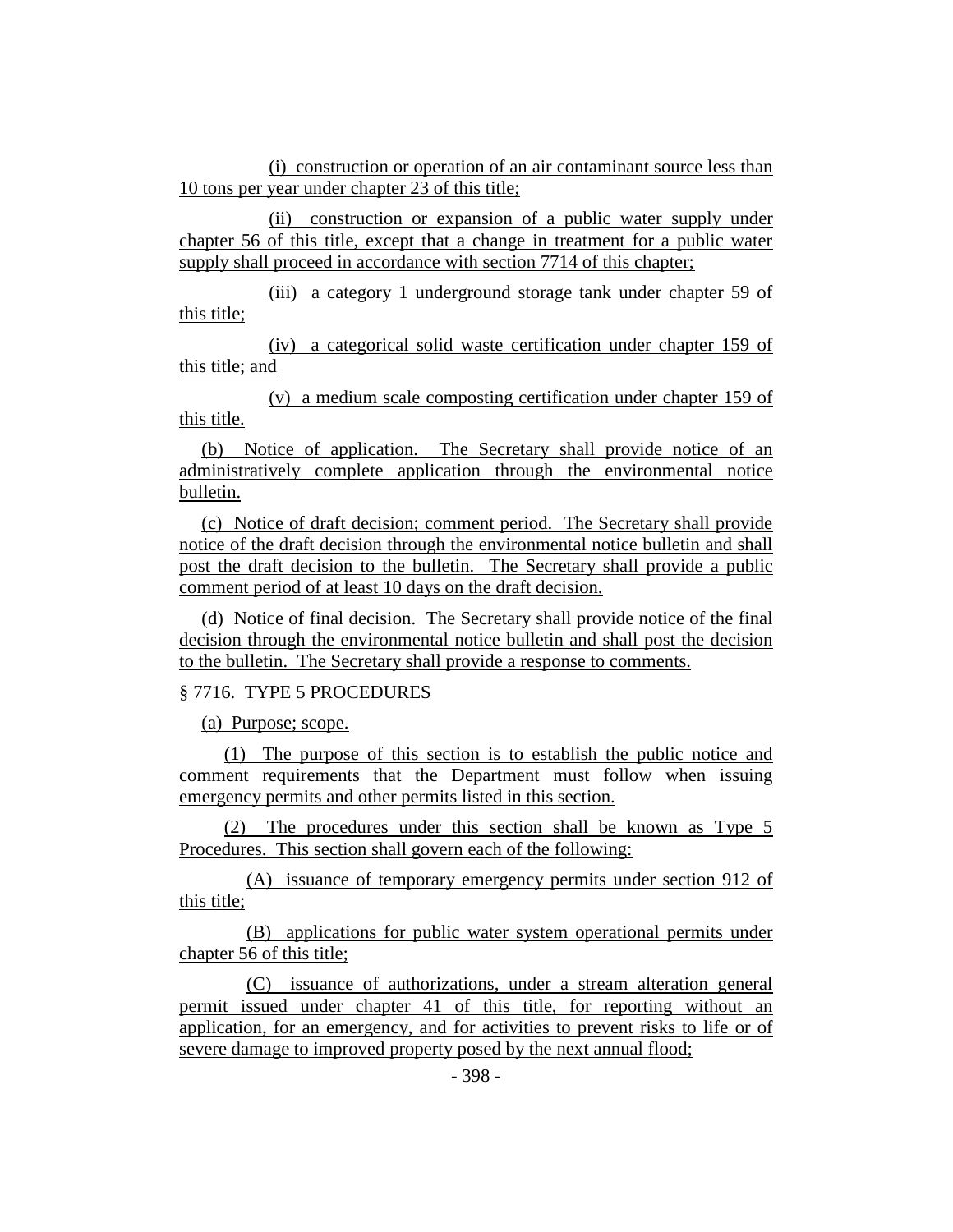(D) issuance of emergency permits issued under section 1268 of this title;

(E) issuance of emergency sludge and septage disposal approvals under section 6605 of this title; and

(F) shoreland registrations authorized under chapter 49A of this title.

(b) Notice of final decision. The Secretary shall provide notice of the final decision through the environmental notice bulletin and shall post the decision to the bulletin.

§ 7717. AMENDMENTS; RENEWALS

(a) A major amendment shall be subject to the same procedures applicable to the original permit decision under this chapter.

(b) A minor amendment shall be subject to the Type 4 Procedures, except that the Secretary need not provide notice of the administratively complete application.

(c) An administrative amendment shall not be subject to the procedural requirements of this chapter.

(d) A person may renew a permit under the same procedures applicable to the original permit decision under this chapter.

(e) With respect to amending a permit issued under the Clean Air Act or Clean Water Act, if a requirement under those acts directs the Secretary to provide the public with greater notice, opportunity to participate, or access to information than the corresponding requirement of this chapter, the Secretary shall comply with the federal requirement.

# § 7718. EXEMPTIONS

This subchapter shall not govern an application or petition for:

(1) an unsafe dam order under section 1095 of this title;

(2) a potable water supply and wastewater permit under section 1973(j) of this title;

(3) a hazardous waste facility certification under section 6606 of this title; and

(4) a certificate of need under section 6606a of this title.

Sec. 2. RULES; EFFECT ON PROCEDURAL REQUIREMENTS

Sec. 1 of this act shall take precedence over any inconsistent requirements for notice and processing of applications contained in rules adopted by the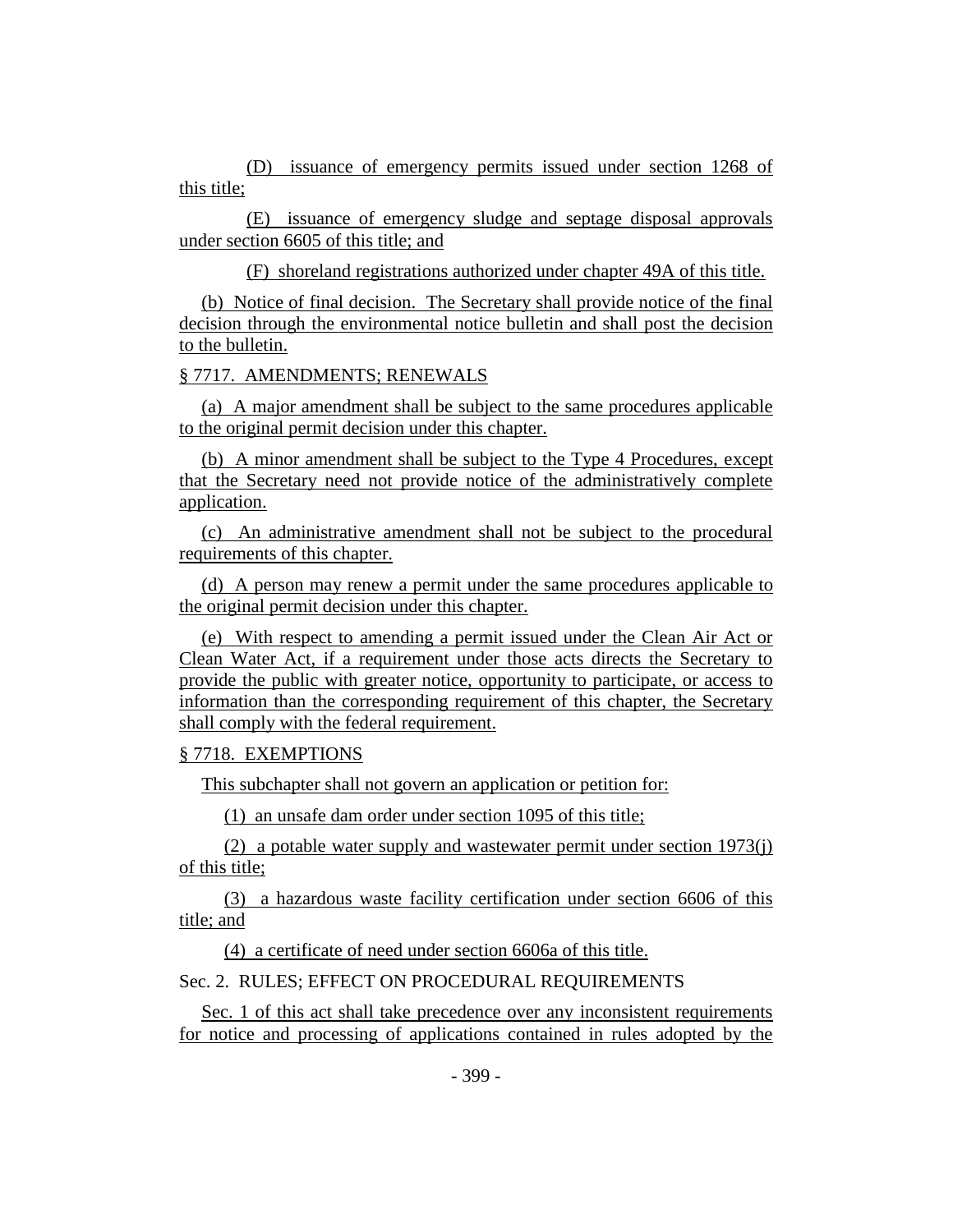Department of Environmental Conservation other than rules pertaining to applications that are exempt under Sec. 1, 10 V.S.A. § 7718. On or before July 1, 2019, the Secretary of Natural Resources shall commence and complete amendments to conform these rules to Sec. 1.

\* \* \* Environmental Notice Bulletin \* \* \*

Sec. 3. 3 V.S.A. § 2826 is amended to read:

#### § 2826. ENVIRONMENTAL NOTICE BULLETIN; PERMIT HANDBOOK

(a) The Secretary shall establish procedures for the publication of an environmental notice bulletin, in order to provide for the timely public notification of permit applications, notices, comment periods, hearings, and permitting decisions. The Secretary shall begin publication of the bulletin by no later than July 1, 1995 on the Agency's website. At a minimum, the bulletin shall contain the following information: The bulletin shall consist of a website and an e-mail notification system. The Secretary shall ensure that the website for the bulletin is readily accessible from the Agency's main web page.

(1) notice of administratively complete permit applications submitted to the Department of Environmental Conservation; When 10 V.S.A. chapter 170 requires the posting of information to the bulletin, the Secretary shall post the information to the bulletin's website.

 $(2)$  notice of the comment period on the application and draft permit, if any, for those applications which were noticed; When 10 V.S.A. chapter 170 requires notice to persons through the environmental notice bulletin, the bulletin shall generate an e-mail notification to those persons containing the information required by that chapter.

(3) notice of the issuance of a draft permit, if required by law, for those applications that were noticed; The Secretary shall provide members of the public the ability to register, through the bulletin, for a list of interested persons to receive e-mail notification of permit activity based on permit type, municipality, proximity to a specified address, or a combination of these characteristics.

(4) information on how to request a public hearing or meeting; If an individual does not have an e-mail address, the individual may request to receive notifications through U.S. mail. On receipt of such a request, the Secretary shall mail to the individual the same information that the individual would have otherwise received through an e-mail generated by the bulletin.

(5) notice of the name of the staff person to contact for information regarding public hearings or meetings with respect to a particular application.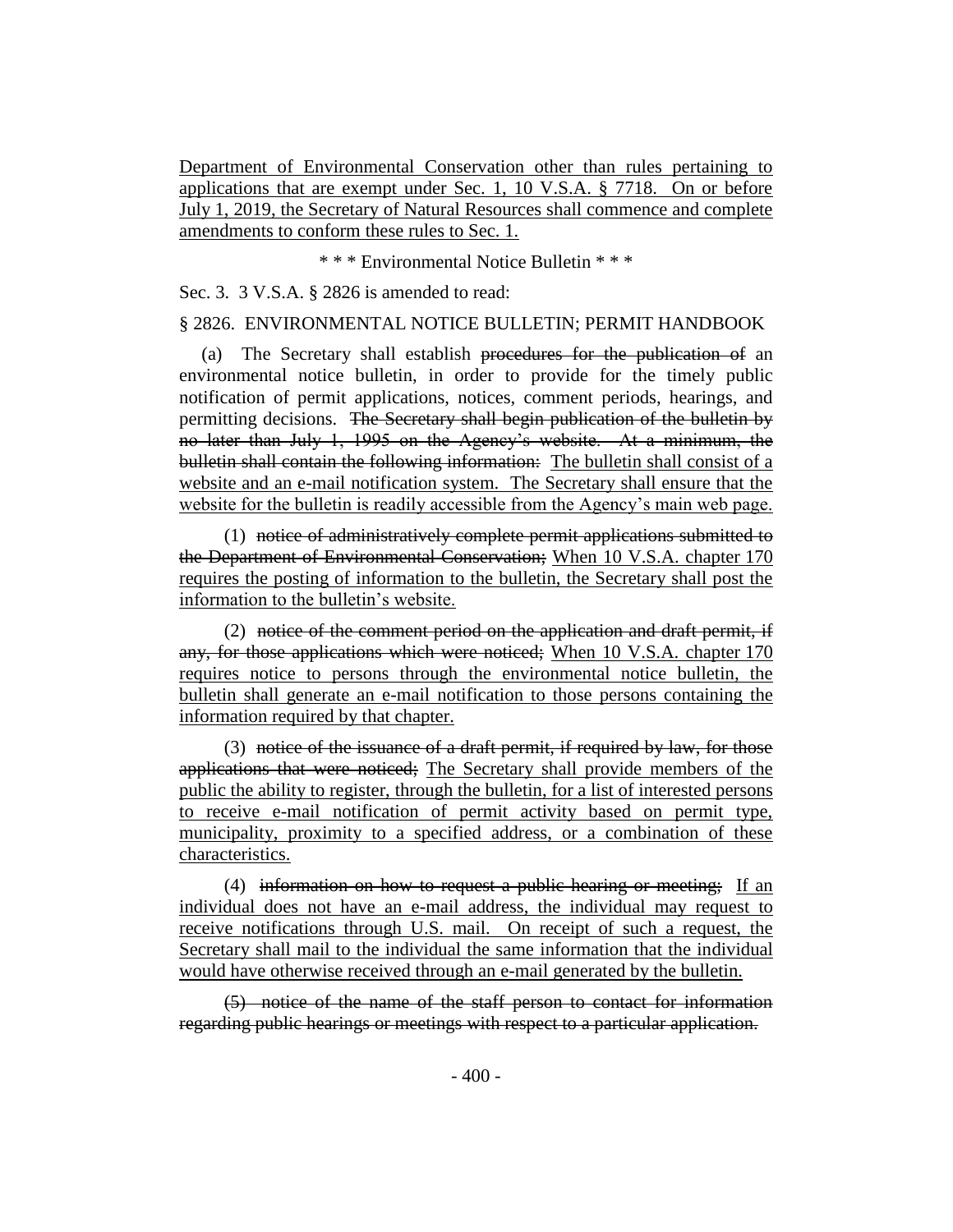(6) notice of the issuance or denial of a permit for those applications that were noticed.

(b) By January 1, 1995, the The Secretary shall publish a permit handbook which lists all of the permits required for the programs administered by the Department of Environmental Conservation. The handbook shall include examples of activities that require certain permits, an explanation in lay terms of each of the permitting programs involved, and the names, addresses, and telephone numbers of the person or persons to contact for further information for each of the permitting programs. The Secretary shall update the handbook shall be updated, periodically.

#### Sec. 4. REPORTS; RULEMAKING; BULLETIN; REVISION

(a) On or before September 15, 2016, the Secretary shall commence all rulemaking required by Sec. 1 of this act.

(b) On or before February 15, 2017, the Secretary shall report in writing to the House and Senate Committees on Natural Resources and Energy and the House Committee on Fish, Wildlife and Water Resources on the Secretary's progress in adopting the rules required by Sec. 1 of this act and revising and reestablishing the environmental notice bulletin in accordance with Secs. 1 and 3 of this act.

(c) On or before July 1, 2017, the Secretary shall revise and reestablish the environmental notice bulletin to conform to the requirements of Secs. 1 and 3 of this act.

(d) On or before February 15, 2020, the Secretary of Natural Resources shall submit a written report to the House and Senate Committees on Natural Resources and Energy and the House Committee on Fish, Wildlife and Water Resources that:

(1) summarizes the Secretary's implementation of Secs. 1 through 3 of this act and details the steps taken to implement those sections;

(2) provides the Secretary's assessment of the effect of 10 V.S.A. chapter 170 on the amount of time taken by the Department of Environmental Conservation (DEC), during the preceding two calendar years, to review and issue decisions on applications and permits subject to that chapter and the data supporting that assessment;

(3) provides the Secretary's assessment of the effect of 10 V.S.A. chapter 170 on public participation, during the preceding two calendar years, in the review of applications and permits subject to that chapter and the data supporting that assessment;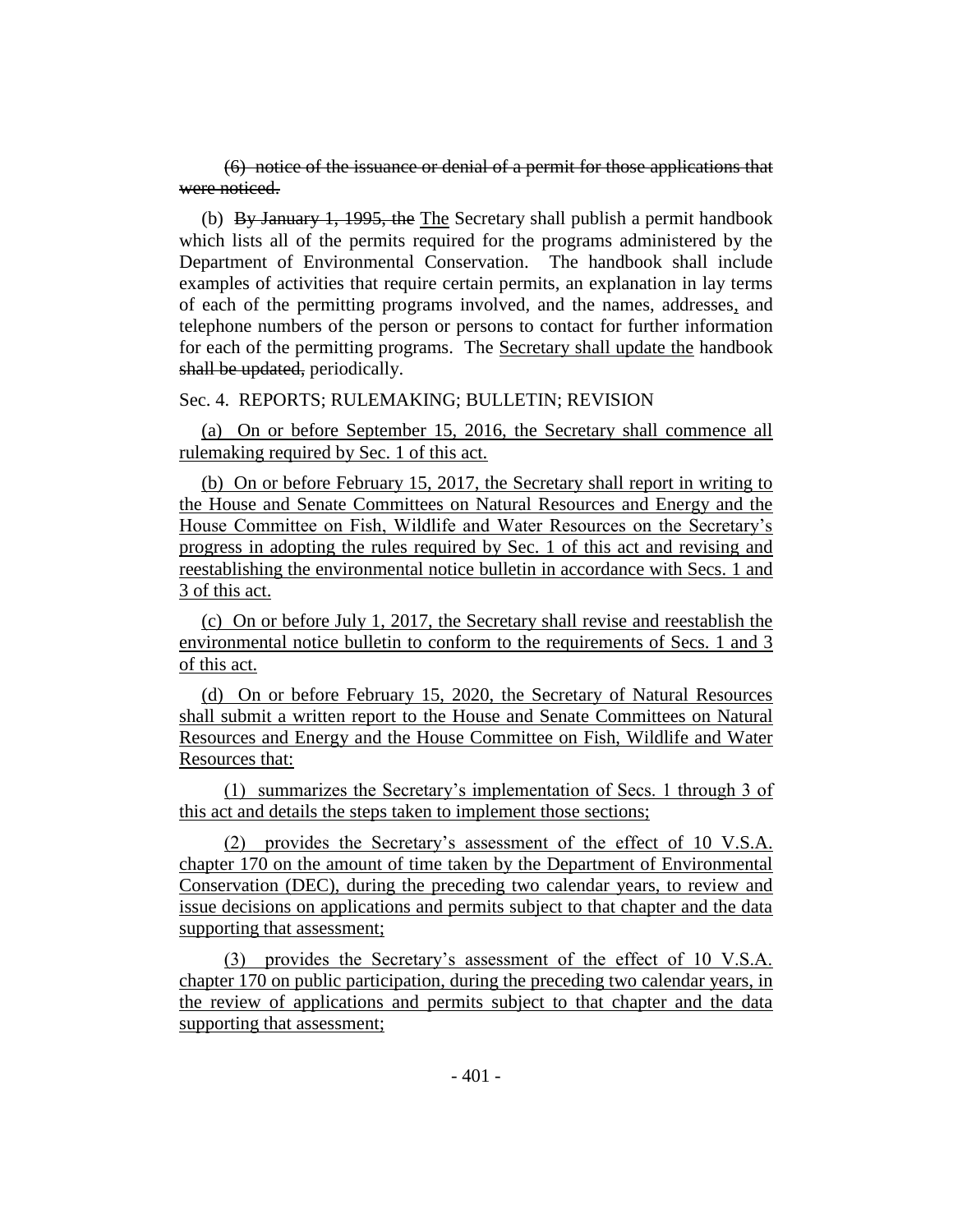(4) provides:

(A) the total and annual number of appeals, during 2018 and 2019, of DEC decisions subject to 10 V.S.A. chapter 170 and how each appeal was resolved; and

(B) a comparison with the total and annual number of appeals, during calendar years 2015 through 2017, from DEC programs that become subject to the procedures of 10 V.S.A. chapter 170 on January 1, 2018, and how each of those appeals was resolved;

(5) provides the Secretary's overall evaluation of the success of Secs. 1 and 3 of this act in standardizing DEC permit procedures, increasing public participation in DEC's permit process, and resolving issues related to the issuance of DEC permits without appeal;

(6) based on the track record of 10 V.S.A. chapter 170 to date of the report, states the Secretary's recommendation on whether there is justification to amend the process for appealing those acts and decisions of the Secretary subject to that chapter; and

(7) if the recommendation under subdivision (6) of this subsection is affirmative, provides the Secretary's recommended amendments to the process for appealing those acts and decisions of the Secretary subject to 10 V.S.A. chapter 170.

\* \* \* Appeals from Agency of Natural Resources to the Environmental Division  $**$ 

Sec. 5. 10 V.S.A. § 8504(d) is amended to read:

(d) Requirement that aggrieved Act 250 parties to participate before the District Commission or the Secretary.

(1) No An aggrieved person  $\frac{m}{w}$  shall not appeal an act or decision that was made by a District Commission unless the person was granted party status by the District Commission pursuant to subdivision  $6085(c)(1)(E)$  of this title, participated in the proceedings before the District Commission, and retained party status at the end of the District Commission proceedings. In addition, the person may only appeal those issues under the criteria with respect to which the person was granted party status.

(2) Notwithstanding subdivision (d)(1) of this section, However, notwithstanding these limitations, an aggrieved person may appeal an act or decision of the District Commission if the Environmental judge determines that: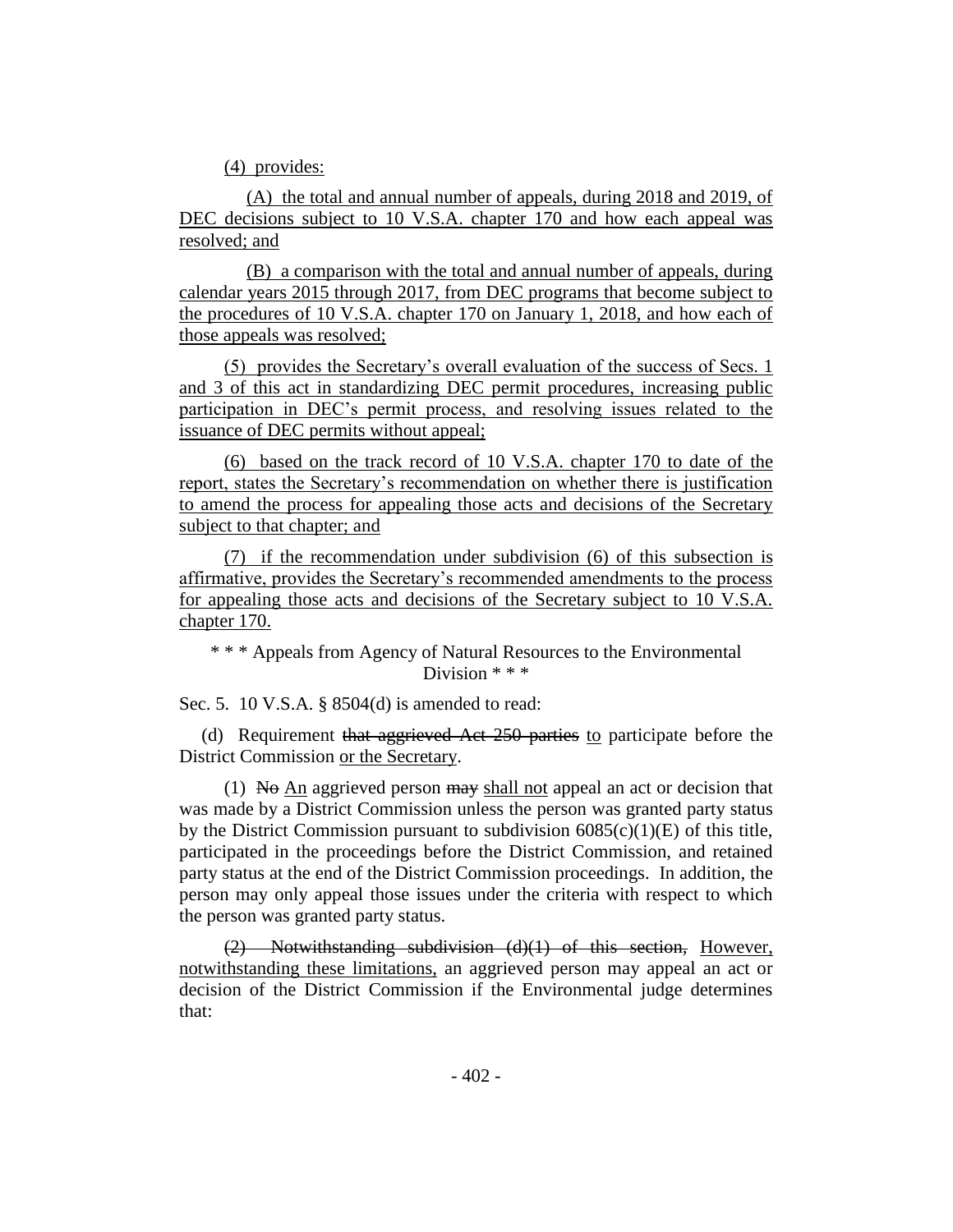(A) there was a procedural defect which that prevented the person from obtaining party status or participating in the proceeding;

(B) the decision being appealed is the grant or denial of party status; or

(C) some other condition exists which would result in manifest injustice if the person's right to appeal was disallowed.

(2) An aggrieved person shall not appeal an act or decision of the Secretary unless the person submitted to the Secretary a written comment during the comment period or an oral comment at the public meeting conducted by the Secretary. In addition, the person may only appeal issues related to the person's comment to the Secretary. However, notwithstanding these limitations, an aggrieved person may appeal an act or decision of the Secretary if the Environmental judge determines that:

(A) there was a procedural defect that prevented the person from commenting during the comment period or at the public meeting or otherwise participating in the proceeding;

(B) the Secretary did not conduct a comment period and did not hold a public meeting; or

(C) some other condition exists which would result in manifest injustice if the person's right to appeal was disallowed.

\* \* \* Conforming Amendments \* \* \*

Sec. 6. 10 V.S.A. § 556 is amended to read:

# § 556. PERMITS FOR THE CONSTRUCTION OR MODIFICATION OF AIR CONTAMINANT SOURCES

\* \* \*

(b) The secretary Secretary may require an applicant to submit any additional information which that the secretary Secretary considers necessary to make the completeness determination required in subsection (a) of this section and shall not grant a permit until the information is furnished and evaluated. For air contaminant sources that have allowable emissions of more than 10 tons per year of all contaminants, excluding greenhouse gases, upon making a determination to issue a draft permit, the secretary shall issue a notice that includes a brief description of the source and the address where a complete permit application and draft permit may be reviewed, shall provide a public comment period on all draft permits, and shall hold a public informational meeting, if requested. The public comment period on a draft permit for a source that has allowable emissions of more than 10 tons per year,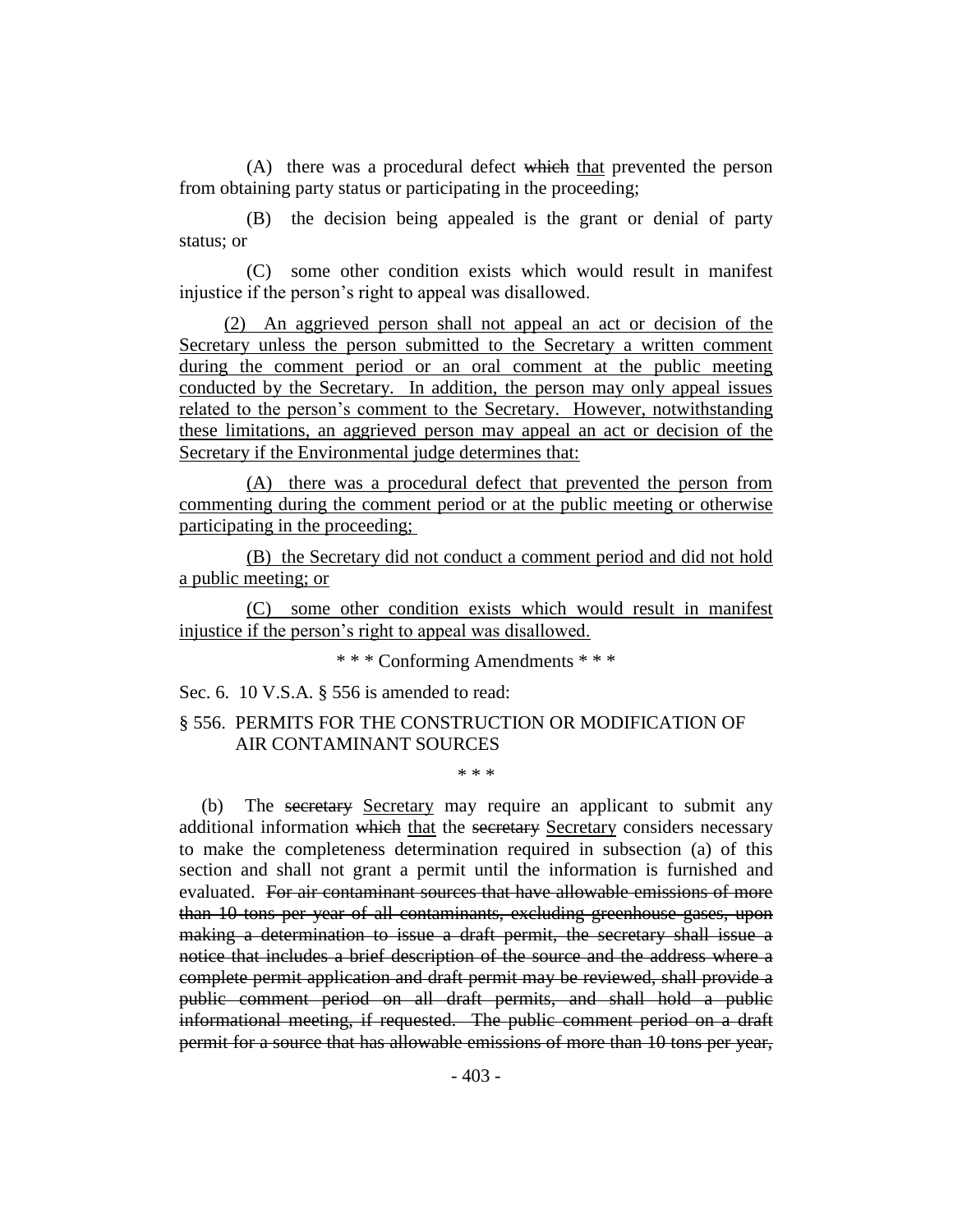excluding greenhouse gases, shall be 30 days if the source constitutes a major stationary source or major modification under the rules of the secretary and shall otherwise be 10 days. For air contaminant sources that have allowable emissions of less than 10 tons per year of all contaminants, the secretary may provide an opportunity for public comment or a public informational hearing, or both, before ruling on a proposed permit. In determining whether to provide for comment or a meeting, the secretary shall consider the degree of toxicity of the air contaminant and the emission rate, the proximity of the source to residences, population centers and other sensitive human receptors, and emission dispersion characteristics at or near the source. The secretary shall fully consider all written and oral submissions concerning proposed permits prior to taking final action on those proposed permits. When an application is filed under this section, the Secretary shall proceed in accordance with chapter 170 of this title.

\* \* \*

Sec. 7. 10 V.S.A. § 556a is amended to read:

§ 556a. OPERATING PERMITS

\* \* \*

(c) For air contaminant sources that have allowable emissions of more than 10 tons per year of all contaminants, excluding greenhouse gases, upon making a determination to issue a draft permit, the secretary shall issue a notice that includes a brief description of the source and the address where a complete permit application and a draft permit may be reviewed, shall provide a public comment period on all draft permits, and shall hold a public informational meeting, if requested. The public comment period on a draft permit for a source that has allowable emissions of more than 10 tons per year, excluding greenhouse gases, shall be 30 days if the source is subject to subchapter V (permits) of 42 U.S.C. chapter 85 (air pollution prevention and control) and shall otherwise be 10 days. For air contaminant sources that have allowable emissions of less than ten tons per year of all contaminants, the secretary may provide an opportunity for public comment or a public informational hearing, or both, before ruling on a proposed permit. In determining whether to provide for comment or a meeting, the secretary shall consider the degree of toxicity of the air contaminant and the emission rate, the proximity of the source to residences, population centers and other sensitive human receptors, and emission dispersion characteristics at or near the source. The secretary shall fully consider all written and oral submissions concerning proposed permits prior to taking final action on those proposed permits. When an application is filed under this section, the Secretary shall proceed in accordance with chapter 170 of this title.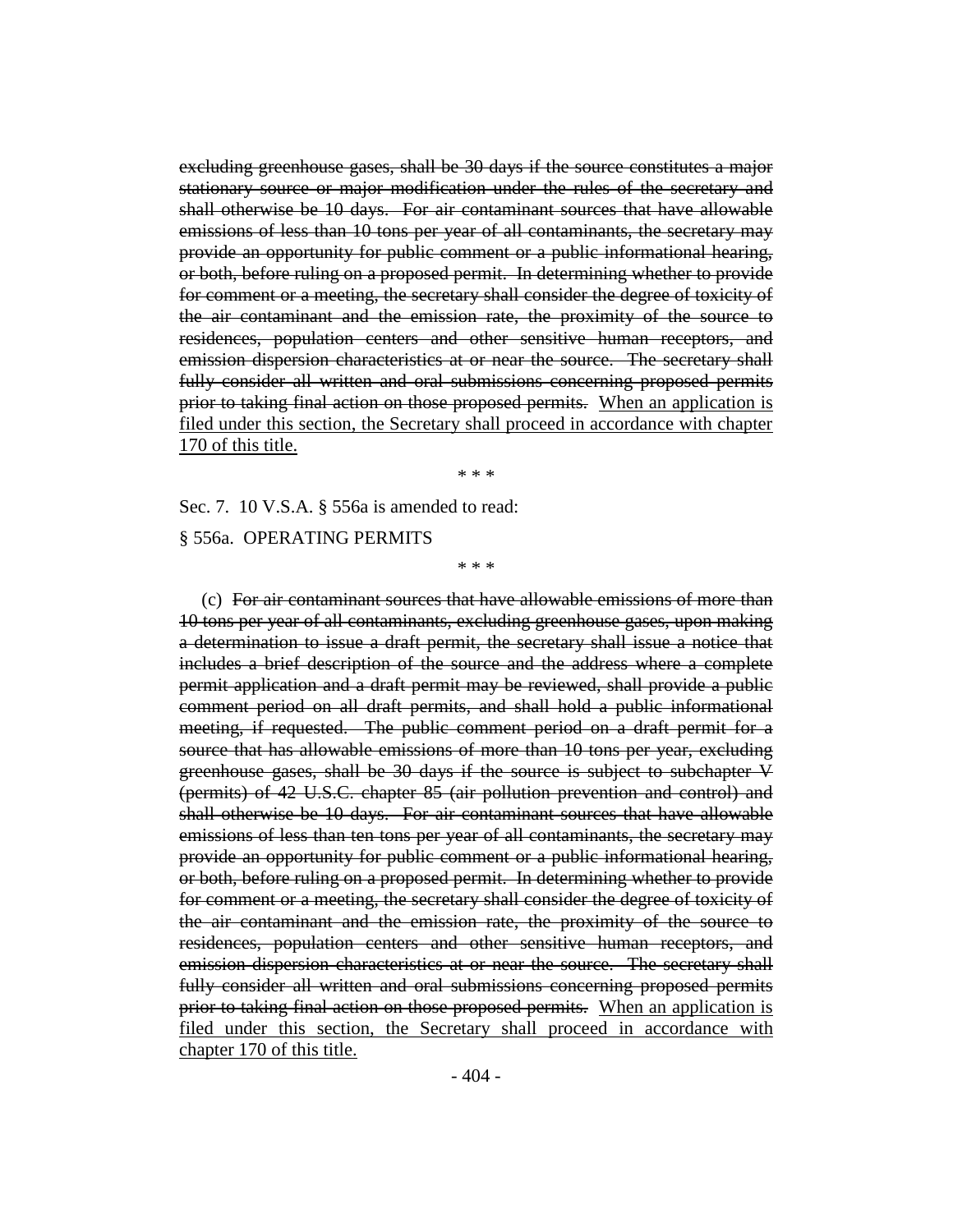(e) A person may renew a permit issued under this section may be renewed upon application to the secretary Secretary for a fixed period of time, not to exceed five years.

(1) A permit being renewed shall be subject to the same procedural requirements, including those for public participation, that apply to initial permit issuance, except that a permit being renewed shall not be subject to the public notice and comment requirements of this chapter if all of the following apply:

(A) The secretary determines that no substantive changes have occurred at the air contaminant source that would affect emissions or require changes to the permit.

(B) The secretary determines no new statutory or regulatory requirements need to be added to the permit.

(C) The air contaminant source does not require a permit under subchapter V (permits) of 42 U.S.C. chapter 85 (air pollution prevention and control).

(2) The secretary Secretary shall not issue a permit renewal unless the applicant first demonstrates that the emissions from the subject source meet all applicable emission control requirements or are subject to, and in compliance with, an appropriate schedule of compliance.

\* \* \*

 $(h)(1)$  The secretary may issue Secretary may adopt, as a rule under 3 V.S.A. chapter 25, a general operating permits permit covering numerous similar sources. A general permit shall be adopted as an administrative rule under the provisions of 3 V.S.A. chapter 25. Each rule creating a general permit shall include provisions that require public notice of the fact that specified emitters have applied for general permits.

(2) Each rule creating a general permit shall provide a process by which interested persons can obtain detailed information about the nature and extent of the activity proposed to receive a general permit, and a process by which aggrieved persons can obtain an opportunity to be heard on a request that the general permit be issued only subject to specific conditions to limit or mitigate the effects of the emissions in question. Based on information presented at such a hearing, an applicant may be required to obtain a permit other than a general permit, or may obtain a general permit subject to specified conditions.

\* \* \*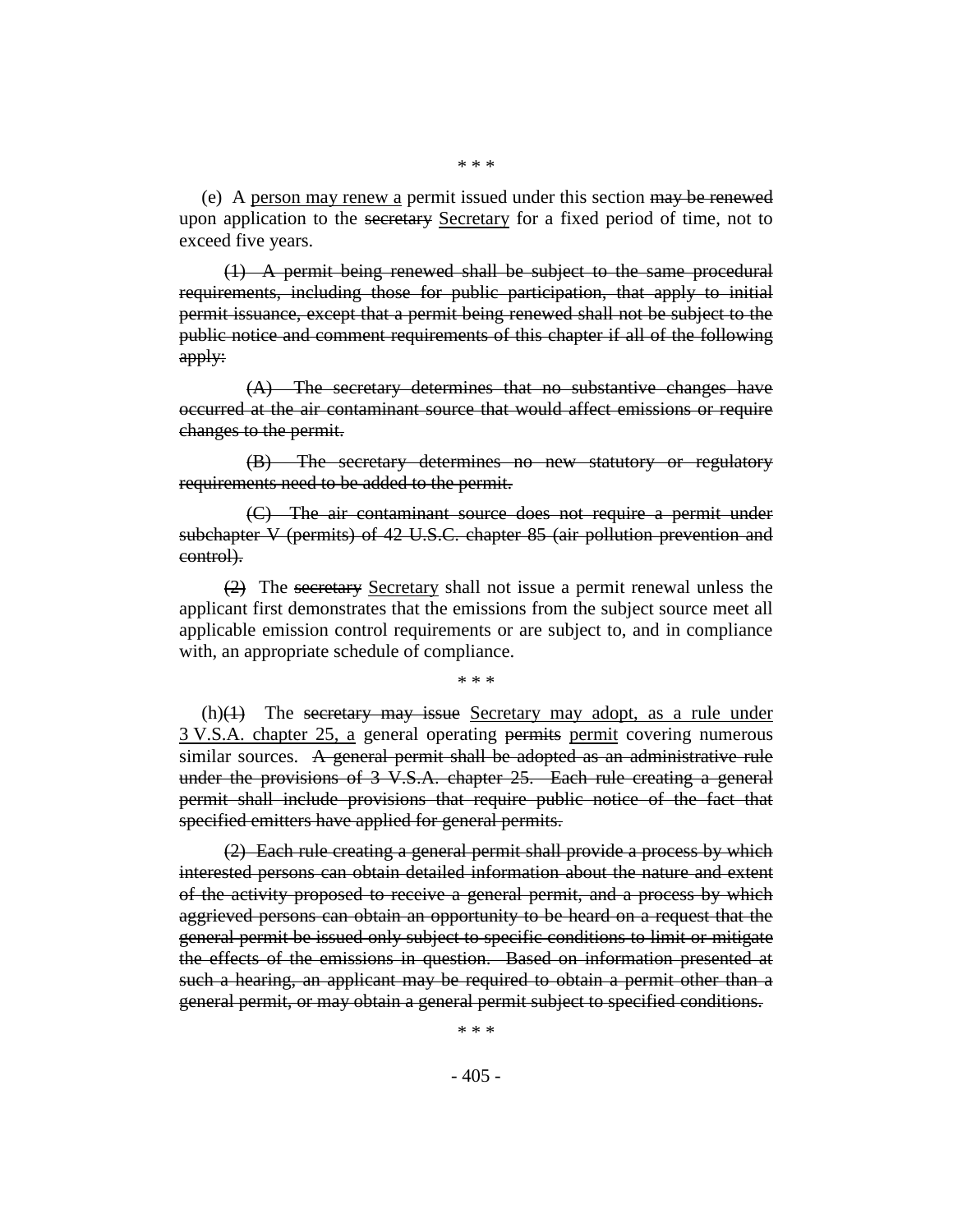#### Sec. 8. 10 V.S.A. § 754 is amended to read:

# § 754. FLOOD HAZARD AREA RULES; USES EXEMPT FROM MUNICIPAL REGULATION

\* \* \*

(b) Required rulemaking content. The rules shall:

(1) set forth the requirements necessary to ensure uses exempt from municipal regulation are regulated by the State in order to comply with the regulatory obligations set forth under the National Flood Insurance Program.

(2) be designed to ensure that the State and municipalities meet community eligibility requirements for the National Flood Insurance Program.

(3) require that the Secretary provide notice to a municipality in which a use exempt from municipal regulation will occur of an application received under this section and a copy of the permit issued, unless a use is authorized to occur without notification of or reporting to the Secretary. [Repealed.]

\* \* \*

(f) Permit requirement. Beginning March 1, 2015, no person  $\triangle$  person shall not commence or conduct a use exempt from municipal regulation in a flood hazard area or river corridor in a municipality that has adopted a flood hazard area bylaw or ordinance under 24 V.S.A. chapter 117 or commence construction of a State-owned and -operated institution or facility located within a flood hazard area or river corridor, without a permit issued under the rules required under subsection (a) of this section by the Secretary or by a State agency delegated permitting authority under subsection (g) of this section. When an application is filed under this section, the Secretary or delegated State agency shall proceed in accordance with chapter 170 of this title.

\* \* \*

Sec. 9. 10 V.S.A. § 914 is amended to read:

§ 914. WETLANDS DETERMINATIONS

\* \* \*

(c) The Secretary shall provide by certified mail written notice of a proposed determination to the owner of each parcel of land within or adjacent to the wetland or buffer zone in question; publish notice on the Agency website; and provide an electronic notice to persons who have requested to be on a list of interested persons. Such notice shall include the date of the Secretary's proposed determination and shall provide no fewer than 30 days from the date of the Secretary's proposed determination within which to file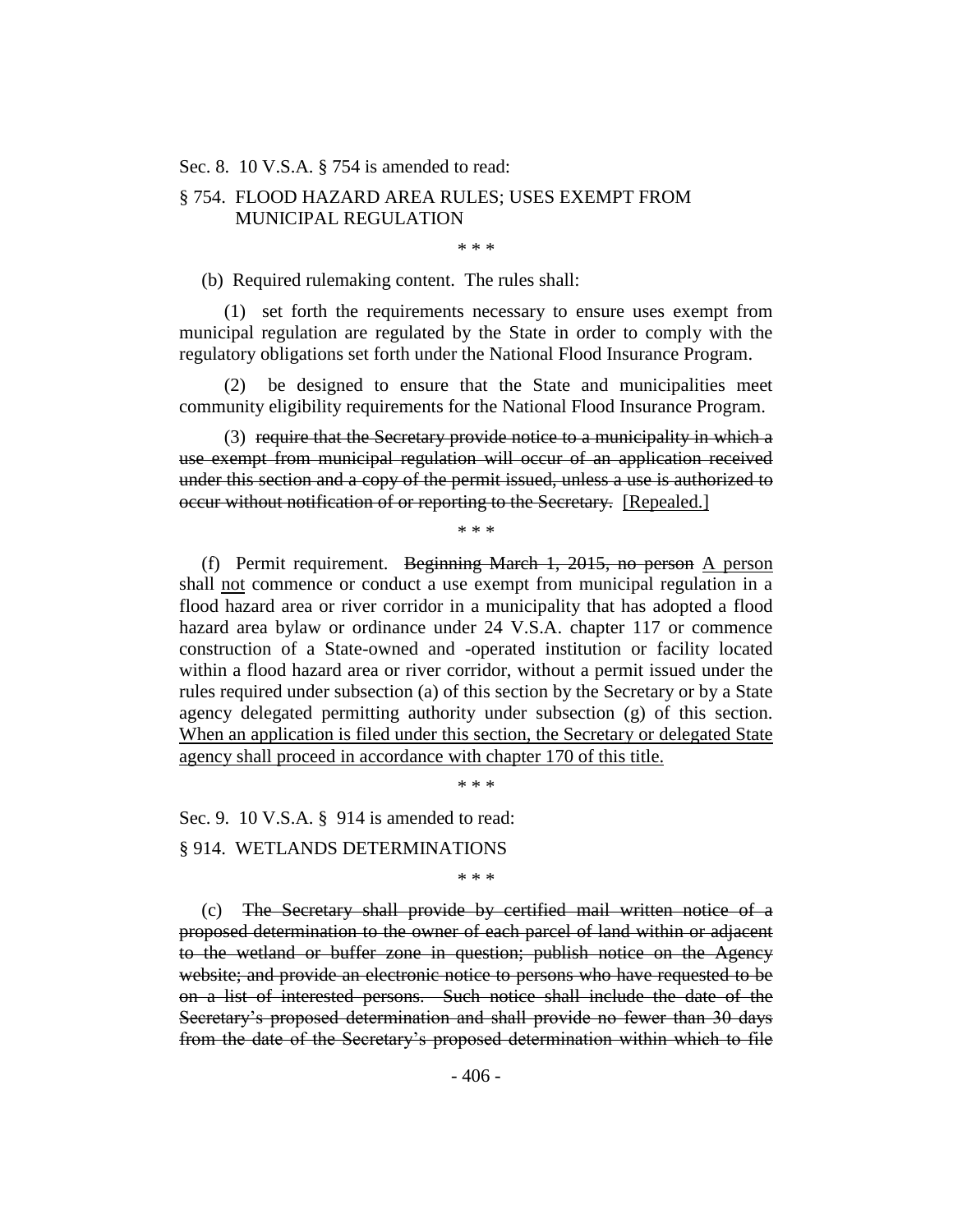written comments or to request that the Secretary hold a public meeting on the proposed determination. The provisions of chapter 170 of this title shall apply to issuance of determinations under this section.

(d) The Secretary shall provide, in person, by mail, or by electronic notice, a written copy of a wetland determination issued under this section to the owner of each affected parcel of land and to the requesting petitioner. [Repealed.]

\* \* \*

Sec. 10. 10 V.S.A. § 1022 is amended to read:

#### § 1022. APPLICATION FOR ALTERATION

A person proposing to change, alter, or modify the course, current, or cross section of a watercourse shall apply in writing to the secretary Secretary for a permit to do so. The application shall describe the location and purpose of the proposed change and shall be accompanied by the maps and plans and other information the secretary Secretary shall direct. A conformed copy shall be simultaneously filed with the town clerk of the town in which the proposed alteration is located, and mailed to each owner of property that abuts or is opposite the land where the alteration is to take place. The town clerk shall forthwith post the copy in the town office. When an application is filed under this section, the Secretary shall proceed in accordance with chapter 170 of this title and the requirements of this subchapter.

Sec. 11. 10 V.S.A. § 1023 is amended to read:

§ 1023. INVESTIGATION, PERMIT

\* \* \*

(b) The reasons for the action taken under this section shall be set forth in writing to the applicant. Notice of the action of the Secretary shall also be sent to the selectboard of the town in which the proposed change is located, and to each owner of property which abuts or is opposite the land where the alteration is to take place.

\* \* \*

Sec. 12. 10 V.S.A. § 1083 is amended to read:

#### § 1083. APPLICATION

(a) Any person who proposes to undertake an action subject to regulation pursuant to section 1082 of this title shall apply in writing to the state State agency having jurisdiction, and shall give notice thereof to the governing body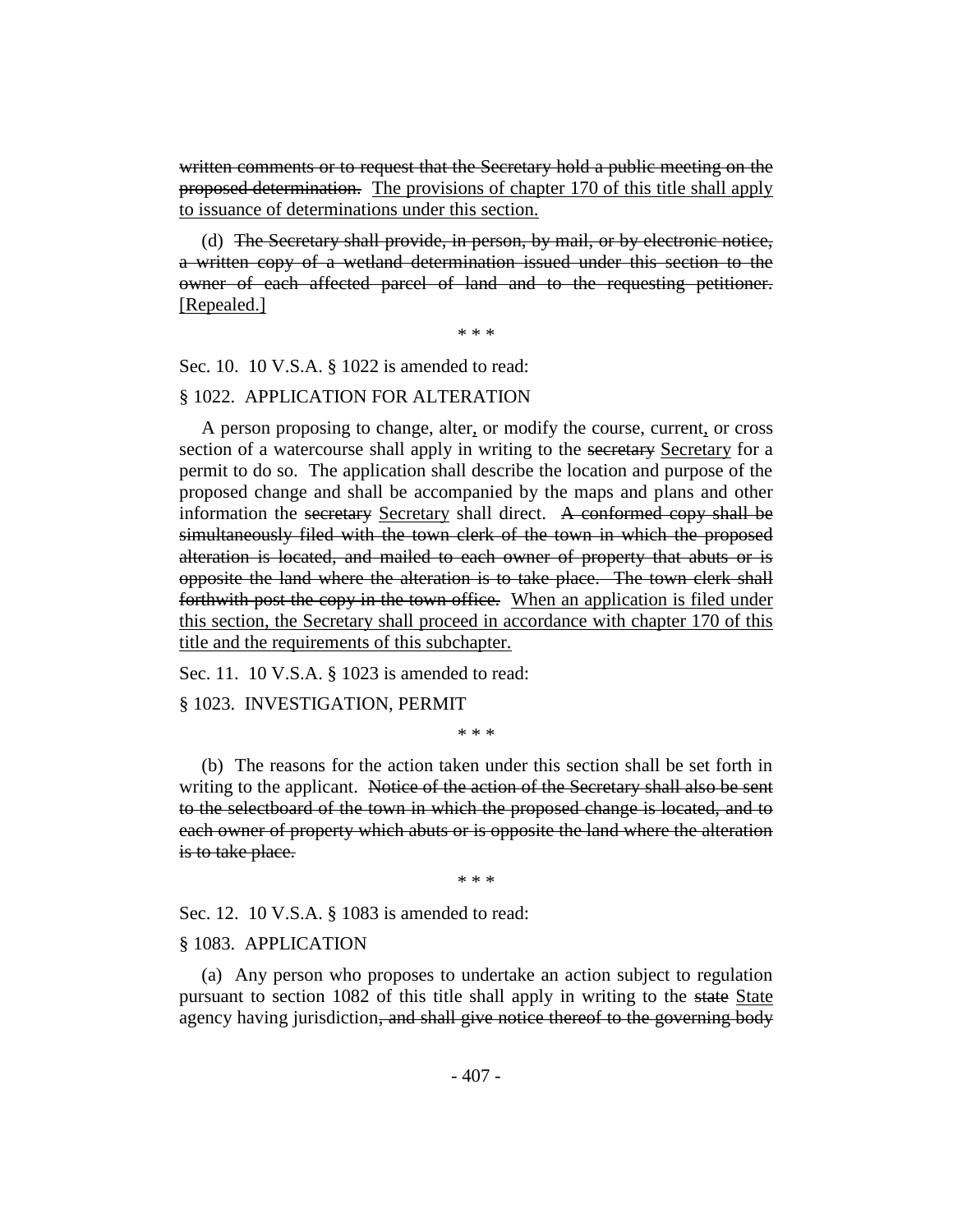of the municipality or municipalities in which the dam or any part of the dam is to be located. The application shall set forth:

\* \* \*

Sec. 13. 10 V.S.A. § 1085 is amended to read:

# § 1085. NOTICE OF APPLICATION

Upon receipt of the application required by section 1082 of this title, the state State agency having jurisdiction shall give notice to the legislative body of each municipality in which the dam is allocated and to all persons interested.

(1) For any project subject to its jurisdiction under this chapter, on the petition of 25 or more persons the department shall, or on its own motion it may, hold a public information meeting in a municipality in the vicinity of the proposed project to hear comments on whether the proposed project serves the public good and provides adequately for the public safety. Public notice shall be given by posting in the municipal offices of the towns in which the project will be completed and by publishing in a local newspaper at least 10 days before the meeting. The Department shall proceed in accordance with chapter 170 of this title.

(2) For any project subject to its jurisdiction under this chapter, the public service board shall hold a hearing on the application. The purpose of the hearing shall be to determine whether the project serves the public good as defined in section 1086 of this title and provides adequately for the public safety. The hearing shall be held in a municipality in the vicinity of the proposed project and may be consolidated with other hearings, including hearings under 30 V.S.A. § 248 concerning the same project. Notice shall be given at least 10 days before the hearing to interested persons by posting in the municipal offices of the towns in which the project will be completed and by publishing in a local newspaper.

Sec. 14. 10 V.S.A. § 1100 is amended to read

# § 1100. FEDERAL COOPERATION

\* \* \*

(4) Where cultivated agricultural lands in excess of one hundred acres are to be taken for the purposes of a flood control project, or the recreational development of the state State or the economy of the river basin involved may be affected thereby, the department, of its own motion, may, and upon petition to it by interested parties, shall, appoint a time and place for hearing in the vicinity of the flood control project, hold a public information meeting after giving notice to interested parties as it directs Department shall provide notice,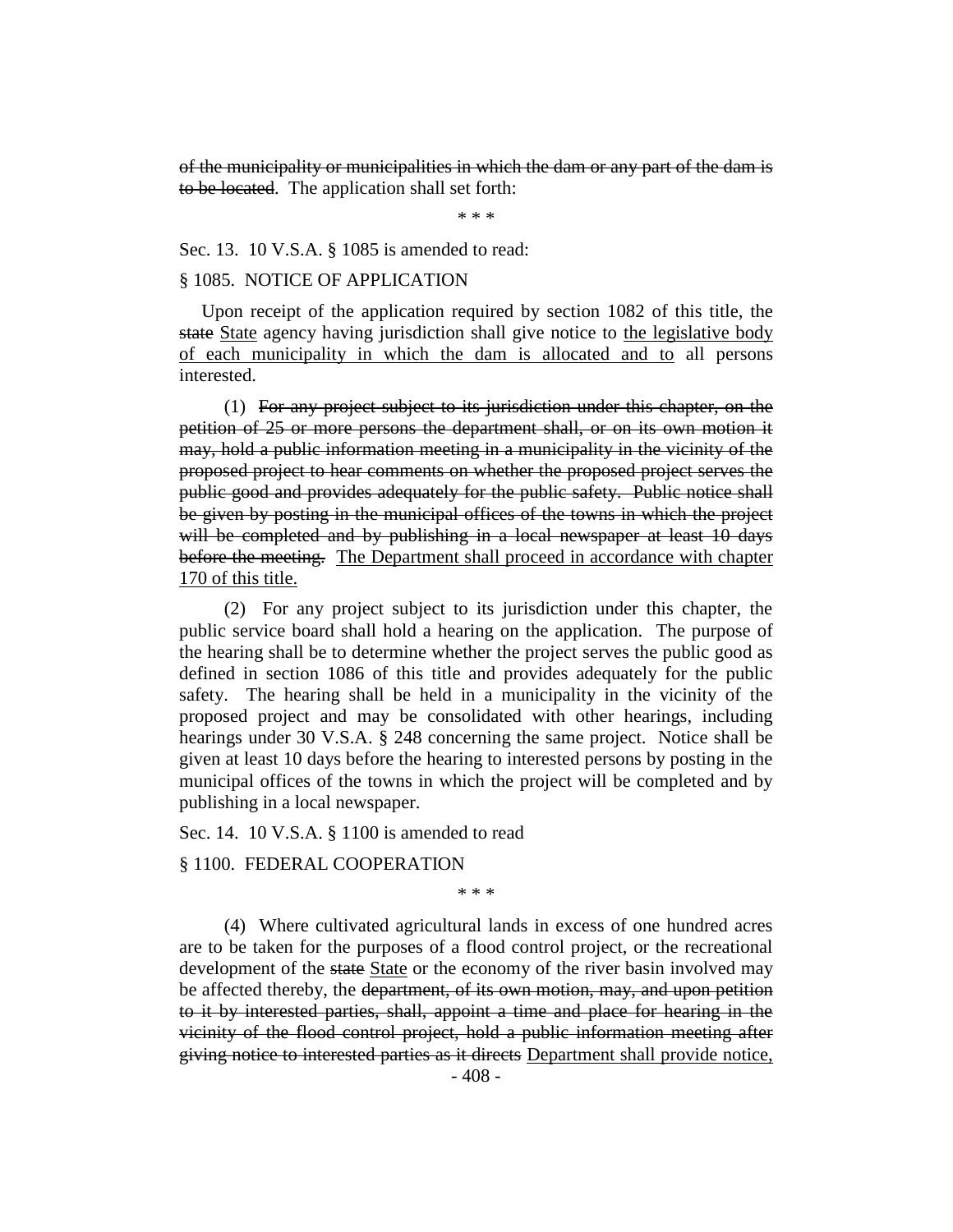an opportunity to submit comments, and an opportunity to request a public meeting in accordance with section 7713 (Type 2 Procedures) of this title. Upon hearing, the department The Department shall determine the effect the flood control project will have upon agricultural land uses or recreational values in this state State, or upon the economy of the river basin involved, and report its findings and recommendations to the proper federal agency or authority having the flood control project in charge for its consideration and recognition. The Department shall post its findings and recommendations as a final decision in accordance with chapter 170 of this title.

Sec. 15. 10 V.S.A. § 1252 is amended to read:

# § 1252. CLASSIFICATION OF WATERS; MIXING ZONES

\* \* \*

(d) Prior to the initial authorization of a new waste management zone, except those created pursuant to subsection (b) of this section, or prior to the expansion of the size of an existing zone created under this section, in order to accommodate an increased discharge, the Secretary shall:

(1) Prepare a draft permit which includes a description of the proposed waste management zone prior to publishing the notice required by subdivision  $(2)$  of this subsection and proceed in accordance with subsections 7713(c), (d), and (e) of this title.

(2) Publish notice in both a local newspaper generally circulating in the area where the affected waters are located and a separate newspaper generally circulating throughout the State not less than 21 days prior to the public hearing required by this subsection. The notice shall describe the draft permit and proposed waste management zone and provide for the opportunity to file written comment for not less than seven days following the hearing.

(3) Forward copies of the notice, the draft permit and the description of the proposed waste management zone to any municipality and regional planning commission within the area where the affected waters are located not less than 21 days prior to the hearing. The notice, the draft permit and the description of the waste management zone shall also be provided to any person upon request.

(4) Hold a public hearing convenient to the waters affected.

(5) Give due consideration to the cumulative impact of overlapping waste management zones.

 $(6)(3)$  Determine that the creation or expansion of such a waste management zone is in the public interest after giving due consideration to the factors specified in subdivisions 1253(e)(1) through (10) of this title.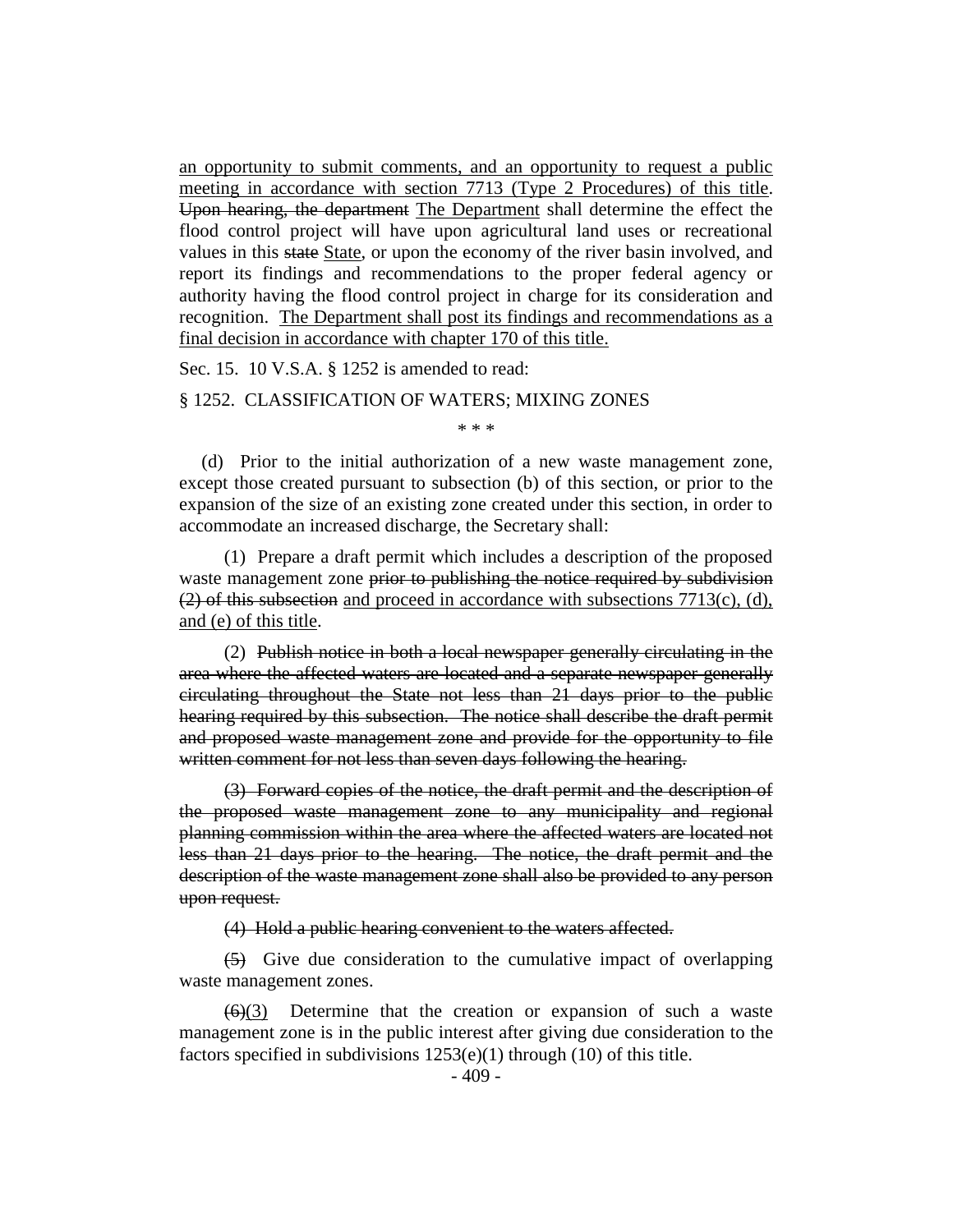$(7)(4)$  Determine that the creation or expansion of such a zone will not:

\* \* \*

 $\left(\frac{8}{5}\right)$  Provide a written explanation with respect to subdivisions  $\left(\frac{5}{2}\right)$ through  $(7)(4)$  of this subsection.

\* \* \*

Sec. 16. 10 V.S.A. § 1263 is amended to read:

§ 1263. DISCHARGE PERMITS

\* \* \*

(b) Except for applications for permission to discharge under the terms of a previously issued general permit, the secretary shall provide for notice of each application to the public and any appropriate officials of another state and the federal government including the administrator of the United States Environmental Protection Agency, and shall provide an opportunity for written comments or a public hearing or both on the application before making a final ruling on the application. Prior to issuing a general permit, the secretary shall give notice as provided in this subsection and provide for written comments or a public hearing or both as provided in this subsection. For applications for permission to discharge under the terms of a previously issued general permit, the applicant shall provide notice, on a form provided by the secretary, to the municipal clerk of the municipality in which the discharge is located at the time the application is filed with the secretary, and the secretary shall provide an opportunity for written comment, regarding whether the application complies with the terms and conditions of the general permit, for ten days following receipt of the application. When an application is filed under this section, the Secretary shall proceed in accordance with chapter 170 of this title. The secretary Secretary may require any applicant to submit any additional information, which that the secretary Secretary considers necessary and may refuse to grant a permit, or permission to discharge under the terms of a general permit, until the information is furnished and evaluated.

\* \* \*

Sec. 17. 10 V.S.A. § 1265 is amended to read:

#### § 1265. TEMPORARY POLLUTION PERMITS

\* \* \*

(b) The Secretary shall give notice of each application to the public and any appropriate officials of another state and the federal government including the administrator of the U.S. Environmental Protection Agency, and shall provide an opportunity for written comments or a public hearing, or, both on the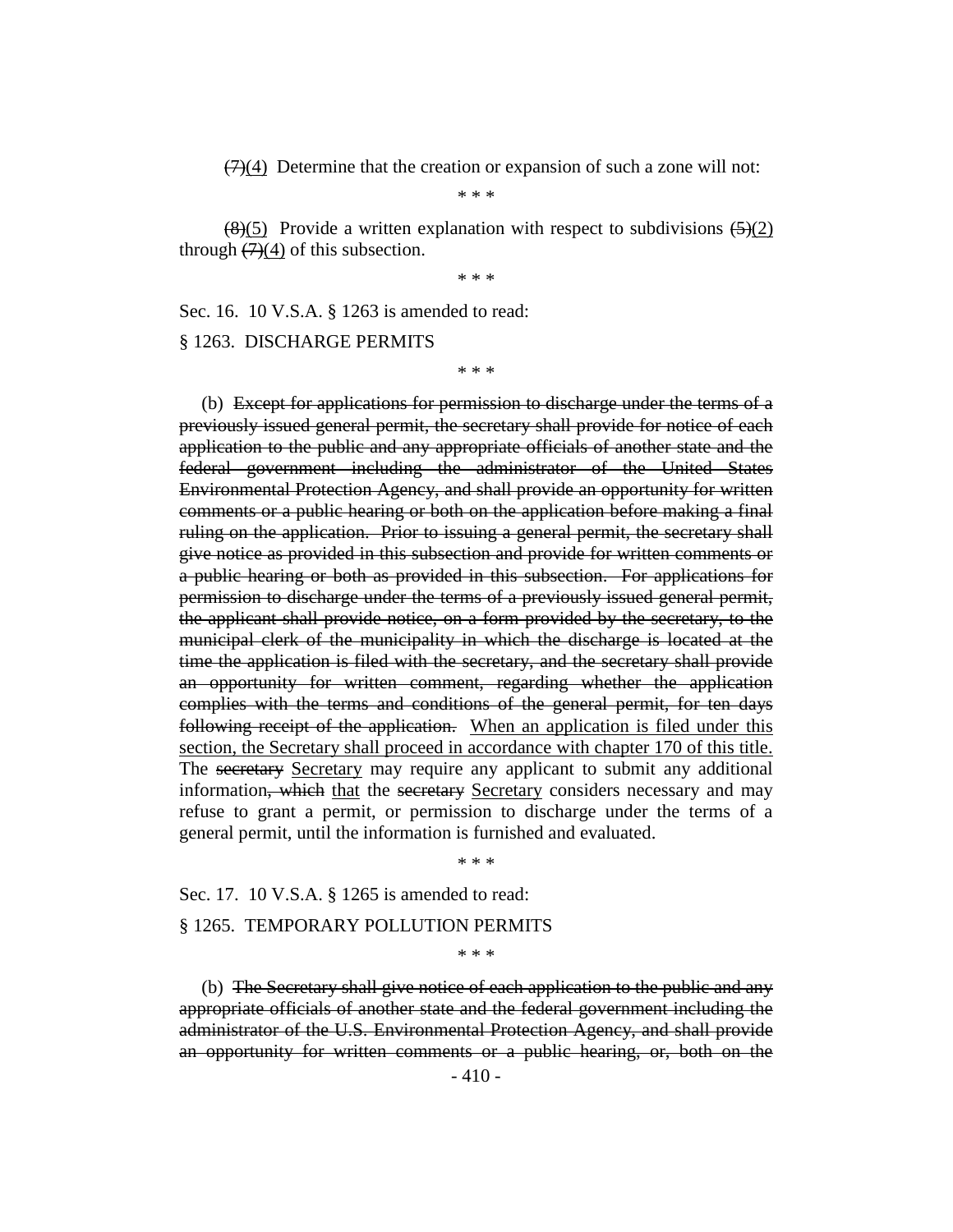application before ruling on the application. When an application is filed under this section, the Secretary shall proceed in accordance with chapter 170 of this title. The Secretary may require the applicant to submit any additional information which he or she that the Secretary considers necessary, and may refuse to grant a permit until the information is furnished and evaluated.

\* \* \*

Sec. 18. 10 V.S.A. § 1268 is amended to read:

# § 1268. EMERGENCY PERMITS

When a discharge permit holder finds that pollution abatement facilities require repairs, replacement or other corrective action in order for them to continue to meet standards specified in the permit, he or she the holder may apply in the manner specified by the secretary Secretary for an emergency pollution permit for a term sufficient to effect repairs, replacements or other corrective action. The permit may be issued without prior public notice if the nature of the emergency will not provide sufficient time to give notice; provided that the secretary shall give public notice as soon as possible but in any event no later than five days after the effective date of the emergency pollution permit. The Secretary shall proceed in accordance with chapter 170 of this title. No emergency pollution permit shall be issued unless the applicant certifies and the secretary Secretary finds that:

\* \* \*

Sec. 19. 10 V.S.A. § 1418 is amended to read:

#### § 1418. GROUNDWATER WITHDRAWAL PERMIT

\* \* \*

 $(c)(1)$  At least 30 days before filing an application for a permit under this section, the applicant shall hold an informational hearing in the municipality in which the withdrawal is proposed in order to describe the proposed project and to hear comments regarding the proposed project. Public notice shall be given by posting in the municipal offices of the town in which the withdrawal is proposed and by publishing in a local newspaper at least 10 days before the meeting.

(2) On or before the date of filing with the secretary of natural resources an application for a permit under this section, an applicant for a withdrawal under this section shall notify:

(A) the clerk, legislative body, and any conservation commission in the municipality in which the proposed withdrawal is located;

(B) adjoining municipalities;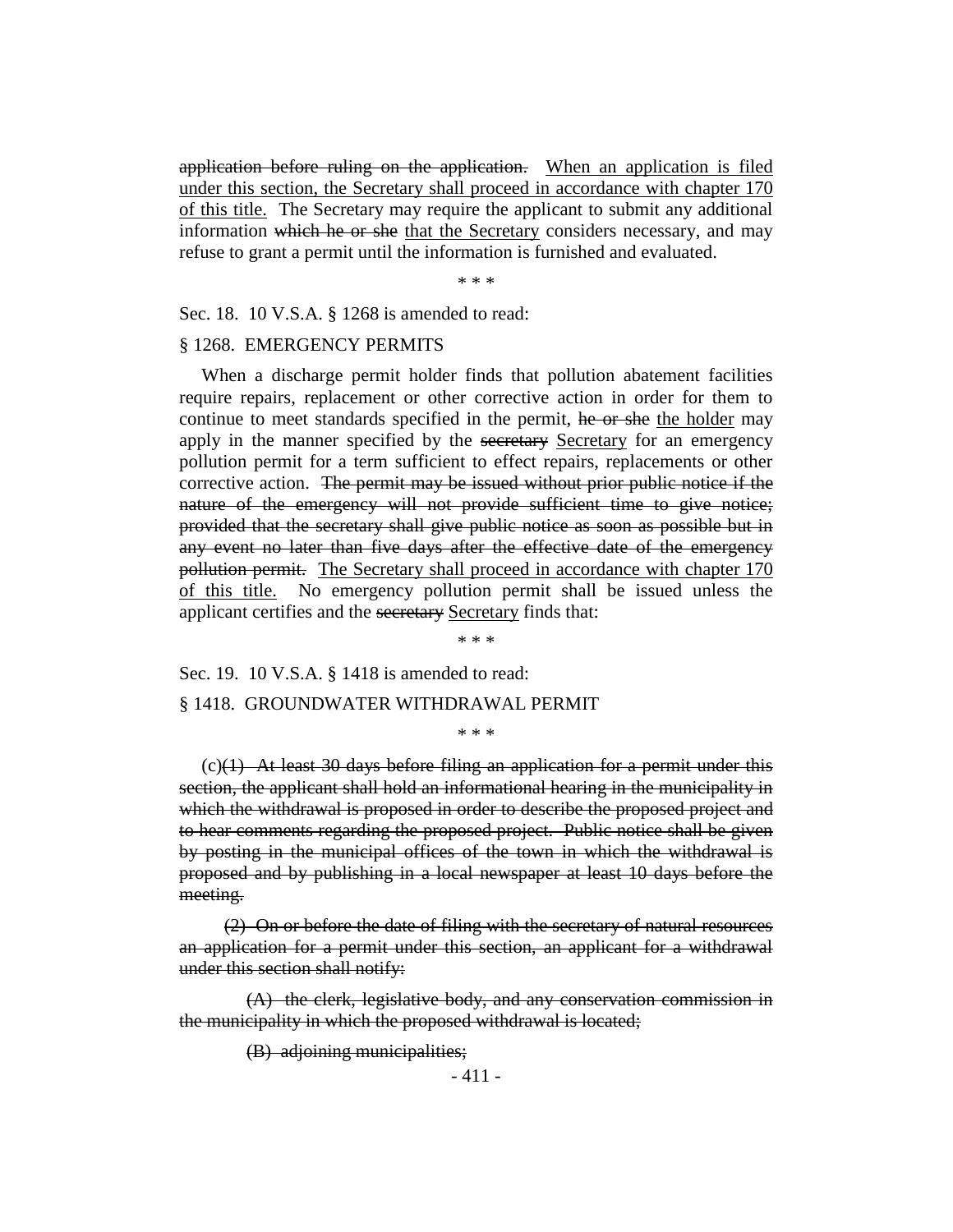(C) the regional planning commission in the region where the proposed withdrawal is located;

(D) all landowners and mobile home park residents within the zone of influence of a groundwater withdrawal or within one quarter mile downstream from a withdrawal from a spring. Notice to the officers of a condominium association shall be deemed sufficient under this subdivision for notice to residents of a condominium; and

(E) any public water systems permitted by the agency of natural resources in the municipality where the proposed withdrawal is located.

(3) The applicant shall publish notice of the application in a newspaper of general circulation in the area in which the withdrawal is proposed and shall post a copy of the notice in the municipal clerk's office in the municipality in which the withdrawal is located.

(4) On its own motion or on receipt of a written request, the agency shall hold a public meeting in the municipality in which the withdrawal is proposed in order to describe the proposed project and to hear comments regarding the proposed project. Opportunity shall be given all participants at a public meeting to ask questions and comment on all issues involved. The agency shall prepare a responsiveness summary for each public meeting conducted. Public notice shall be given by posting in the municipal offices of the town in which the withdrawal is proposed and by publishing in a local newspaper at least 10 days before the meeting.

(5) No defect in the form or substance of any notice requirements in subdivision  $(1), (2), (3)$ , or  $(4)$  of this subsection shall invalidate an application for a permit under this section provided that reasonable efforts are made to provide adequate posting and notice. An application for a permit under this section shall be invalid when a defective posting or notice was materially misleading in content. If an action is ruled to be invalid by the environmental division, the applicant may reapply and provide new posting and notice. When an application is filed under this section, the Secretary shall proceed in accordance with chapter 170 of this title.

\* \* \*

Sec. 20. 10 V.S.A. § 1443 is amended to read:

§ 1443. INDIVIDUAL PERMIT REQUIREMENTS FOR IMPERVIOUS SURFACE OR CLEARED AREA IN A PROTECTED SHORELAND AREA

\* \* \*

(c) Permit process.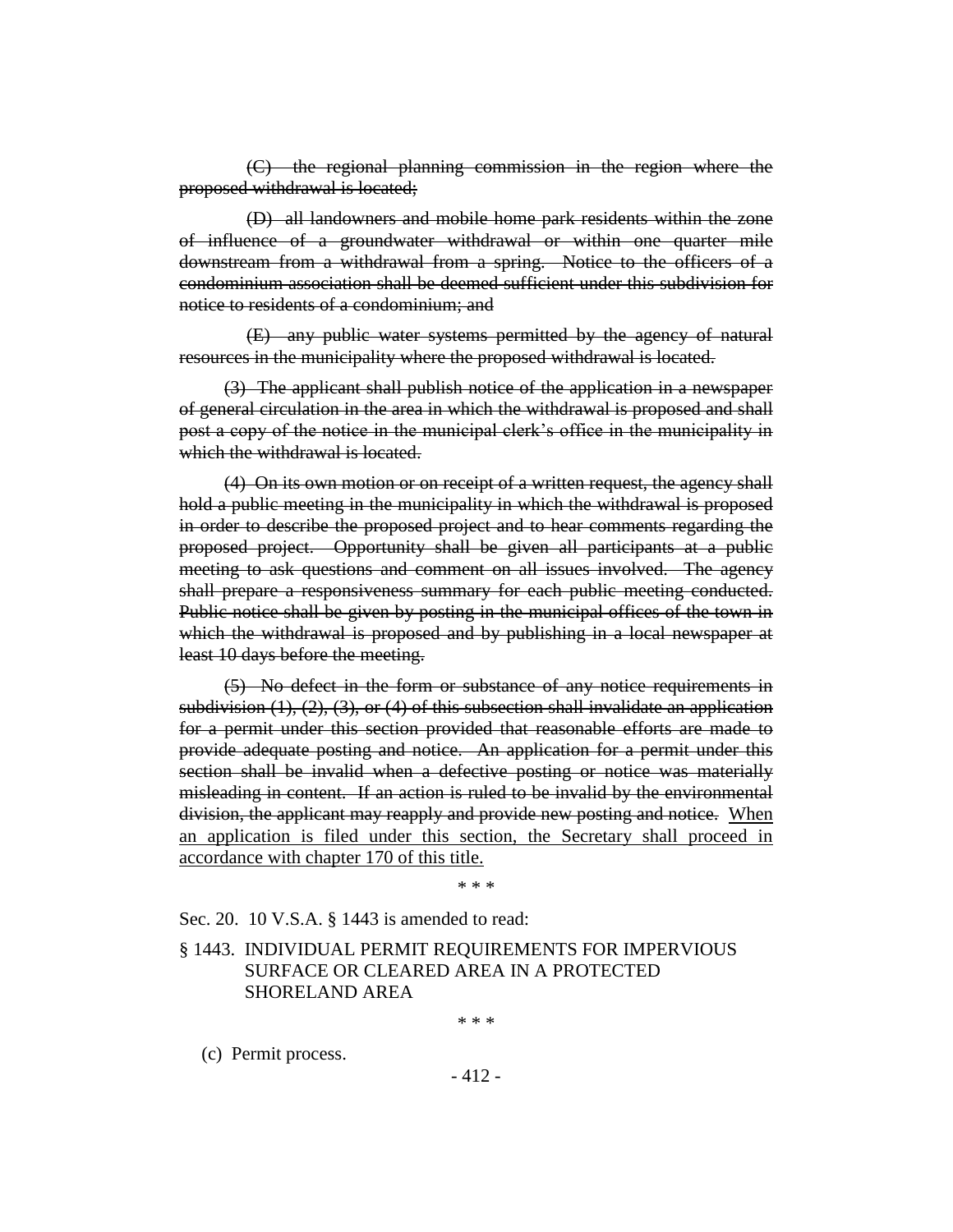(1) A person applying for a permit shall do so on a form provided by the Secretary. The application shall be posted on the Agency's website.

(2) A person applying for a permit shall provide notice, on a form provided by the Secretary, to the municipal clerk of the municipality in which the construction of impervious surface or creation of cleared area is located at the time the application is filed with the Secretary.

(3) The Secretary shall provide an opportunity for written comment regarding whether an application complies with the requirements of this chapter or any rule adopted by the Secretary, for 30 days following receipt of the application. When an application is filed under this section, the Secretary shall proceed in accordance with chapter 170 of this title.

\* \* \*

Sec. 21. 10 V.S.A. § 1455 is amended to read:

§ 1455. AQUATIC NUISANCE CONTROL PERMIT

\* \* \*

(h) The Secretary shall adopt procedures under 3 V.S.A. chapter 25 which will provide an opportunity for public review and comment on permit applications. The procedures shall classify permit applications by degree of environmental risk involved and establish appropriate opportunities for public notice and comment for each class. When an application is filed under this section, the Secretary shall proceed in accordance with chapter 170 of this title.

\* \* \*

Sec. 22. 10 V.S.A. § 1456 is amended to read:

#### § 1456. AQUATIC SPECIES RAPID RESPONSE GENERAL PERMITS

\* \* \*

(c) The secretary shall provide notice of the application to the municipal clerk of the municipality or municipalities in which the proposed control activity will be conducted at the time the request for authorization is filed with the secretary. The secretary shall provide an opportunity for written comment regarding whether the request complies with the terms and conditions of the aquatic species rapid response general permit for 10 days following receipt of the request for authorization. When an application is filed under this section, the Secretary shall proceed in accordance with chapter 170 of this title.

\* \* \*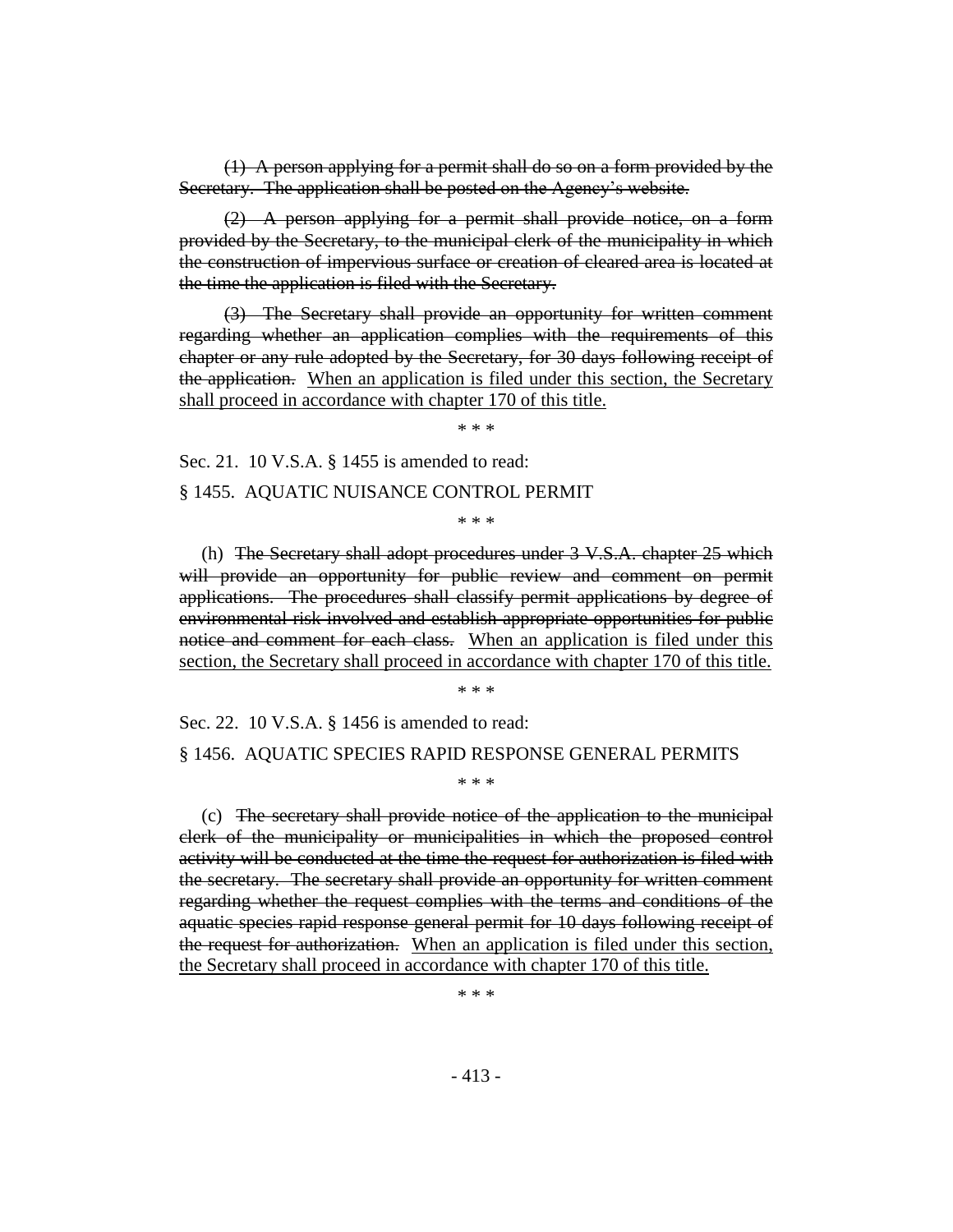#### Sec. 23. 10 V.S.A. § 1675 is amended to read:

# § 1675. PERMITS; CONDITIONS; DURATION; SUSPENSION OF REVOCATION

\* \* \*

#### (c) Notice and hearing. Permit process; additional information.

(1) The Secretary shall give notice of each application for a new source for a community or nontransient, noncommunity water system to the public by publication in a newspaper of general circulation for the area containing the proposed system and by causing a notice to be posted in the clerk's office for the municipality containing the proposed system or source. The Secretary shall also give notice to appropriate State agencies. The applicant shall notify all adjoining landowners. The Secretary shall provide an opportunity for written comment or a public hearing, or both, on the application before ruling on the application. When an application is filed under this section, the Secretary shall proceed in accordance with chapter 170 of this title. The Secretary may require the applicant to submit additional information which that the Secretary considers necessary in order to support the findings required in subsection (b) of this section, and may refuse to grant a permit until the information is furnished and evaluated. The Secretary may also consult with the Commissioner of Health, as necessary, in making decisions regarding health issues raised by the application. The Commissioner's response, if any, shall be part of the public record for the application.

(2) The Secretary shall give notice to the public of each application by a public community system for the addition of a new type of disinfectant by publication in a newspaper of general circulation for the area containing the proposed system and by causing a notice to be posted in the clerk's office for the municipality in which the system is located. The Secretary shall also give notice to appropriate State agencies. The Secretary shall provide an opportunity for written comment and shall, upon request, provide for a public hearing on the application before ruling on the application. The Secretary may require the applicant to submit additional information which the Secretary considers necessary in order to support the findings required in subsection (b) of this section, and may refuse to grant a permit until the information is furnished and evaluated. The Secretary may also consult with the Commissioner of Health, as necessary, in making decisions regarding health issues raised by the application. The Commissioner's response, if any, shall be part of the public record for the application.

\* \* \*

Sec. 24. 10 V.S.A. § 1679 is amended to read: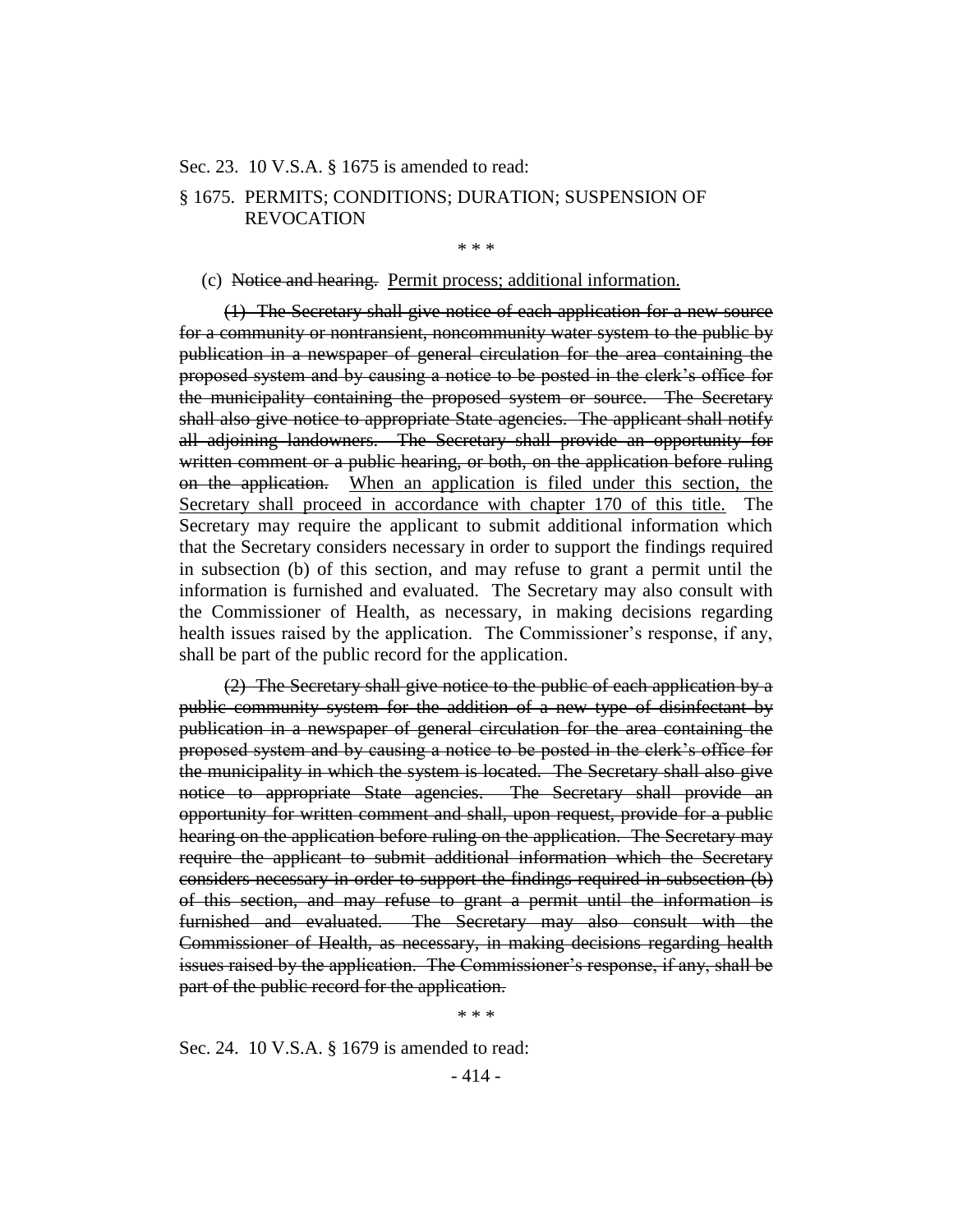#### § 1679. PUBLIC WATER SOURCE PROTECTION AREAS

\* \* \*

(d) The Secretary shall give notice of each proposed public water source protection area to the public by publication in a newspaper of general circulation for the area containing the proposed protection area and by causing a notice to be posted in the clerk's office for the municipality containing the proposed area. The Secretary shall also give notice to adjoining landowners and all appropriate officials of municipalities and State agencies. The Secretary shall provide an opportunity for written comment or a public hearing, or both, on the proposed area before designating the area. If the area is to be classified under chapter 48 of this title, the classification procedures shall satisfy the provisions of this subsection. When the Secretary proposes to designate a public water source protection area under the rules adopted pursuant to subsection (a) of this section, the Secretary shall proceed in accordance with chapter 170 of this title.

\* \* \*

\* \* \*

Sec. 25. 10 V.S.A. § 6605 is amended to read: § 6605. SOLID WASTE MANAGEMENT FACILITY CERTIFICATION

(f) On or before the date of filing any certification or permit application for a facility, the applicant shall send notice and a copy of the application to the municipality where the facility is proposed to be or is located, and any adjacent Vermont municipality if the land is located on a boundary. The applicant shall furnish to the certifying or permitting authority the names of those furnished notice of application. Notwithstanding the provisions of subsection (c) of this section, the Secretary shall not issue a certification for a new facility or a recertification for an existing facility unless the town, city, or village in which the facility is located has been notified. When an application for a certification is filed under this section, the Secretary shall proceed in accordance with chapter 170 of this title.

 $(g)(1)$  Notwithstanding any other contrary provision of this section, the Secretary may authorize the land disposal or management of sludge or septage by an applicant at any certified site or facility with available capacity, provided the Secretary finds:

\* \* \*

(2) The Secretary shall, following his or her issuance of approval of emergency sludge or septage disposal under this subsection, provide public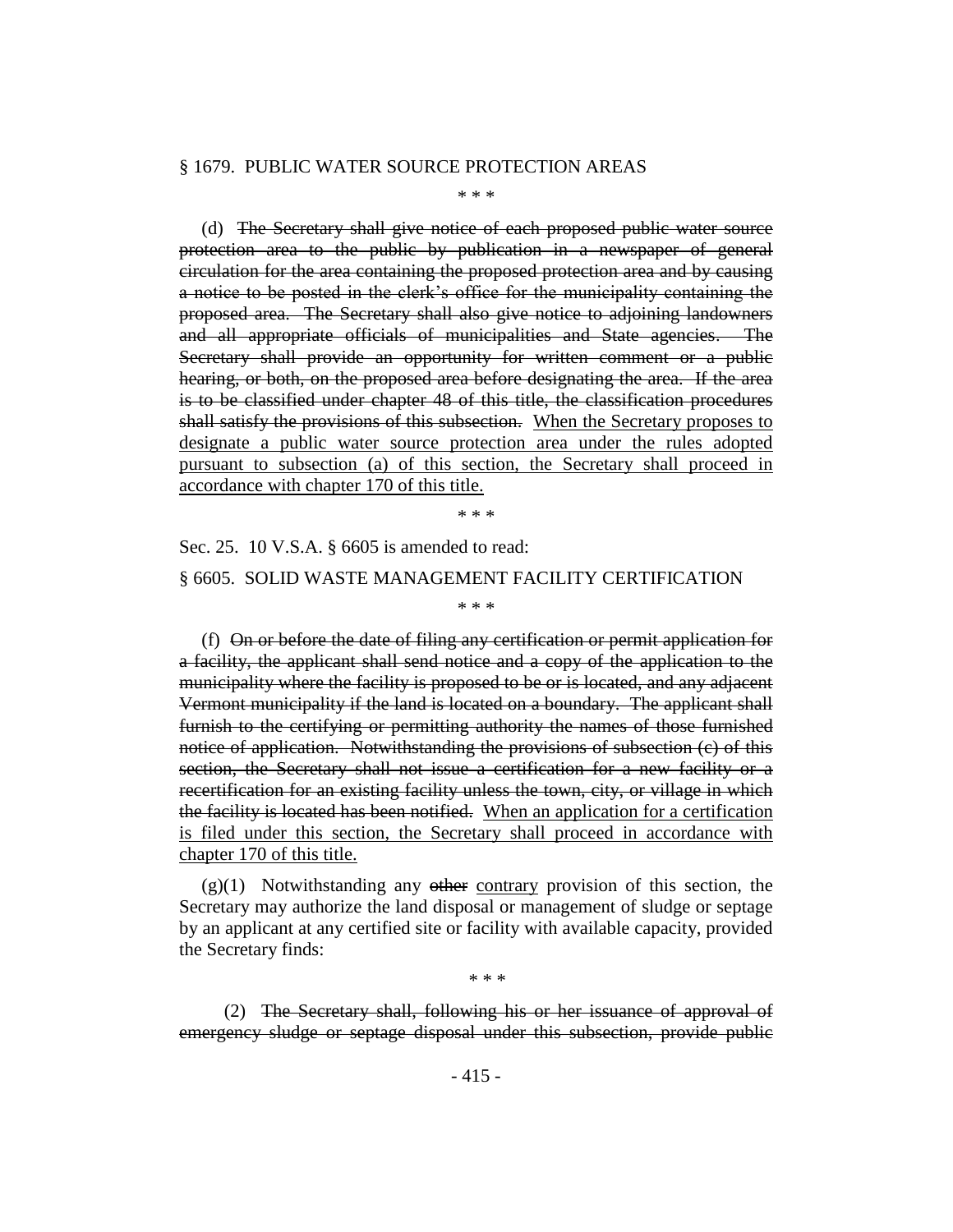notice of that action. Issuance of an approval under this subsection shall comply with section 7716 of this title.

\* \* \*

Sec. 26. 10 V.S.A. § 6605c is amended to read:

§ 6605c. SOLID WASTE CATEGORICAL CERTIFICATIONS

\* \* \*

(d) On or before the date of filing any certification application for a facility, the applicant shall send notice and a copy of the application to the municipality where the facility is proposed to be or is located and any adjacent Vermont municipality if the facility is located on a boundary. The applicant shall furnish the Secretary the names of those noticed of the application. When an application for a certification is filed under this section, the Secretary shall proceed in accordance with chapter 170 of this title.

\* \* \*

Sec. 27. 10 V.S.A. § 6605d is amended to read: § 6605d. PROVISIONAL CERTIFICATION

\* \* \*

(e) The Secretary shall provide notice of the opportunity for public comment on an application for provisional certification, any proposed findings with respect to the application, and the time and place of a public informational meeting.

(1) The notice shall be published at least 14 days prior to the meeting and the public comment period shall end no sooner than 14 days after the meeting.

(2) In addition to the publication of notice in newspapers of general circulation in the area where the facility is located, the following persons shall be notified:

(A) The legislative body and the planning commission of the municipality in which the facility is located and the legislative bodies and planning commissions of all municipalities that will be served by the facility.

(B) All landowners whose property adjoins the facility.

(C) Any other state agency or subdivision of the state that has issued or may be required to issue a permit for the facility.

(D) The regional planning commission and any solid waste district serving the town, city or gore where the facility is located.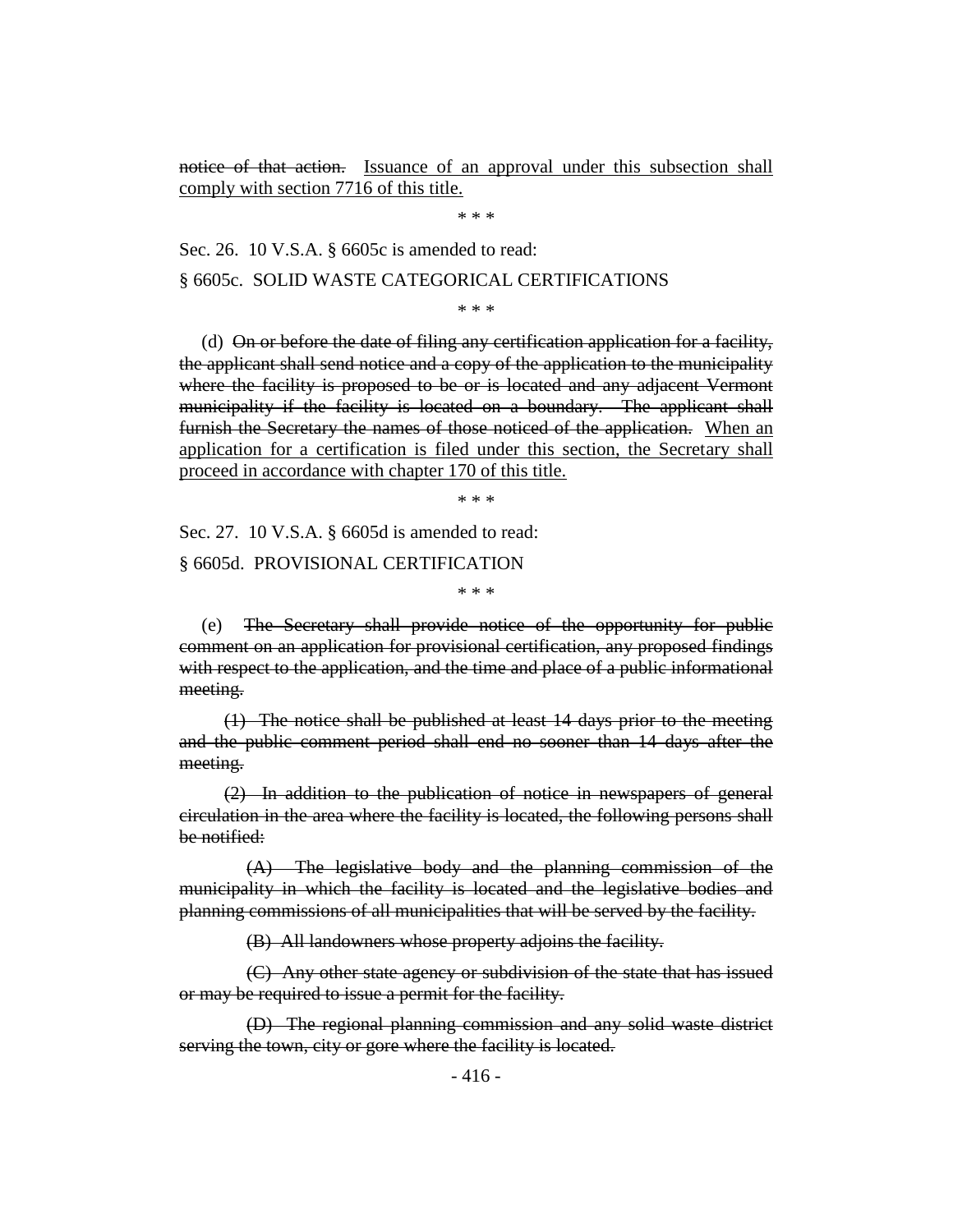(E) Community or interest groups or organizations that have requested notice in writing prior to the date the hearing is warned. When an application for a provisional certification is filed under this section, the Secretary shall proceed in accordance with chapter 170 of this title.

\* \* \*

# $(g)$  A determination of the Secretary under this section may be reviewed under subchapter 5 of chapter 151 of this title. [Repealed.]

(h) If the Secretary finds that emergency action is required for the disposal of solid waste in Vermont facilities, the Secretary may issue an emergency provisional certification. Notice Notwithstanding any contrary requirement of chapter 170 of this title, notice of a proposed emergency provisional certification shall be published at least seven calendar days prior to the meeting and the public comment period shall end no sooner than three calendar days after the meeting. An emergency provisional certification granted in accordance with this subsection shall be issued no more than once and shall terminate 60 days after issuance, unless the Secretary reissues the certification under this section as a provisional certification. Except as otherwise required by this subsection, an emergency provisional certification shall be subject to requirements that apply to provisional certification.

\* \* \*

# (j) The Secretary may not issue a provisional certification:

(1) to the owner or operator of a solid waste management facility for which a permit has been denied under chapter 151 of this title prior to January 1, 1990, until the owner or operator is subsequently issued a permit under chapter 151 of this title; or

(2) to the owner or operator of a solid waste management facility that is subject to an appeal filed prior to January 1, 1990, so long as the appeal is still pending. [Repealed.]

Sec. 28. 10 V.S.A. § 6648 is amended to read:

§ 6648. CORRECTIVE ACTION PLAN

\* \* \*

(e) Prior to approval of the corrective action plan, the Secretary shall provide notice to the public by publishing notice in a local newspaper of general circulation where the property is located and providing written notice to the clerk for the municipality in which the property is located. The clerk shall post the notice in a location conspicuous to the public. The Secretary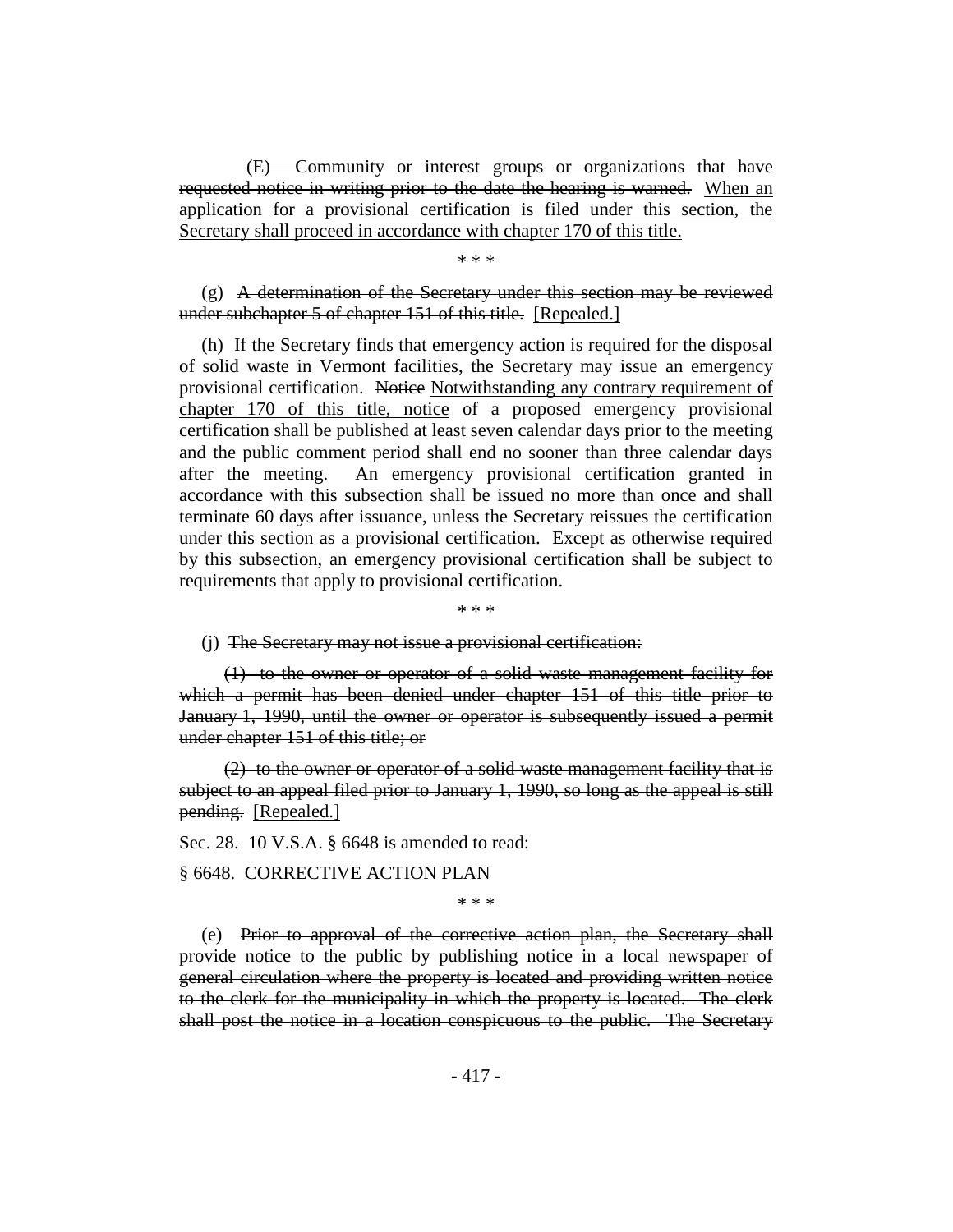shall review any public comment submitted prior to approval of the corrective action plan. The notice shall include all the following:

(1) a description of any proposed abatement, investigation, remediation, removal, and monitoring activities;

(2) a statement that the Secretary is considering approving a corrective action plan that provides for those activities;

(3) a request for public comment on the proposed activities to be submitted within 15 days after publication;

(4) the name, telephone number, and address of an agency official who is able to answer questions and accept comments on the matter. Before approving a corrective action plan under this subchapter, the Secretary shall proceed in accordance with chapter 170 of this title.

\* \* \*

Sec. 29. 10 V.S.A. § 7156 is amended to read:

§ 7156. AGENCY RESPONSIBILITIES

\* \* \*

(c) Public input. The Agency shall establish a process under which a collection plan for a mercury-containing lamp is, prior to plan approval or amendment, available for public review and comment for 30 days. In establishing such a process, the Agency shall consult with interested persons, including manufacturers, environmental groups, wholesalers, retailers, municipalities, and solid waste districts. Procedure. Before approving a collection plan under this chapter, the Secretary shall proceed in accordance with chapter 170 of this title.

\* \* \*

Sec. 30. 10 V.S.A. § 7554 is amended to read:

§ 7554. MANUFACTURER OPT-OUT INDIVIDUAL PLAN

\* \* \*

(d) Public review and consultation. Prior to approval of a plan under this section, the Agency shall make the manufacturer's proposed plan available for public review and comment for at least 30 days. Before approving an individual plan under this section, the Secretary shall proceed in accordance with chapter 170 of this title.

\* \* \*

Sec. 31. 10 V.S.A. § 7586 is amended to read: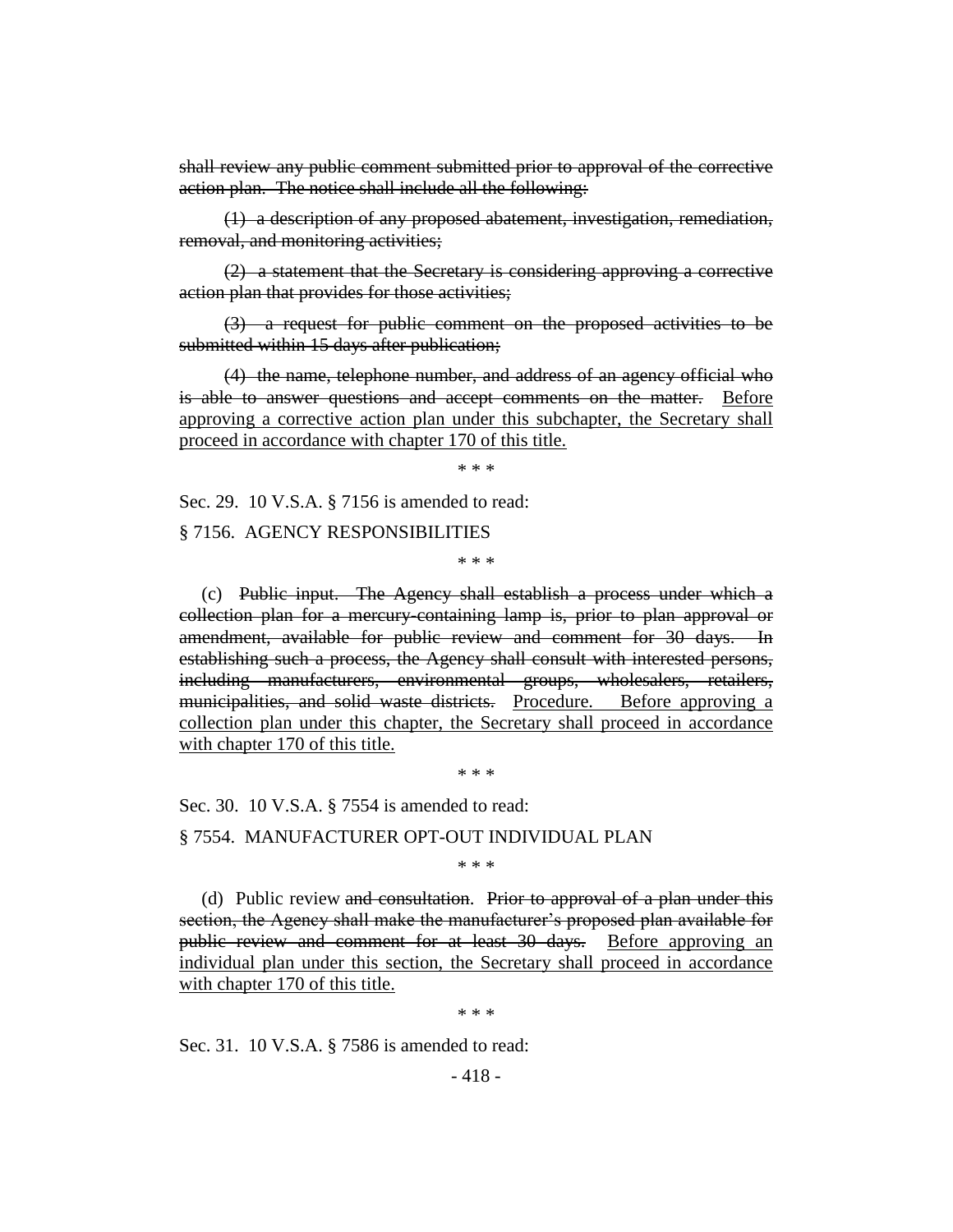#### § 7586. AGENCY RESPONSIBILITIES; APPROVAL OF PLANS

(a) Approval of plan. Within 90 days after receipt of a proposed primary battery stewardship plan, not including the time required for public comment under subsection  $(c)$  of this section chapter 170 of this title, the Secretary shall determine whether the plan complies with the requirements of section 7584 of this title. If the Secretary determines that a plan complies with the requirements of section 7584 of this title, the Secretary shall notify the applicant of the plan approval in writing. If the Secretary rejects a primary battery stewardship plan, the Secretary shall notify the applicant in writing of the reasons for rejecting the plan. An applicant whose plan is rejected by the Secretary shall submit a revised plan to the Secretary within 45 days of receiving notice of rejection. A primary battery stewardship plan that is not approved or rejected by the Secretary within 90 days, not including the time required for public comment under subsection (e) of this section chapter 170 of this title, of submission by a producer shall be deemed approved.

\* \* \*

(c) Public notice review. The Secretary shall post all proposed primary battery stewardship plans and all proposed amendments to a primary battery stewardship plan on the Agency's website for 30 days from the date the application for a plan or a plan amendment is deemed complete by the Secretary, subject to the confidentiality provisions of section 7592 of this title. When the Secretary receives a request to approve or amend a primary battery stewardship plan under this subchapter, the Secretary shall proceed in accordance with chapter 170 of this title.

(d) Public input. The Secretary shall establish a process under which a primary battery stewardship plan, prior to plan approval or amendment, is available for public review and comment. [Repealed.]

\* \* \*

Sec. 32. 29 V.S.A. § 405 is amended to read:

# § 405. INVESTIGATION AND DETERMINATION OF PUBLIC GOOD

(a) Written notice of each application shall be given by the department to abutting property owners, the selectmen of the town in which the proposed encroachment is located, and other persons as it considers appropriate. The notice shall provide a brief description of the proposed encroachment and the address where complete information about it may be obtained. Notice shall provide not less than 10 days for the filing of written comments by any interested persons. Upon receipt within the notice period of a request from a municipality, or 25 or more persons in interest, the department shall hold a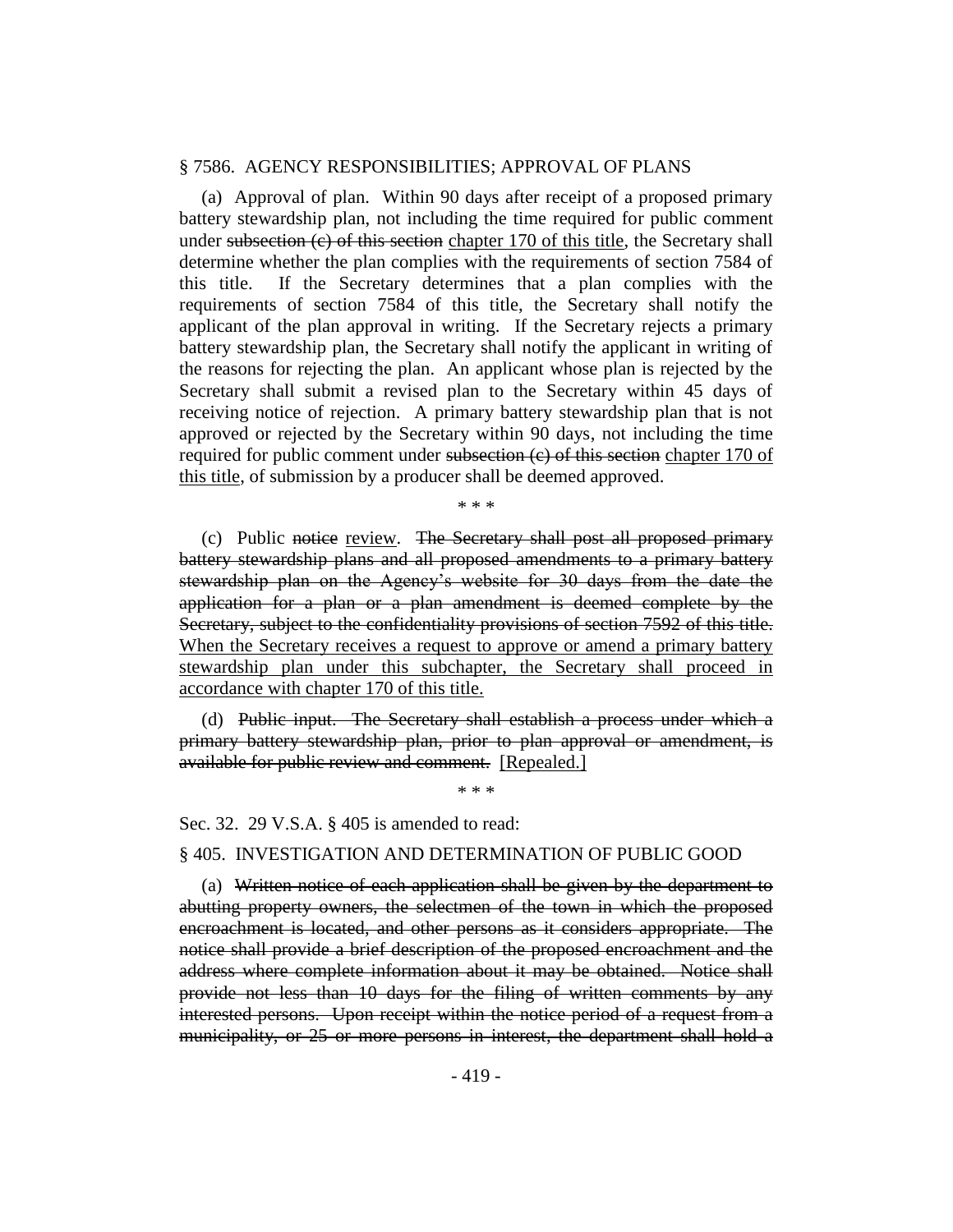public information meeting. Notice of the meeting shall be provided to anyone required to receive notice by this subsection, to all persons who have filed written comments within the notice period, and to other persons as the department considers appropriate. When an application is filed under this chapter, the Department shall proceed in accordance with 10 V.S.A. chapter 170.

\* \* \*

(c) The department shall give written notice to the applicant, the municipality in which the encroachment is located, the abutting property owners and other persons considered appropriate, of the action taken in approving a permit or denying the application. Notice shall be given within five days of taking action. The notice shall explain the reasons for the action and shall include findings as to the effect of the encroachment on each element of the public good set forth in subsection (b) of this section. The action of approving or denying an application shall not be effective until 10 days after the department's Department's notice of action.

\* \* \* Act 250 Jurisdictional Determinations \* \* \*

Sec. 33. 10 V.S.A. § 6007 is amended to read:

# § 6007. ACT 250 DISCLOSURE STATEMENT; JURISDICTIONAL DETERMINATION

\* \* \*

(c) With respect to the partition or division of land, or with respect to an activity which might or might not constitute development, any person may submit to the district coordinator an "Act 250 Disclosure Statement" and other information required by the rules of the Board, and may request a jurisdictional opinion from the district coordinator concerning the applicability of this chapter. If a requestor wishes a final determination to be rendered on the question, the district coordinator, at the expense of the requestor and in accordance with rules of the Board, shall publish notice of the issuance of the opinion in a local newspaper generally circulating in the area where the land which is the subject of the opinion is located, and shall serve the opinion on all persons listed in subdivisions  $6085(c)(1)(A)$  through (D) of this title. In addition, the requestor who is seeking a final determination shall consult with the district coordinator and obtain approval of a subdivision  $6085(c)(1)(E)$  list of persons who shall be notified by the district coordinator because they are adjoining property owners or other persons who would be likely to be able to demonstrate a particularized interest protected by this chapter that may be affected by an act or decision by a District Commission.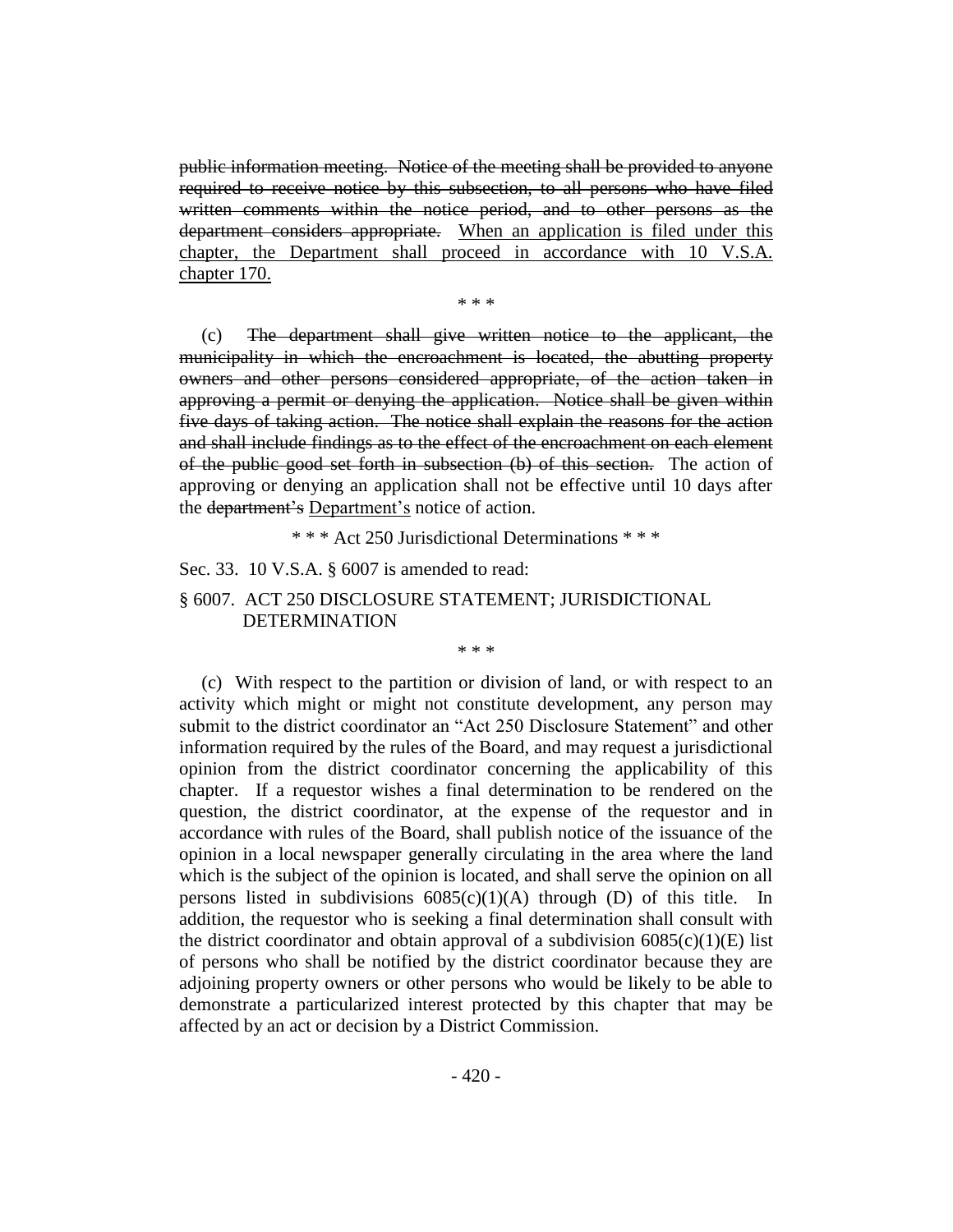(d) A person who seeks review of a jurisdictional opinion issued by a district coordinator may request consideration by the Board of the issues addressed in the opinion.

(1) If the opinion was served on the person when issued, the person's request under this subsection shall be submitted to the Board within 30 days of the opinion's issuance.

(2) If the opinion was not served on the person when issued, the request shall be submitted to the Board:

(A) within 30 days from the date on which the opinion was served on the requestor; or

(B) at any time, if the opinion is never served on the requestor.

(3) The Board shall give notice of the request.

(A) The Board shall serve the notice on all persons listed in subdivisions  $6085(c)(1)(A)$ -(D) of this title and post the notice on its website.

(B) If the request pertains to a jurisdictional opinion for which a final determination was requested under subsection (c) of this section, the Board shall:

(i) serve the notice on all persons on the approved subdivision 6085(c)(1)(E) list; and

(ii) publish at the expense of the requestor the notice in a local newspaper having general circulation in the area where the land which is the subject of the request is located.

(4) An act or decision of the Board under this subsection may be appealed to the Environmental Division pursuant to chapter 220 of this title. [Repealed.]

Sec. 34. 10 V.S.A. § 6089 is amended to read:

#### § 6089. APPEALS

Appeals of any act or decision of a District Commission under this chapter or the Natural Resources Board a district coordinator under subsection 6007(d) 6007(c) of this title shall be made to the Environmental Division in accordance with chapter 220 of this title. For the purpose of this section, a decision of the Chair of a District Commission under section 6001e of this title on whether action has been taken to circumvent the requirements of this chapter shall be considered an act or decision of the District Commission.

Sec. 35. 10 V.S.A § 8503(b) is amended to read: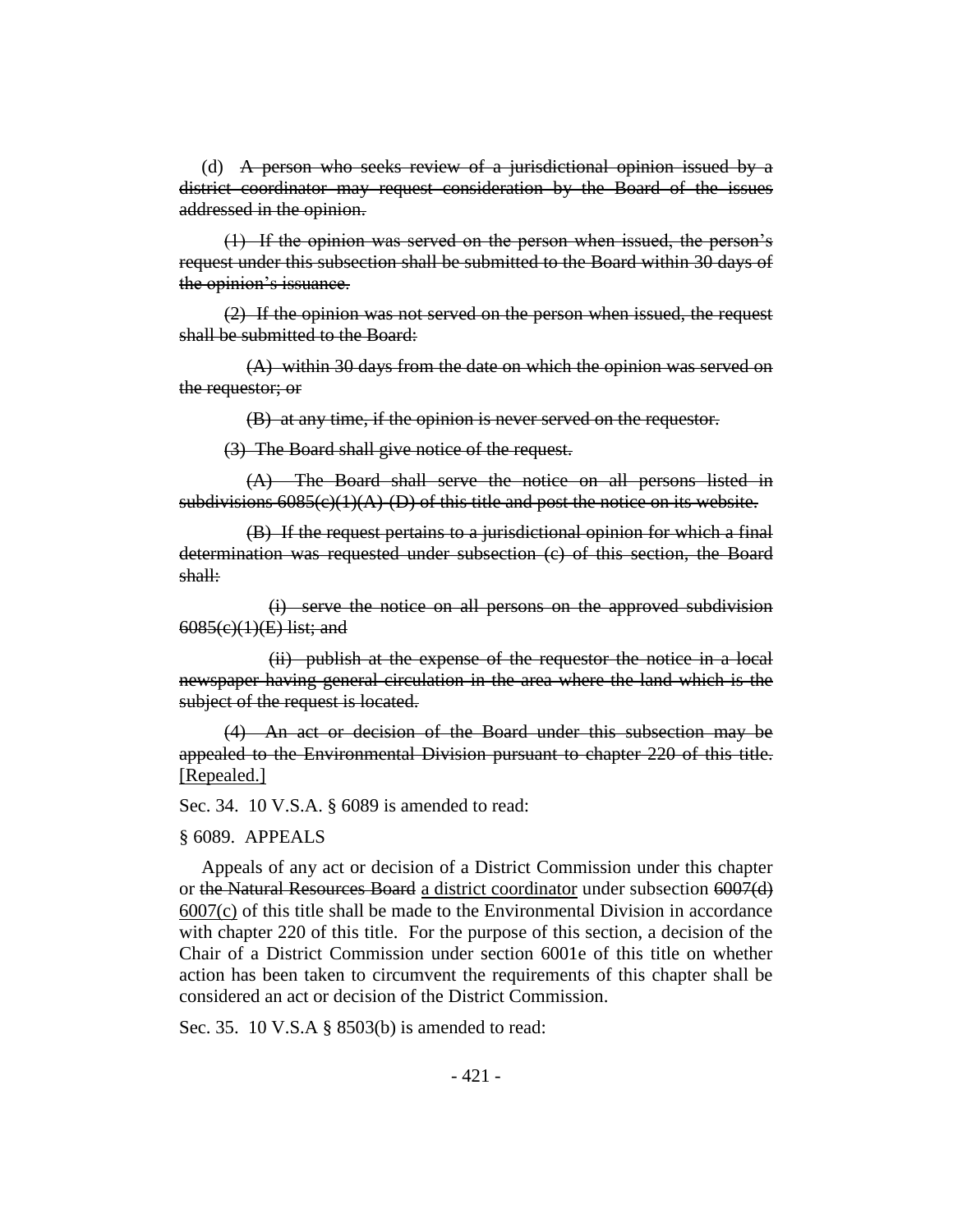(b) This chapter shall govern:

(1) all appeals from an act or decision of a District Commission under chapter 151 of this title, excluding appeals of application fee refund requests;

(2) appeals from an act or decision of the Natural Resources Board a district coordinator under subsection 6007(d) 6007(c) of this title;

(3) appeals from findings of fact and conclusions of law issued by the Natural Resources Board in its review of a designated growth center for conformance with the criteria of subsection 6086(a) of this title, pursuant to authority granted at 24 V.S.A. § 2793c(f).

Sec. 36. 10 V.S.A. § 8504(a) is amended to read:

(a) Act 250 and Agency appeals. Within 30 days of the date of the act or decision, any person aggrieved by an act or decision of the Secretary, the Natural Resources Board, or a District Commission, or a district coordinator under the provisions of law listed in section 8503 of this title, or any party by right, may appeal to the Environmental Division, except for an act or decision of the Secretary under subdivision 6086b(3)(E) of this title or governed by section 8506 of this title.

Sec. 37. 10 V.S.A. § 8504(e) is amended to read:

(e) Act 250 jurisdictional determinations by the Natural Resources Board a district coordinator.

(1) The appellant shall provide notice of the filing of an appeal to each person entitled to notice under subdivisions  $6085(c)(1)(A)$  through (D) of this title and, to each person on an approved subdivision  $6085(c)(1)(E)$  list, and to the Natural Resources Board.

(2) Failure to appeal within the time required under subsection (a) of this section shall render the decision of the Board district coordinator under subsection  $6007(d)$  6007(c) of this title the final determination regarding jurisdiction under chapter 151 of this title unless the underlying jurisdictional opinion issued by the district coordinator was not properly served on persons listed in subdivisions  $6085(c)(1)(A)$  through (D) of this title and on persons on a subdivision  $6085(c)(1)(E)$  list approved under subsection  $6007(c)$  of this title.

\* \* \* Effective Dates \* \* \*

Sec. 38. EFFECTIVE DATES

This act shall take effect on January 1, 2018, except that: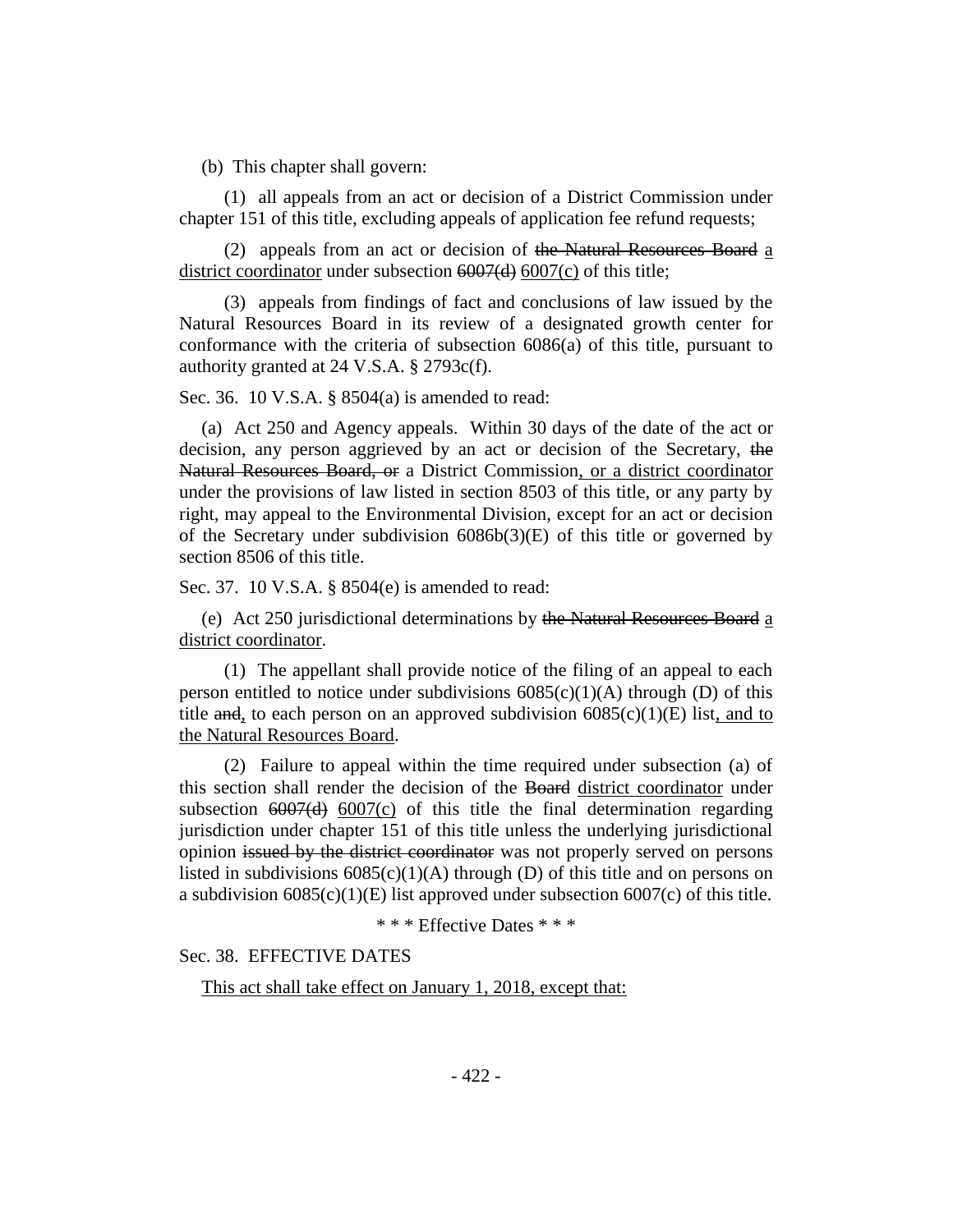(1) Sec. 4 (bulletin; revision) and this section shall take effect on passage and Secs. 1 (standard procedures) and 3 (environmental notice bulletin) shall apply to the implementation of Sec. 4.

(2) On passage, the Secretary of Natural Resources shall have authority to adopt rules in accordance with Sec. 1.

(Committee vote: 5-0-0)

#### **CONCURRENT RESOLUTIONS FOR ACTION**

**S.C.R. 37-38** (For text of Resolutions, see Addendum to Senate Calendar for February 25, 2016)

**H.C.R. 237 and 248-261** (For text of Resolutions, see Addendum to House Calendar for February 25, 2016)

#### **CONFIRMATIONS**

The following appointments will be considered by the Senate, as a group, under suspension of the Rules, as moved by the President *pro tempore,* for confirmation together and without debate, by consent thereby given by the Senate. However, upon request of any senator, any appointment may be singled out and acted upon separately by the Senate, with consideration given to the report of the Committee to which the appointment was referred, and with full debate; and further, all appointments for the positions of Secretaries of Agencies, Commissioners of Departments, Judges, Magistrates, and members of the Public Service Board shall be fully and separately acted upon.

Kirstin Schoonover of Huntington – Superior Court Judge – By Sen. Benning for the Committee on Judiciary. (2/25/16)

# **FOR INFORMATION ONLY**

# **CROSS OVER DATES**

The Joint Rules Committee established the following Crossover deadlines:

(1) All **Senate/House** bills must be reported out of the last committee of reference (including the Committees on Appropriations and Finance/Ways and Means, except as provided below in (2) and the exceptions listed below) on or before **Friday, March 11, 2016**, and filed with the Secretary/Clerk so they may be placed on the Calendar for Notice the next legislative day.

(2) All **Senate/House** bills referred pursuant to Senate Rule 31 or House Rule 35(a) to the Committees on Appropriations and Finance/Ways and Means must be reported out by the last of those committees on or before **Friday,**